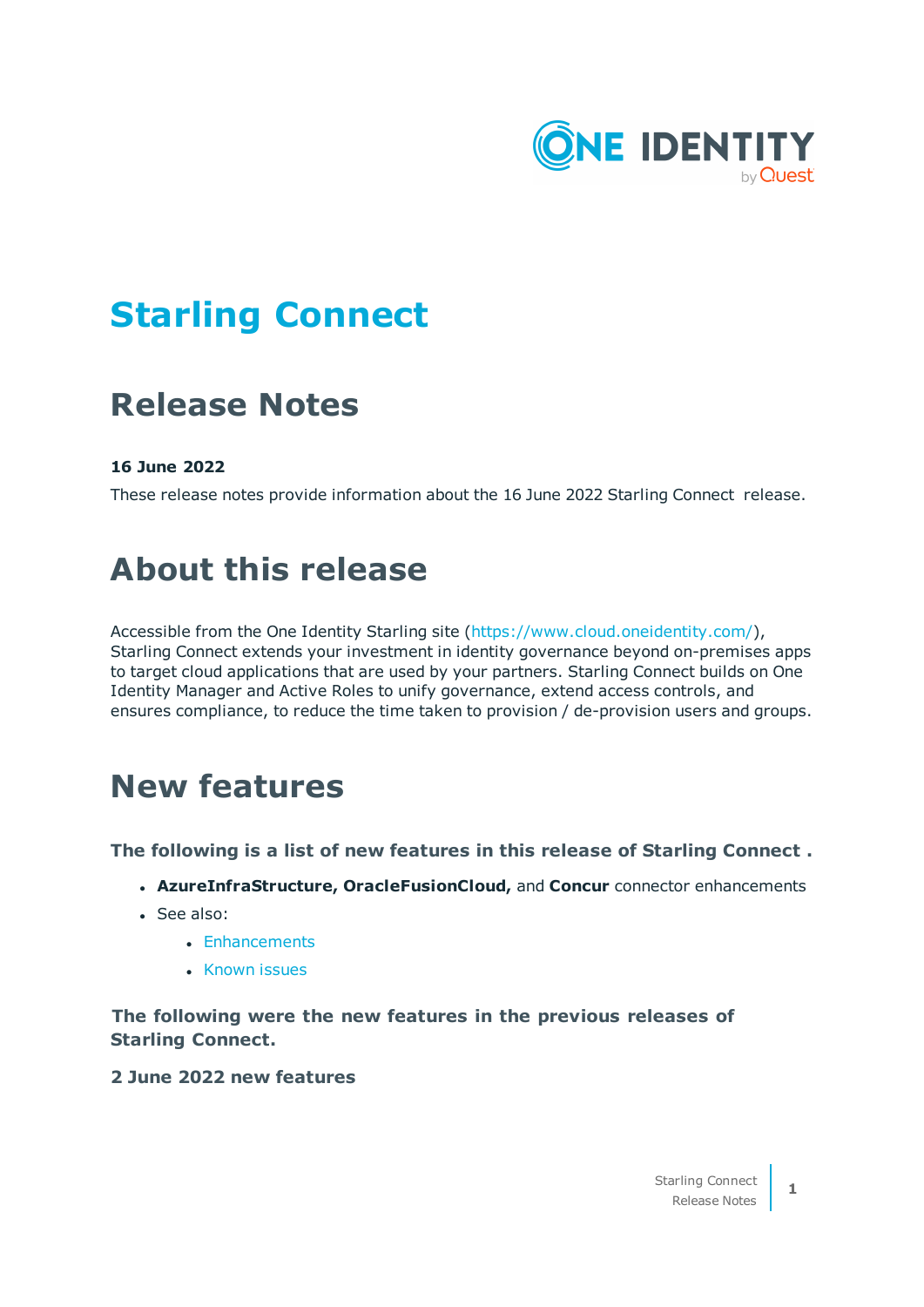- <sup>l</sup> **Successfactors** and **Azure Infrastructure** connector enhancements
- **. Successfactors** connector bugfixes
- See also:
	- [Enhancements](#page-21-0)
	- [Resolved](#page-48-0) issues
	- [Known](#page-63-0) issues

#### **19 May 2022 new features**

- **. Successfactors HR** connector bugfixes
- <sup>l</sup> **StatusPage**, **Okta**, **OneLogin**, **Concur** and **Azure Infrastructure** connector enhancements
- See also:
	- [Enhancements](#page-21-0)
	- [Resolved](#page-48-0) issues
	- [Known](#page-63-0) issues

# **5 May 2022 new features**

- **.** The **OpenText** connector is released and it can be used for provisioning or deprovisioning resources.
- $\cdot$  See also:
	- [Known](#page-63-0) issues

# **21 April 2022 new features**

- **. Successfactors HR** connector enhancements and bugfixes
- $\cdot$  See also:
	- [Resolved](#page-48-1) issues
	- [Known](#page-63-0) issues

# **7 April 2022 new features**

- **. Workday HR** connector bugfixes
- <sup>l</sup> See also:
	- [Resolved](#page-48-2) issues
	- [Known](#page-63-0) issues

# **29 March 2022 new features**

- **. Workday HR** connector bugfixes
- See also:
	- [Resolved](#page-48-3) issues
	- [Known](#page-63-0) issues

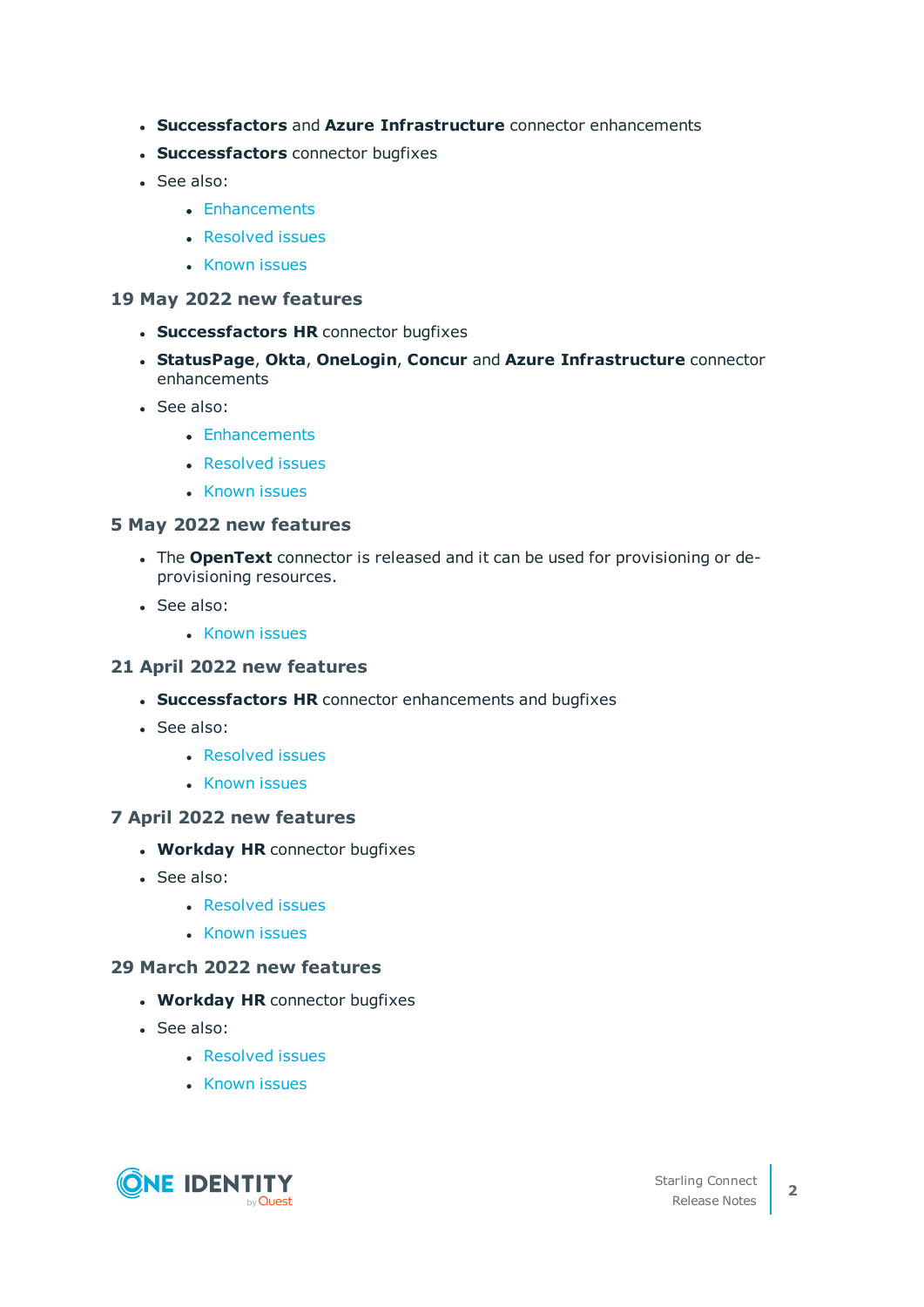# **24 March 2022 new features**

- **. Successfactors HR** connector bugfixes
- **. Majesco** and Lucca HR connectors are released and they can be used for provisioning or de-provisioning resources.
- General connector enhancements
- See also:
	- [Enhancements](#page-23-0)
	- [Resolved](#page-49-0) issues
	- [Known](#page-63-0) issues

#### **10 March 2022 new features**

- <sup>l</sup> **WorkdayHR**, **SuccessfactorsHR**, **SugarCRM**, **Crowd**, connector enhancements
- **.** Zendesk connector bugfixes
- $\cdot$  See also:
	- [Enhancements](#page-23-1)
	- [Resolved](#page-49-1) issues
	- [Known](#page-63-0) issues

# **24 February 2022 new features**

- **WorkdayHR** connector bugfixes.
- See also:
	- **[Resolved](#page-49-2) issues**
	- [Known](#page-63-0) issues

# **10 February 2022 new features**

- **WorkdayHR** connector enhancements and bugfixes.
- **.** One Login connector enhancement.
- **RSA Archer** connector enhancement.
- **. SuccessfactorsHR** connector bugfixes.
- See also:
	- [Enhancements](#page-23-2)
	- [Resolved](#page-49-3) issues
	- [Known](#page-63-0) issues

# **27 Jan 2022 new features**

- **RSA Archer** v3.0 connector enhancement.
- **. Oracle Fusion Cloud** connector enhancements.
- **Azure Infrastructure** connector enhancements.

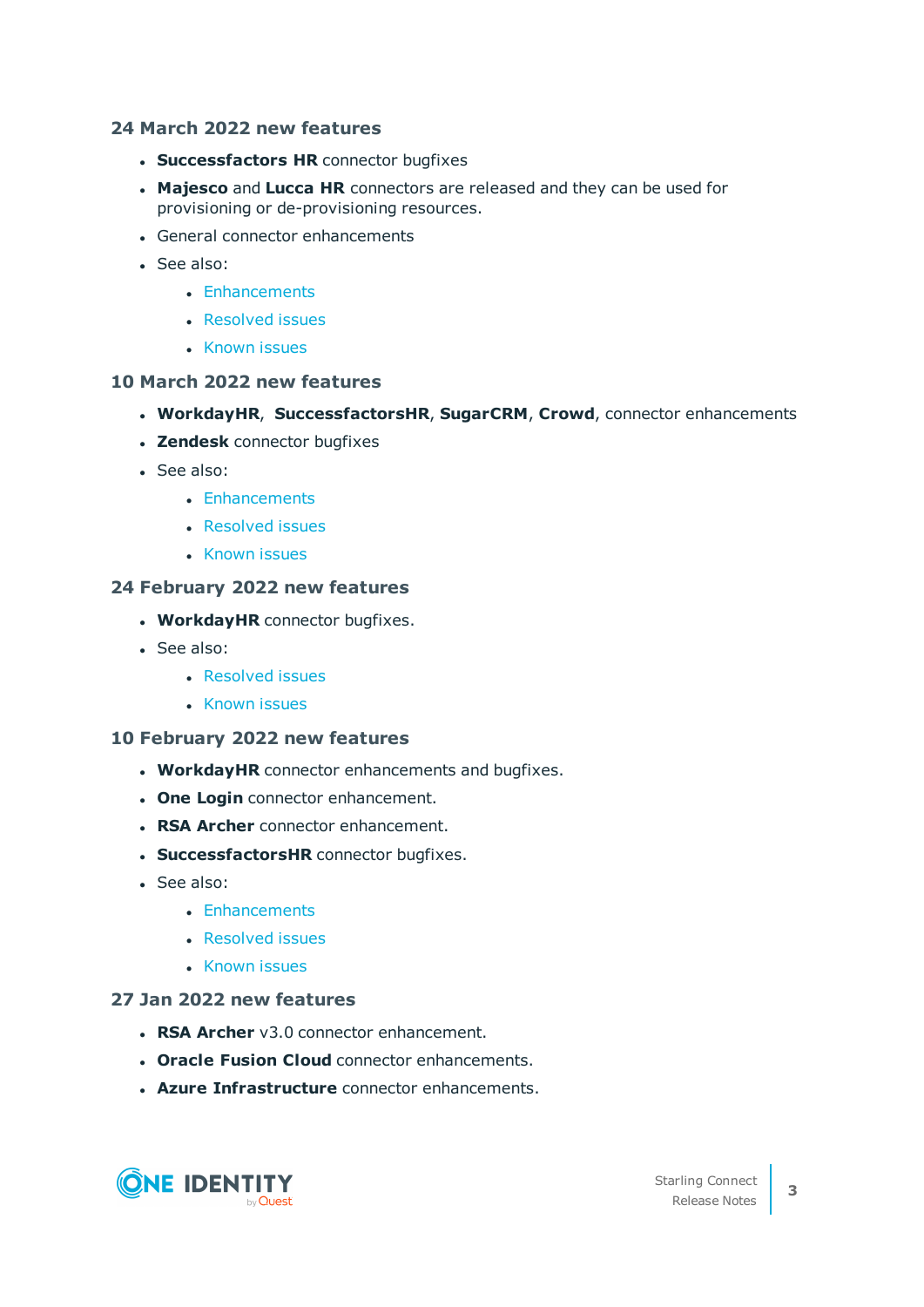- See also:
	- [Enhancements](#page-21-0)
	- [Known](#page-63-0) issues

# **13 Jan 2022 new features**

- **RSA Archer** connector version 3.0 release and enhancement.
- **. Oracle Fusion Cloud** connector enhancements.
- General connector enhancements.
- See also:
	- [Enhancements](#page-24-0)
	- [Resolved](#page-49-4) issues
	- [Known](#page-63-0) issues

#### **30 Dec 2021 new features**

- **.** The **Oracle Fusion Cloud** connector is released and it can be used for provisioning or de-provisioning resources.
- **.** OneLogin connector bug fixes.
- **Azure Infrastructure** connector enhancements.
- $\cdot$  See also:
	- [Enhancements](#page-25-0)
	- [Resolved](#page-50-0) issues
	- [Known](#page-63-0) issues

#### **16 Dec 2021 new features**

- **WorkdayHR** connector bug fixes.
- <sup>l</sup> General connector enhancements.
- $\cdot$  See also:
	- [Enhancements](#page-25-1)
	- [Resolved](#page-50-1) issues
	- [Known](#page-63-0) issues

# **2 Dec 2021 new features**

- **WorkdayHR** connector enhancements.
- **. SuccessfactorsHR** connector bug fixes.
- General connector enhancements.
- $\cdot$  See also:
	- [Enhancements](#page-25-2)
	- **[Resolved](#page-50-2) issues**

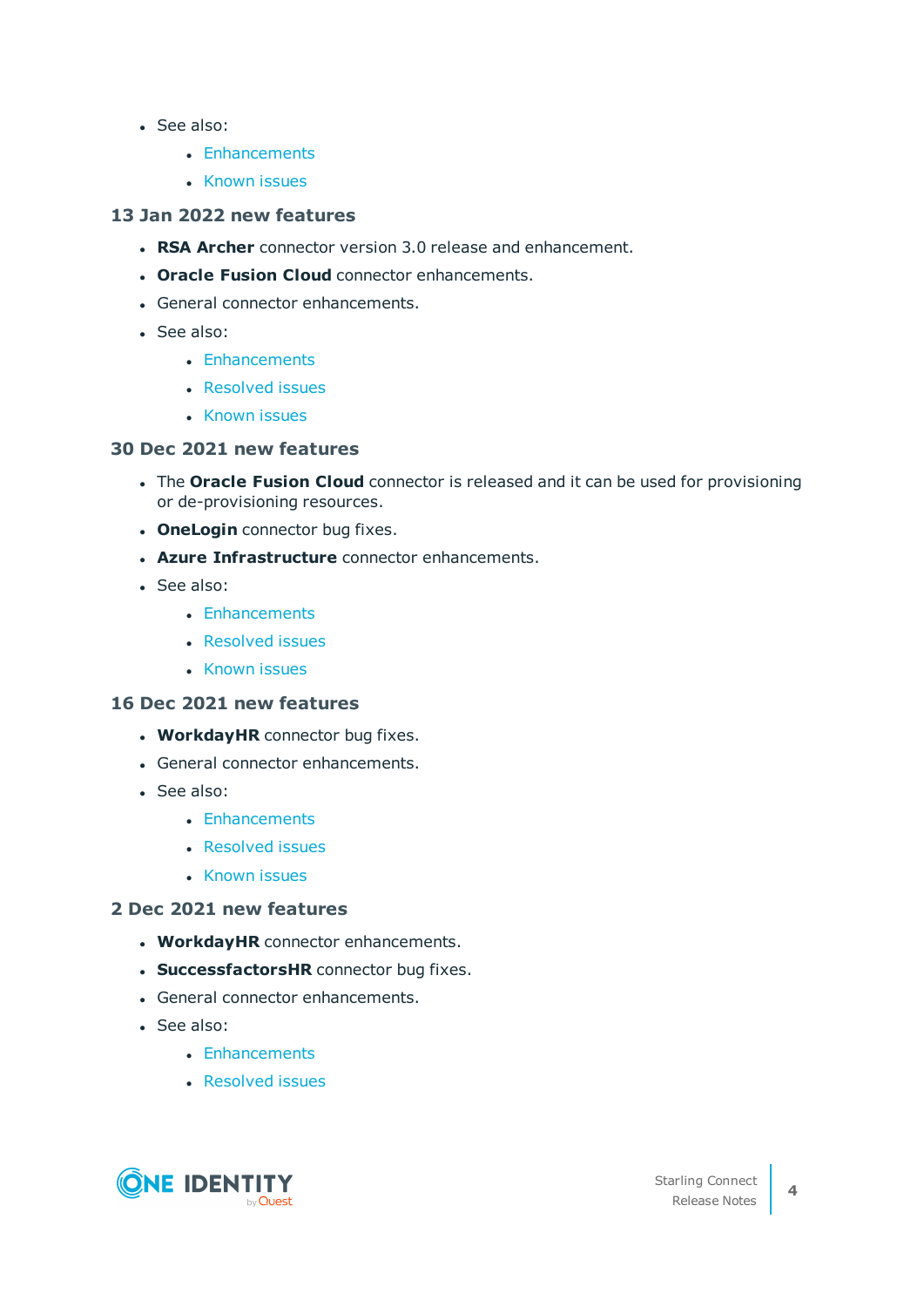• [Known](#page-63-0) issues

# **19 Nov 2021 new features**

- **WorkdayHR** connector enhancements and bug fixes.
- **. SuccessfactorsHR** connector enhancements.
- General connector enhancements.
- . See also:
	- [Enhancements](#page-26-0)
	- [Resolved](#page-50-3) issues
	- [Known](#page-63-0) issues

# **5 Nov 2021 new features**

- **. OneLogin** connector enhancements and bug fixes.
- **WorkdayHR** connector enhancements.
- **. SuccessfactorsHR** connector bug fixes.
- General connector enhancements.
- <sup>l</sup> See also:
	- [Enhancements](#page-26-1)
	- [Resolved](#page-50-4) issues
	- [Known](#page-63-0) issues

# **21 Oct 2021 new features**

- **.** The Azure Infrastructure Starling connector is released.
- **. WorkdayHR** connector enhancements and bug fixes.
- **. SuccessfactorsHR** connector enhancements and bug fixes.
- General connector enhancements.
- See also:
	- [Enhancements](#page-27-0)
	- [Resolved](#page-51-0) issues
	- [Known](#page-63-0) issues

# **7 Oct 2021 new features**

- General connector enhancements.
- **WorkdayHR** connector enhancements.
- **. SuccessfactorsHR** connector bug fixes.
- $See$  also:
	- [Enhancements](#page-27-1)
	- [Resolved](#page-51-1) issues

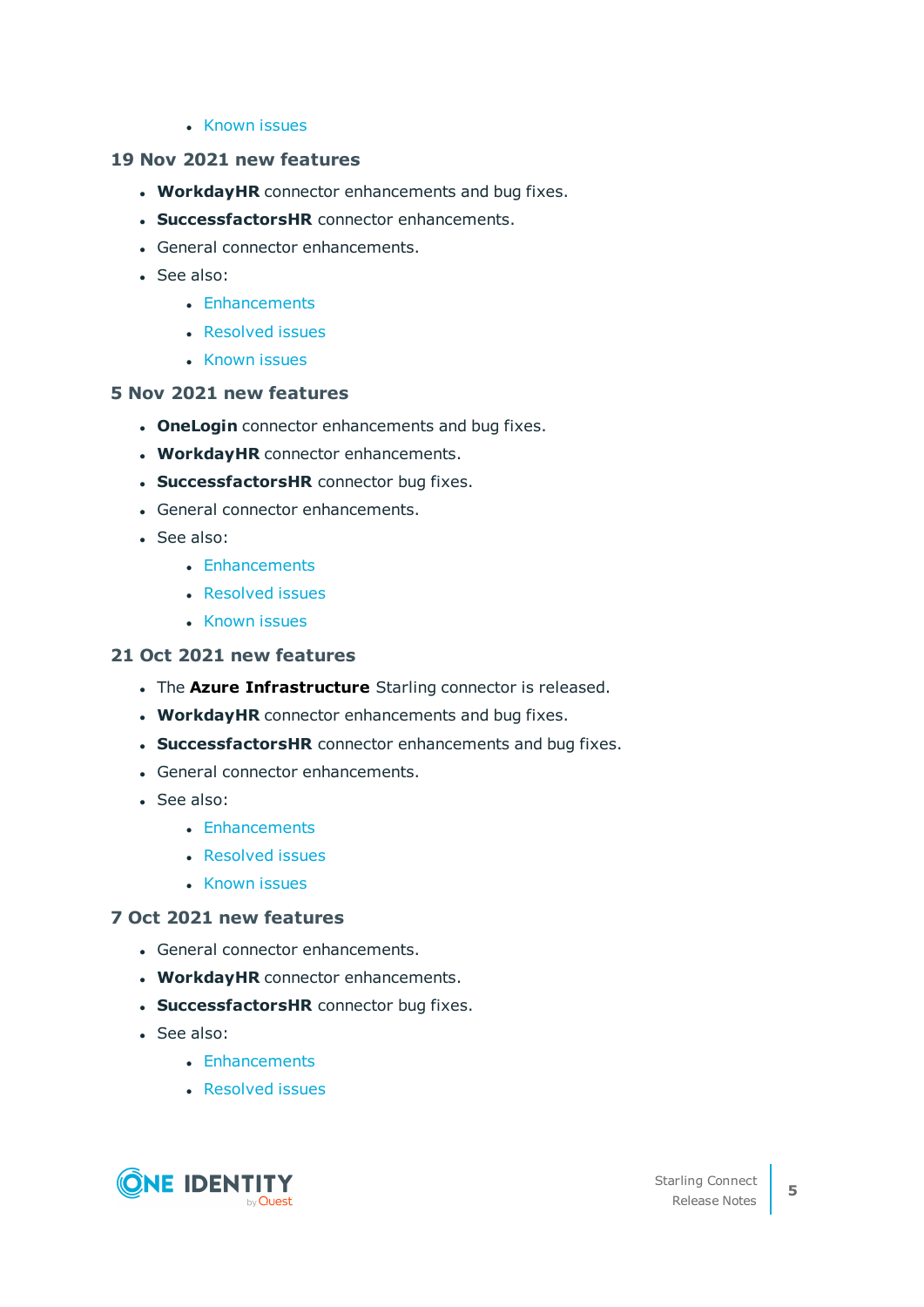• [Known](#page-63-0) issues

# **23 Sep 2021 new features**

- General connector enhancements.
- **. Salesforce** connector bug fixes.
- See also:
	- [Enhancements](#page-28-0)
	- [Resolved](#page-51-2) issues
	- [Known](#page-63-0) issues

# **20 Sep 2021 new features**

- **. SuccessFactorsHR** connector bug fixes and enhancements.
- See also:
	- [Resolved](#page-51-2) issues
	- [Enhancements](#page-28-1)
	- [Known](#page-63-0) issues

# **9 Sep 2021 new features**

- **WorkdayHR** connector bug fixes.
- **. SuccessFactorsHR** connector bug fixes.
- **. Okta** connector enhancements.
- General bug fixes.
- $\cdot$  See also:
	- [Enhancements](#page-21-0)
	- [Resolved](#page-47-0) issues
	- [Known](#page-63-0) issues

# **26 Aug 2021 new features**

- **WorkdayHR** connector enhancements.
- **. SuccessFactorsHR** connector enhancements and bug fixes.
- **See also:** 
	- [Enhancements](#page-28-2)
	- [Resolved](#page-52-0) issues
	- [Known](#page-63-0) issues

# **12 Aug 2021 new features**

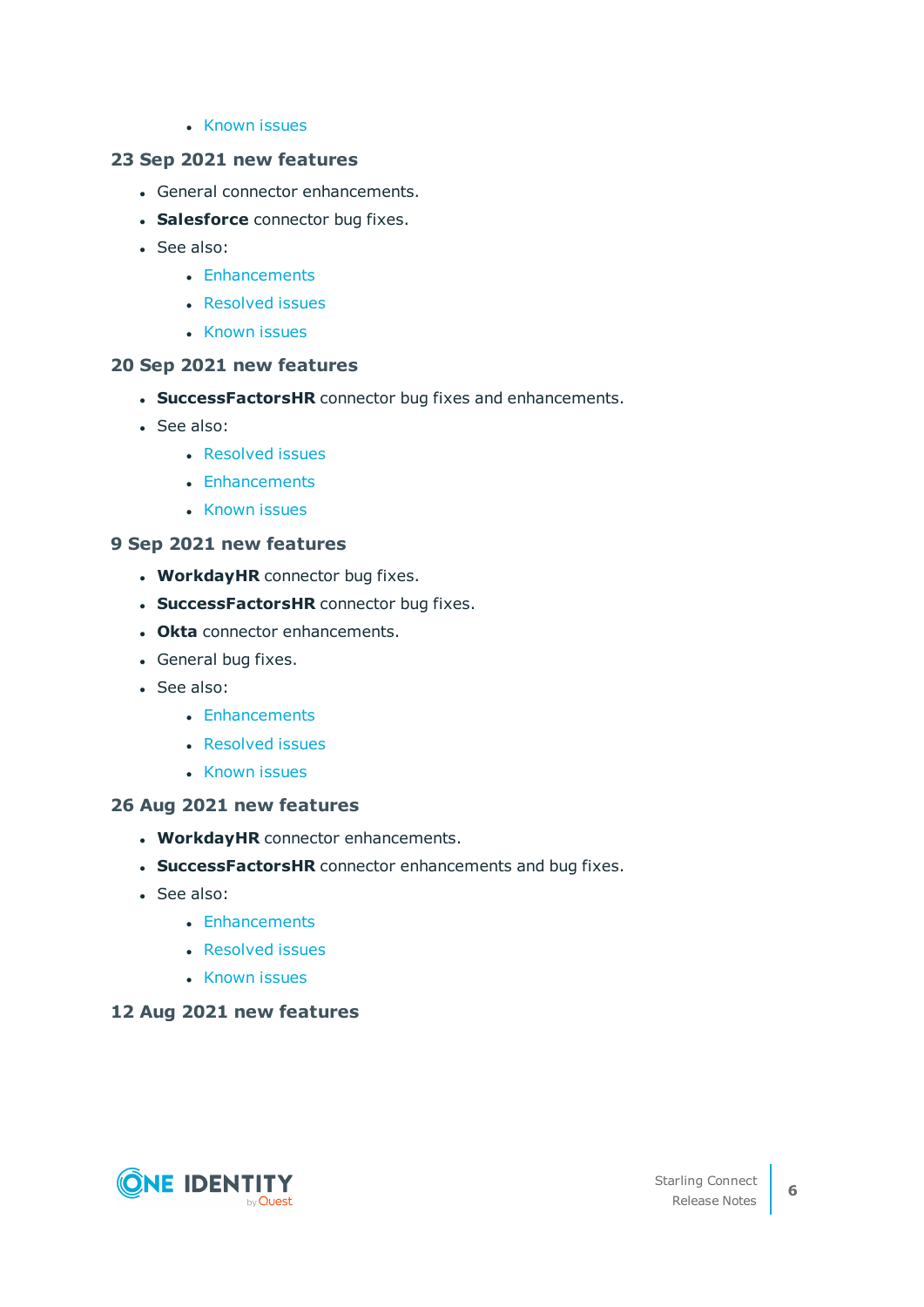- Bug fixes related to connector request handler.
- See also:
	- [Resolved](#page-47-1) issues
	- [Known](#page-63-0) issues

# **29 Jul 2021 new features**

- **Workday HR** connector enhancements.
- See also:
	- [Enhancements](#page-21-1)
	- [Known](#page-63-0) issues

# **23 Jul 2021 new features**

- **. Workday HR** connector bug fixes.
- **. Successfactors HR** connector bug fixes.
- See also:
	- [Resolved](#page-47-1) issues
	- **[Known](#page-63-0) issues**

# **15 Jul 2021 new features**

- **Workday HR** connector enhancements.
- See also:
	- [Enhancements](#page-21-1)
	- [Known](#page-63-0) issues

# **1 Jul 2021 new features**

- **Azure AD** connector enhancements.
- **Workday HR** connector enhancements.
- See also:
	- [Enhancements](#page-21-1)
	- [Known](#page-63-0) issues

# **22 Jun 2021 new features**

- **. Workday HR** connector enhancements.
- See also:
	- [Enhancements](#page-21-1)
	- [Known](#page-63-0) issues

# **17 Jun 2021 new features**

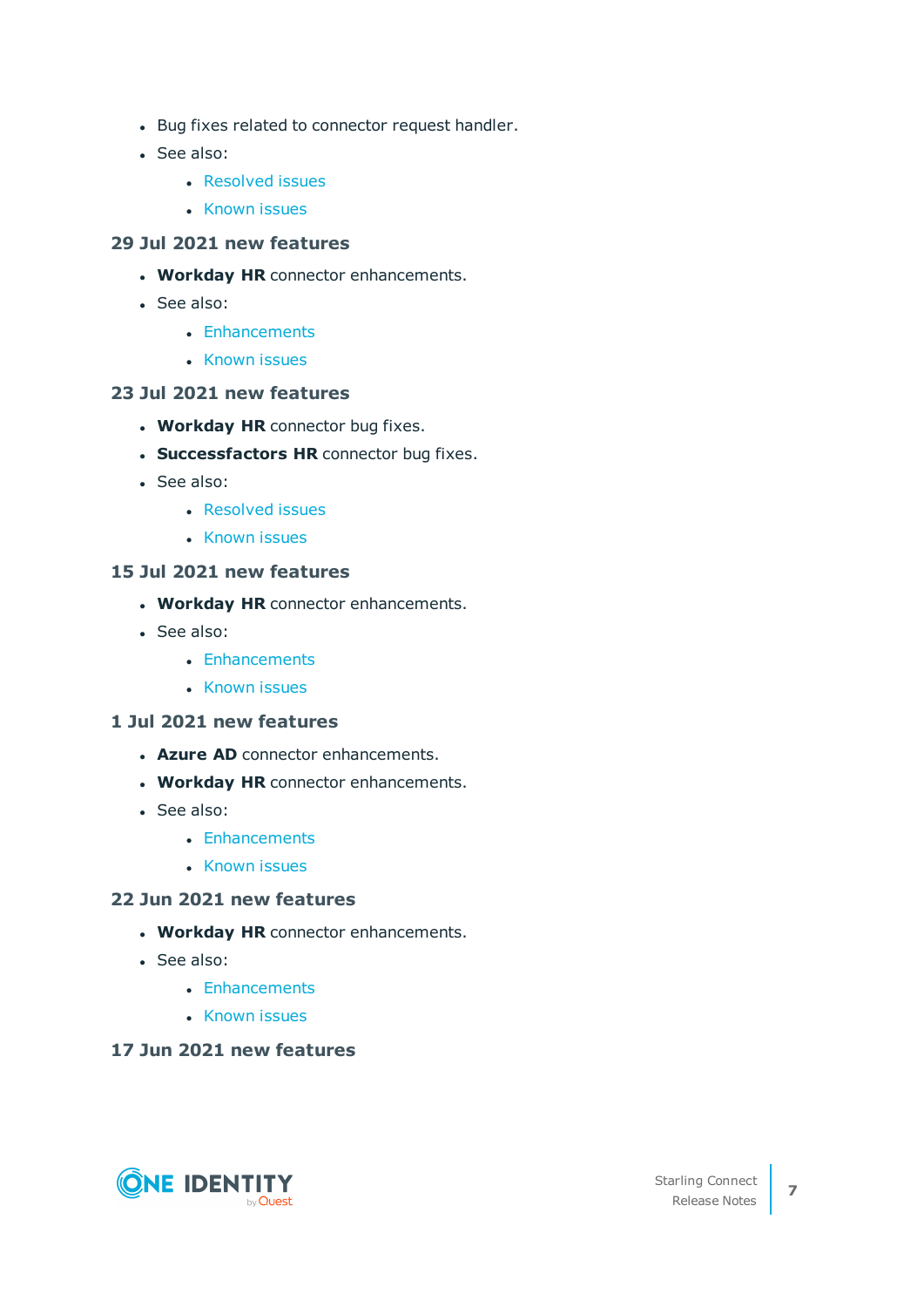- **. Workday HR** connector enhancements.
- See also:
	- [Enhancements](#page-21-1)
	- [Known](#page-63-0) issues

# **03 Jun 2021 new features**

- **. SAP Cloud for Customer** connector enhancements.
- See also:
	- [Enhancements](#page-21-1)
	- [Known](#page-63-0) issues

# **31 May 2021 new features**

- **WorkdayHR** connector enhancements.
- $\cdot$  See also:
	- [Enhancements](#page-21-1)
	- [Known](#page-63-0) issues

# **24 May 2021 new features**

- <sup>l</sup> **Google Workspace** connector enhancements.
- See also:
	- [Enhancements](#page-21-1)
	- [Known](#page-63-0) issues

# **20 May 2021 new features**

- **WorkdayHR** connector bug fixes.
- Usage of inclusive language across admin guide (in progress) and release notes.
- $\cdot$  See also:
	- [Resolved](#page-53-0) issues
	- [Enhancements](#page-21-1)
	- [Known](#page-63-0) issues

# **6 May 2021 new features**

- **.** Dayforce connector bug fixes.
- **WorkdayHR** connector enhancements.
- <sup>l</sup> **SAP Cloud for Customer** connector enhancements.
- <sup>l</sup> See also:
	- [Resolved](#page-47-1) issues
	- [Enhancements](#page-21-1)
	- [Known](#page-63-0) issues

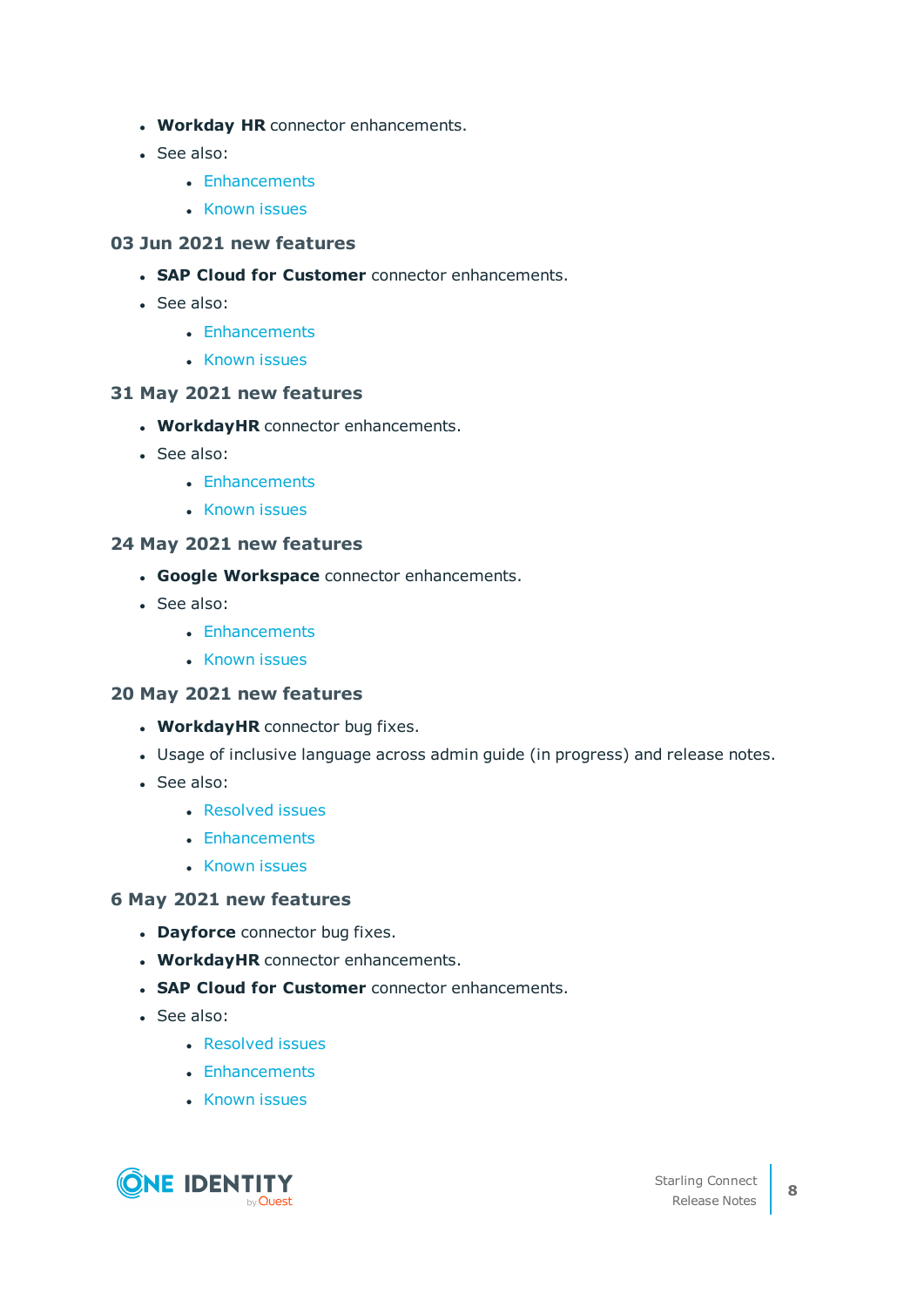# **22 April 2021 new features**

- **. SAP Cloud for Customer** connector is released and it can be used for provisioning or de-provisioning resources.
- **. Dayforce** connector enhancements.
- **WorkdayHR** connector enhancements.
- See also:
	- [Enhancements](#page-21-1)
	- [Known](#page-63-0) issues

# **8 April 2021 new features**

- **. Dayforce** connector enhancements.
- See also:
	- [Enhancements](#page-21-1)
	- [Known](#page-63-0) issues

# **25 March 2021 new features**

- **WorkdayHR** connector enhancements.
- See also:
	- [Resolved](#page-47-1) issues
	- [Enhancements](#page-21-1)
	- [Known](#page-63-0) issues

# **15 March 2021 new features**

- **. Successfactors** connector enhanced to support filtering of User objects.
- **. SuccessFactors** connector bug fixes.
- **. SuccessFactorHR** connector bug fixes.
- $\cdot$  See also:
	- [Resolved](#page-47-1) issues
	- [Enhancements](#page-21-1)
	- [Known](#page-63-0) issues

# **11 March 2021 new features**

- **Pingboard** connector is released and it can be used for provisioning or deprovisioning resources.
- **. Salesforce** connector available for use with Safeguard for Privileged Passwords 6.8 or higher.
- See also:
	- [Resolved](#page-47-1) issues
	- [Enhancements](#page-21-1)

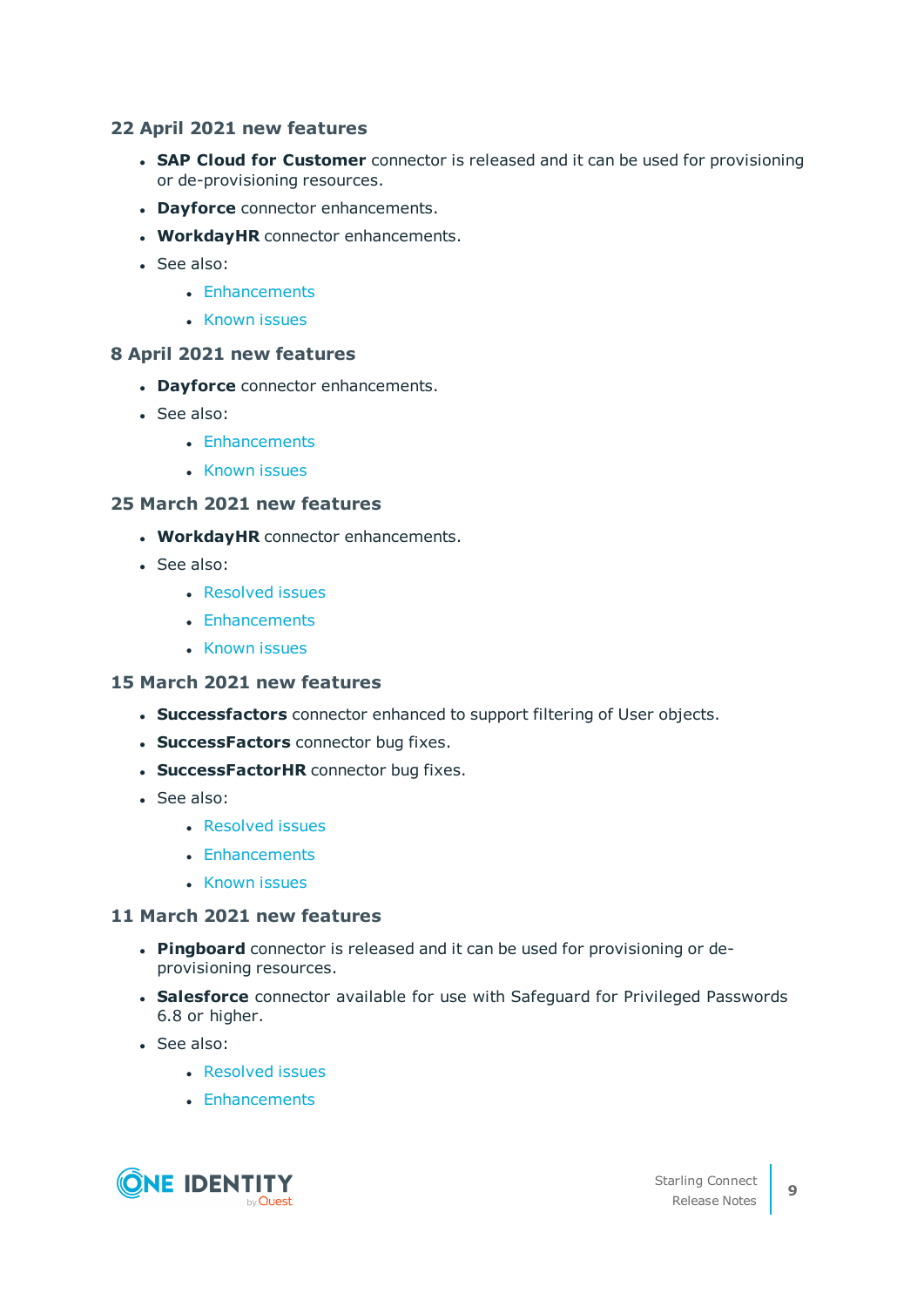• [Known](#page-63-0) issues

# **25th February 2021 new features**

- **. Smartsheet** connector is released and it can be used for provisioning or deprovisioning resources.
- **WorkdayHR** connector enhancements
- . See also:
	- [Enhancements](#page-21-1)
	- [Known](#page-63-0) issues

# **11 February 2021 new features**

- **. SuccessFactorHR** connector enhancements.
- **. GSuite** connector enhancements.
- **Concur** connector enhancements
- See also:
	- [Enhancements](#page-21-1)
	- [Known](#page-63-0) issues

# **28 January 2021 new features**

- <sup>l</sup> **Azure AD** and **Amazon S3 AWS** connectors are available for use with Safeguard for Privileged Passwords 6.8 or higher.
- **WorkdayHR** connector enhanced to be pre-filled with the default values for Department, Division and Asset parameters.
- See also:
	- [Enhancements](#page-21-1)
	- [Known](#page-63-0) issues

# **14 January 2021 new features**

- **SuccessFactorHR** connector enhancements.
- **. Dayforce** Starling connector is released. It allows update on some attributes of the Employees endpoint and does not support provisioning or de-provisioning. For more information about the list of attributes, see Starling Connect Hosted - One Identity Manager Administration Guide on the [Support](https://support.oneidentity.com/technical-documents/starling-connect/hosted/one-identity-manager-administration-guide) site.
- <sup>l</sup> See also:
	- [Resolved](#page-47-1) issues
	- [Enhancements](#page-21-1)
	- [Known](#page-63-0) issues

# **17 December 2020 new features**

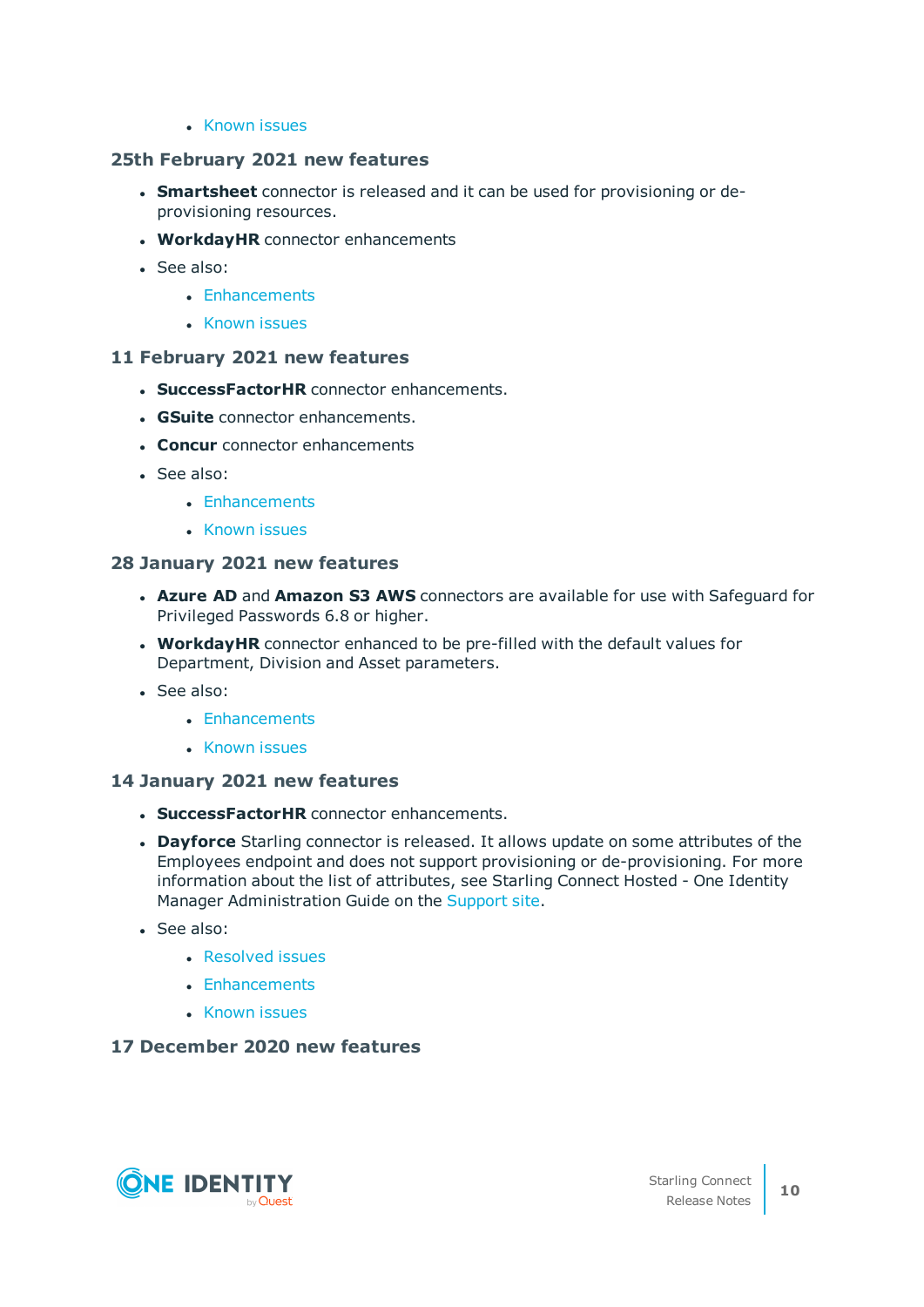- **. SuccessFactorHR** connector bug fixes.
- **. Salesforce** connector bug fixes.
- See also:
	- [Resolved](#page-47-1) issues

#### **9 December 2020 new features**

- **. Salesforce** connector bug fixes.
- See also:
	- [Resolved](#page-47-1) issues

#### **4 December 2020 new features**

- **. SuccessFactorHR** connector bug fixes.
- See also:
	- $\cdot$  [Resolved](#page-47-1) issues

# **3 December 2020 new features**

- **PagerDuty** Starling connector is released and it can be used for provisioning or deprovisioning resources.
- $\cdot$  See also:
	- [Resolved](#page-47-1) issues
	- **[Enhancements](#page-21-1)**
	- [Known](#page-63-0) issues

# **19 November 2020 new features**

The following updates are released:

- **. SuccessFactorHR** connector is enhanced and it can now be used for creating or updating the perPhone information of the employees.
- **. SuccessFactorHR** connector enhanced to filter the objects in perPhone endpoint
- **Workday HR** connector enhanced to filter the objects in Employees endpoint
- **Workday HR** connector enhanced to map the hierarchical data in CustomOrgs and Locations endpoints
- <sup>l</sup> See also:
	- [Enhancements](#page-21-1)
	- [Known](#page-63-0) issues

# **5 November 2020 new features**

- **Hive** Starling connector is released and it can be used for provisioning or deprovisioning resources.
- **. Salesforce** bug fixes.

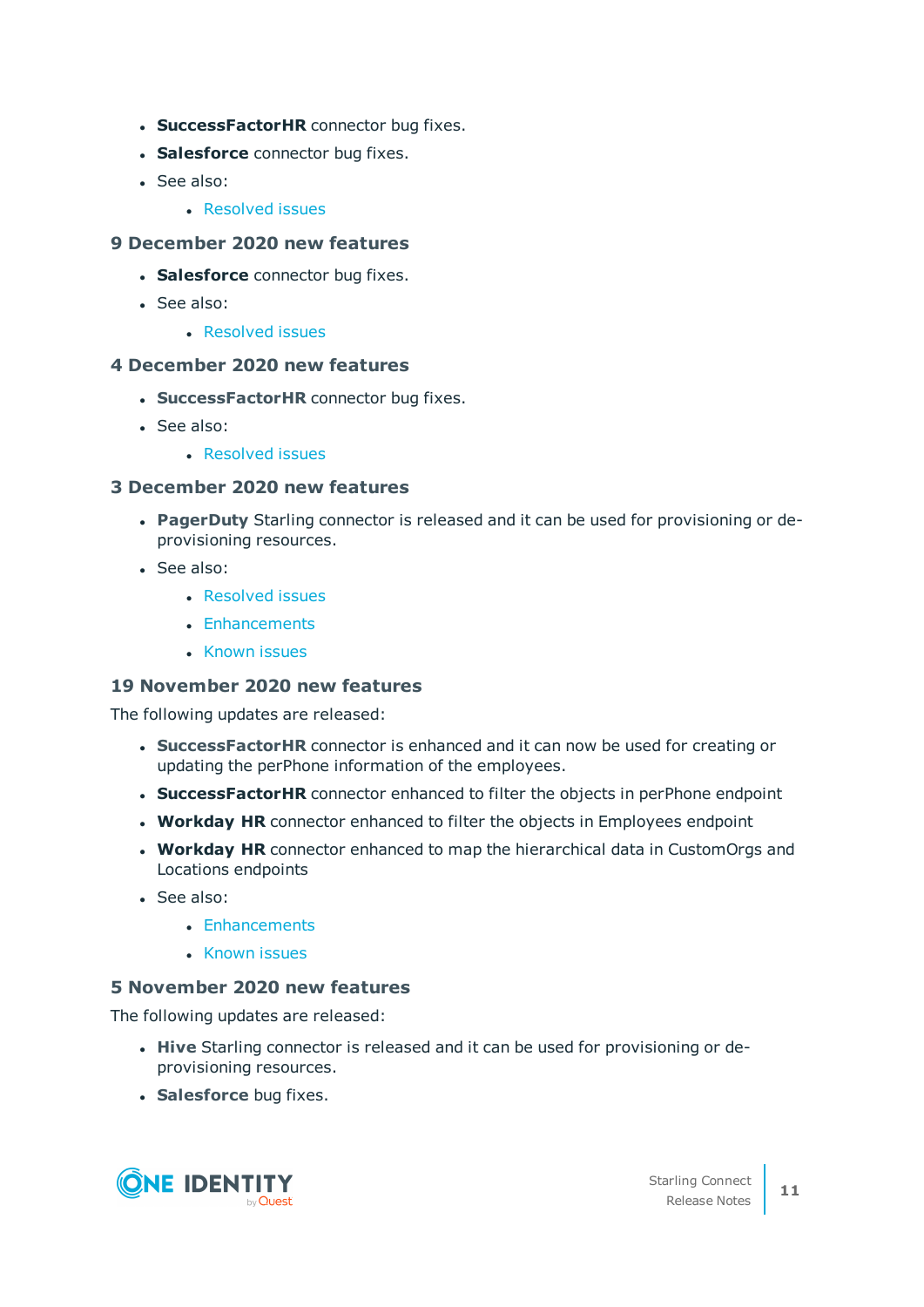- See also:
	- [Resolved](#page-55-0) issues
	- [Known](#page-63-1) issues

# **22 October 2020 new features**

The following updates are released:

- <sup>l</sup> **SuccessFactors HR** bug fixes.
- See also: 22 October 2020 [resolved](#page-55-1) issues

# **1 October 2020 new features**

The following updates are released:

- <sup>l</sup> **SuccessFactors HR** bug fix.
- See also: 1 October 2020 [resolved](#page-56-0) issues

# **27 August 2020 new features**

The following updates are released:

- **.** The Databricks Starling connector is released and it can be used for provisioning or de-provisioning resources.
- **. Workday HR** connector updates and enhancements.
- **. SuccessFactors HR** connector resolved issue.
- <sup>l</sup> See also:
	- 27 August 2020 [enhancements](#page-35-0)
	- 27 August 2020 [resolved](#page-56-1) issues
	- [Known](#page-63-1) issues

# **13 August 2020 new features**

The following updates are released:

- **.** The **Apigee** Starling connector is released and it can be used for provisioning or de-provisioning resources.
	- **Apigee** connector known issues.
	- **Concur** connector limitation updates.
	- <sup>l</sup> **SuccessFactors HR** connector enhancement.
- See also:
	- 13 August 2020 [enhancements](#page-21-1)
	- [Known](#page-63-1) issues

# **30 July 2020 new features**

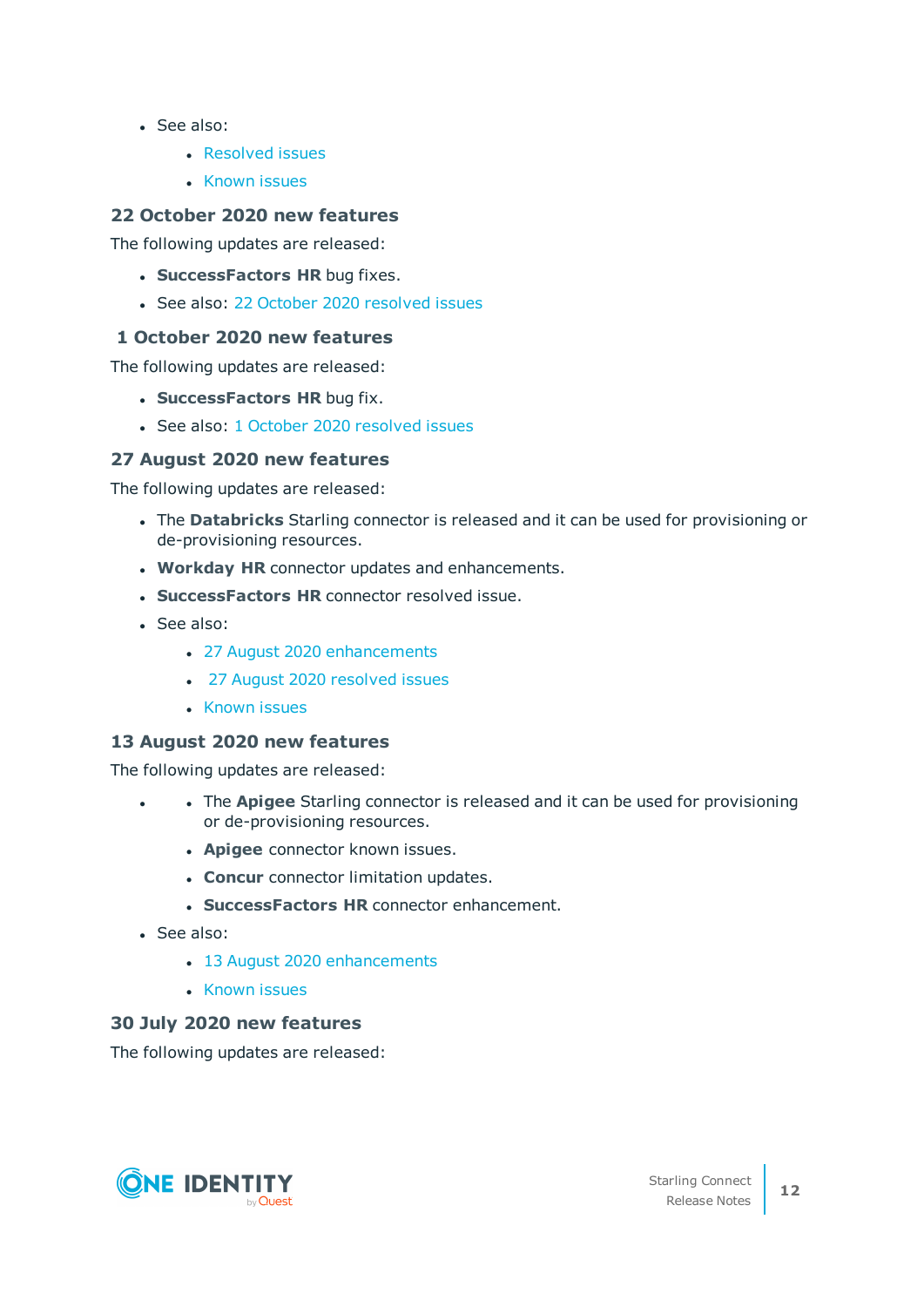- **.** The **Webex** Starling connector is released and it can be used for provisioning or deprovisioning resources.
- **AmazonS3AWS** connector known issue.
- **Crowd** connector known issue.
- **.** Jira server connector known issue.
- **Salesforce** connector known issues.
- . See also:
	- 30 July 2020 [enhancements](#page-21-1)
	- [Known](#page-63-1) issues

#### **16 July 2020 new features**

The following updates are released:

- **.** The **Slack** Starling connector is released and it can be used for provisioning or deprovisioning resources.
- **.** The **ActiveCampaign** Starling connector is released and it can be used for provisioning or de-provisioning resources.
- **Azure AD** connector enhancements and known issue.
- <sup>l</sup> See also:
	- 16 July 2020 [enhancements](#page-36-0)
	- [Known](#page-63-1) issues

# **2 July 2020 new features**

The following updates are released:

- **. SuccessFactors HR** connector enhancements and bug fixes.
- **. SuccessFactors** connector enhancements.
- **Salesforce** connector enhancements and known issue.
- **.** Coupa bug fix.
- See also:
	- 2 July 2020 [enhancements](#page-36-1)
	- 2 July 2020 [resolved](#page-56-2) issues
	- [Known](#page-63-1) issues

# **18 June 2020 new features**

- **.** The Hacker Rank Starling connector is released and it can be used for provisioning or de-provisioning resources.
- <sup>l</sup> The **SAP Litmos** Starling connector is released and it can be used for provisioning or de-provisioning resources.
- **. Salesforce** connector enhancements and bug fix.

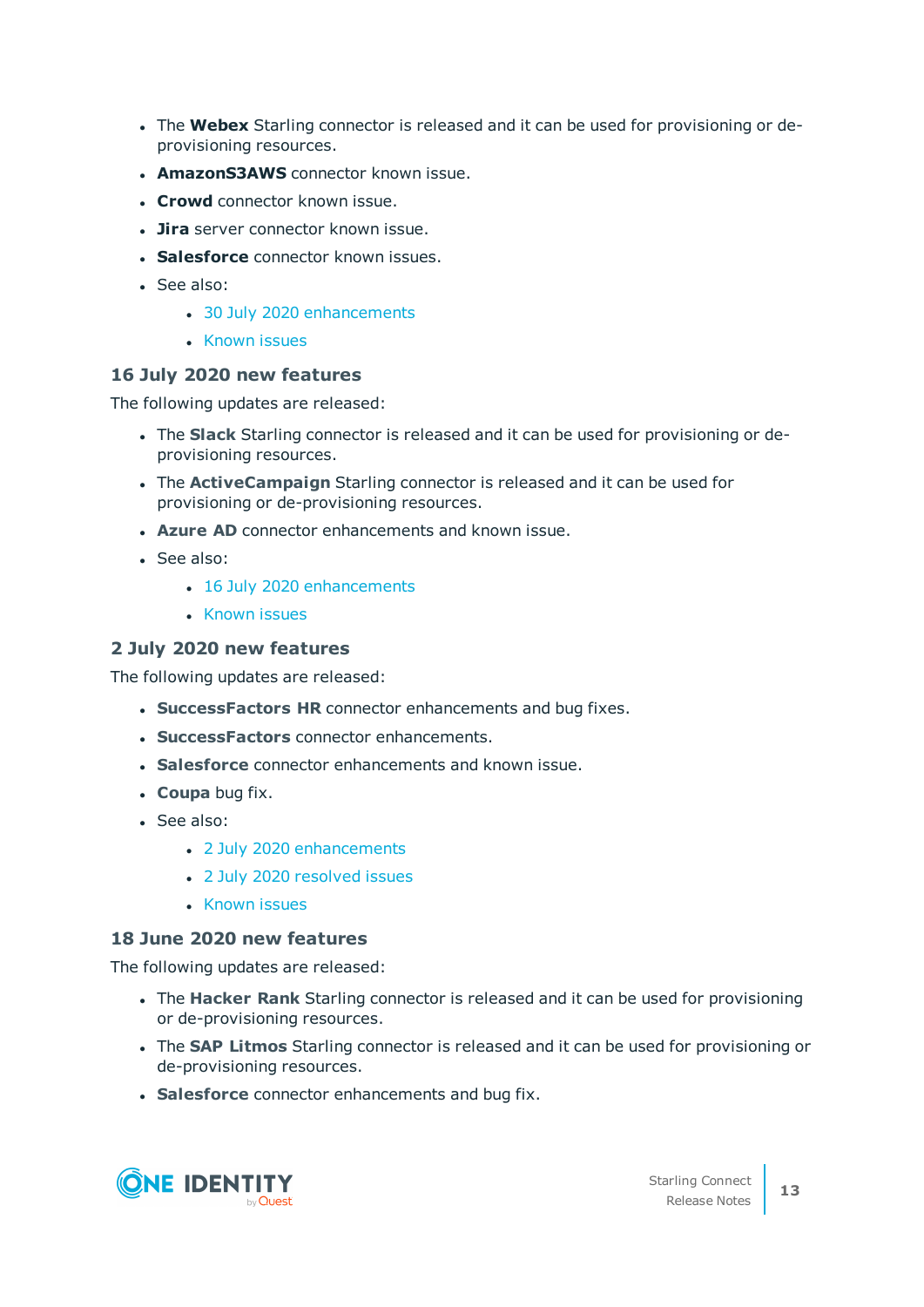- **.** Coupa connector bug fix.
- **. Workday HR** connector bug fix.
- See also:
	- 18 June [enhancements](#page-37-0)
	- 18th June 2020 [resolved](#page-57-0) issues

# **4 June 2020 new features**

The following updates are released:

- <sup>l</sup> The **Aha** Starling connector is released and it can be used for provisioning or deprovisioning resources.
- **Azure AD** connector enhancements.
- **. Salesforce** connector bug fix.
- **. SuccessFactors HR** connector bug fix.
- **.** Coupa connector bug fix.
- See also:
	- 4 June 2020 [enhancements](#page-37-1)
	- 4th June 2020 [resolved](#page-57-1) issues
	- [Known](#page-63-1) issues

# **21 May 2020 new features**

The following updates are released:

**.** The PingOne Starling connector is released and it can be used for provisioning or de-provisioning resources.

# **7 May 2020 new features**

- **.** The **OneLogin** Starling connector is released and it can be used for provisioning or de-provisioning resources.
- The **WorkDayHR** Starling connector is released. It allows update on some attributes of the **Employees** endpoint and does not support provisioning or de-provisioning. For more information about the list of attributes, see Starling Connect Hosted - One Identity Manager Administration Guide on the [Support](https://support.oneidentity.com/technical-documents/starling-connect/hosted/one-identity-manager-administration-guide) site.
- <sup>l</sup> The **Marketo** Starling connector is released and it can be used for provisioning or de-provisioning resources.
- <sup>l</sup> **SuccessFactors HR** enhancements.
- **. Coupa** connector enhancements and bug fixes.
- See also:
	- 7 May 2020 [enhancements](#page-37-2)
	- 7 May 2020 [resolved](#page-57-2) issues

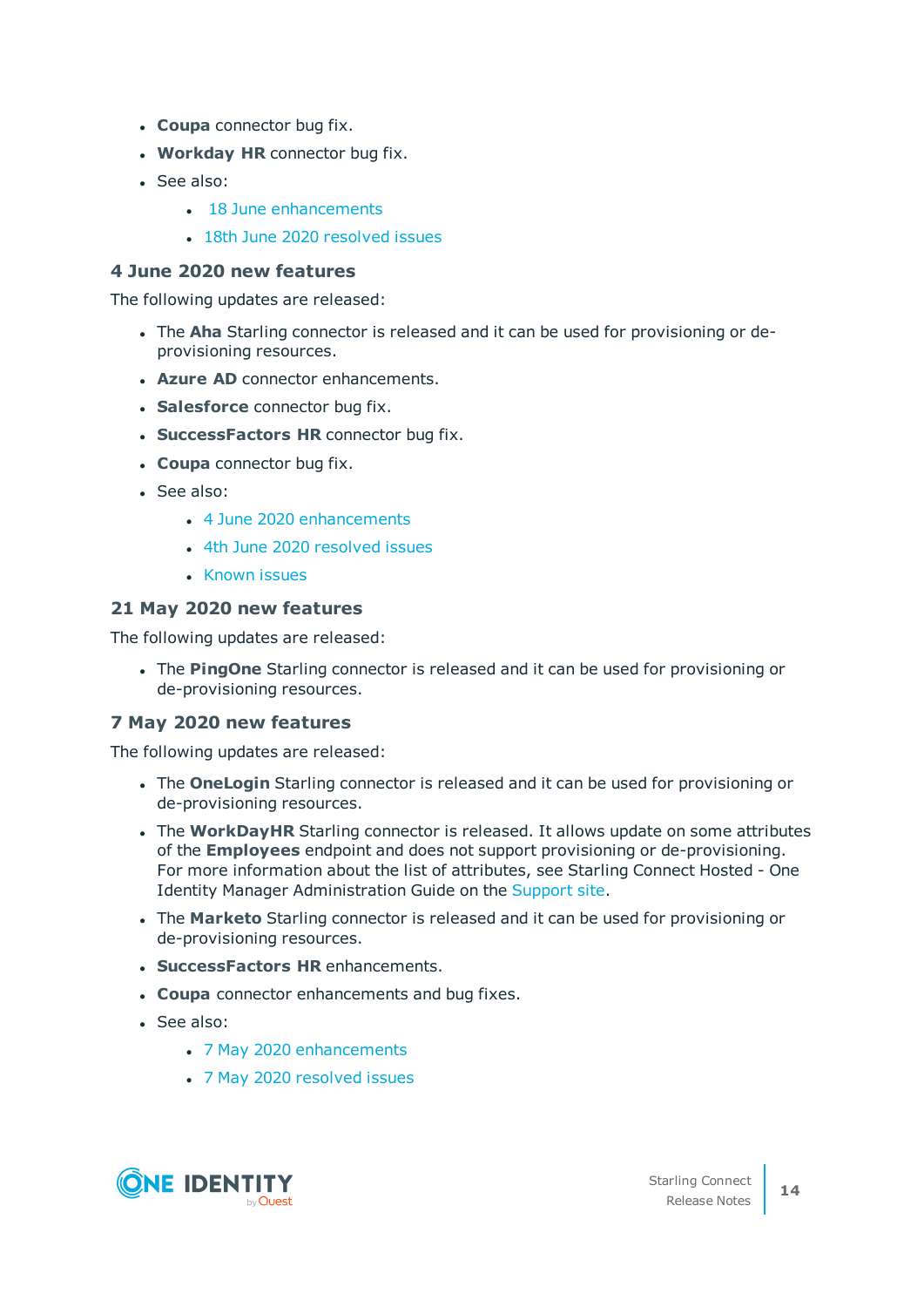#### • [Known](#page-63-1) issues

# **23 April 2020 new features**

There are no new features in this release.

The following updates are released:

- Internal bug fixes for BaseCRM connector
- Documentation updates for Synchronization and integration of Roles object type with One Identity Manager for the following connectors:
	- OpsGenie
	- DataDog

# **15 April 2020 new features**

The following updates are released:

- <sup>l</sup> **SuccessFactors HR** connector enhancements.
- **. SuccessFactors** connector enhancements.
- **. Coupa** connector enhancements.
- **Salesforce** connector enhancements.
- **. ServiceNow** connector enhancements.
- See also: 15 April 2020 [enhancements](#page-38-0)

# **9 April 2020 new features**

The following updates are released:

- **Coupa** connector enhancements.
- **SalesForce** connector enhancements.
- See also:
	- 9 April 2020 [resolved](#page-58-0) issues
	- 9 April 2020 [enhancements](#page-40-0)

# **26 March 2020 new features**

The following updates are released:

- **.** The **AppDynamics** Starling connector is released and it can be used for provisioning or de-provisioning resources.
- **RSA Archer** enhancement.
- See also:
	- [Known](#page-63-1) issues
	- 26th March 2020 [enhancements](#page-40-1)

# **12 March 2020 new features**

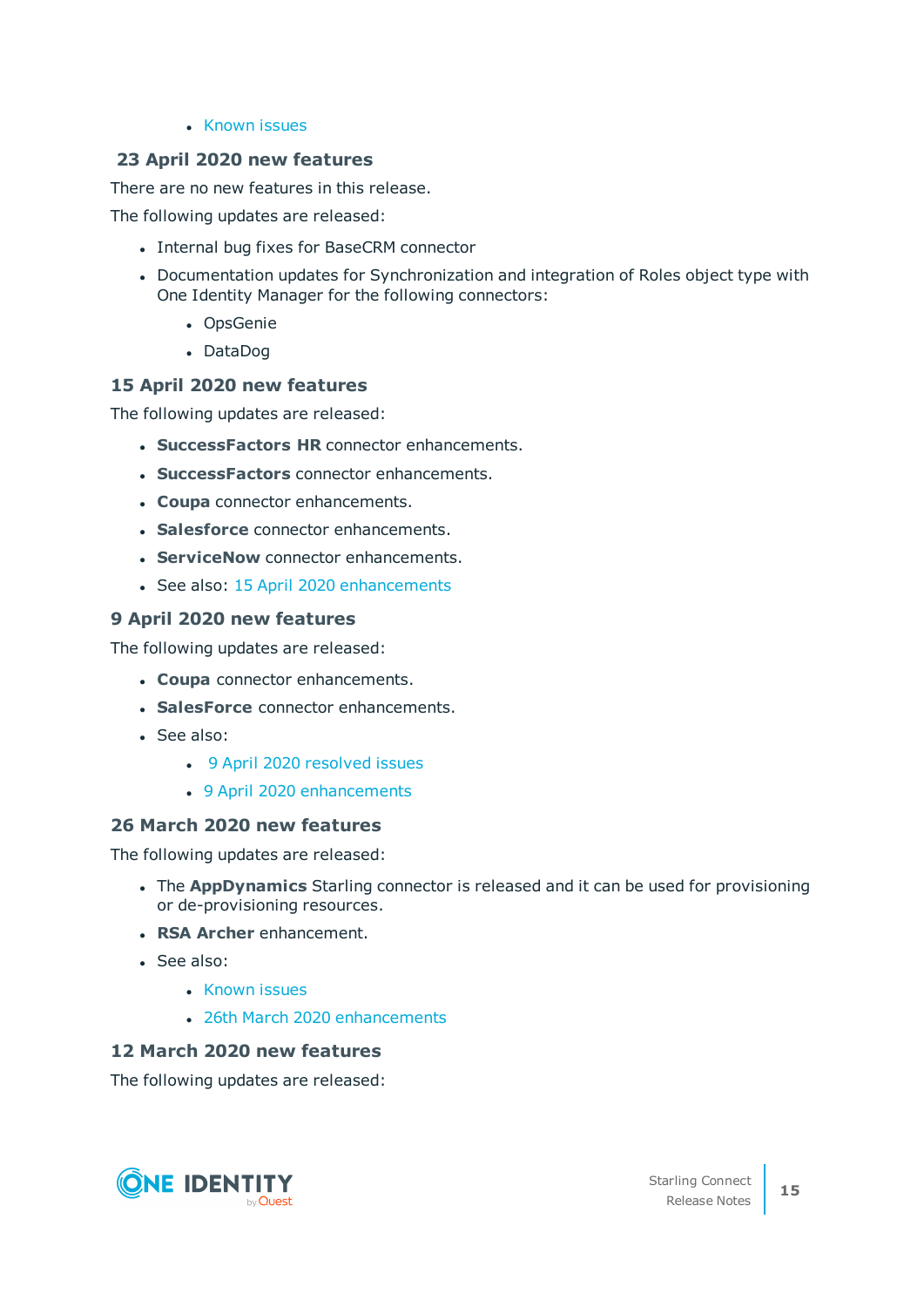- <sup>l</sup> **Okta** enhancement.
- $See$  also:
	- 12 March 2020 [enhancements](#page-41-0)
	- 12 March 2020 [resolved](#page-58-1) issues

# **27 February 2020 new features**

The following updates are released:

- <sup>l</sup> The **Informatica Cloud Services** Starling connector is released and it can be used for provisioning or de-provisioning resources.
- <sup>l</sup> **Amazon S3 AWS** connector enhancements.
- **. Coupa** connector bug fixes.
- See also:
	- 27th February 2020 [enhancements](#page-41-1)
	- 27th [February](#page-58-2) 2020 resolved issues

# **13 February 2020 new features**

The following updates are released:

- **.** The **OpsGenie** Starling connector is released and it can be used for provisioning or de-provisioning resources.
- **Box** connector enhancements.
- **SuccessFactors HR** enhancements A new version of the connector v. 2.0 is available, which enhances the **GetEmployee API**.
- <sup>l</sup> **RSA Archer** enhancements.
- Starling Connect Support for Active Roles.
- See also: 13 February 2020 [enhancements](#page-41-2)

# **30 January 2020 new features**

The following updates are released:

- **.** The DataDog Starling connector is released and it can be used for provisioning or de-provisioning resources.
- **.** The **Hideez** Starling connector is released. For integration with One Identity Manager, see issue ID [220412](#page-64-0) in Known issues.
- <sup>l</sup> **SuccessFactors HR** connector enhancements.
- See also:
	- 30 January 2020 [enhancements](#page-42-0)
	- 30 January 2020 [resolved](#page-58-3) issues

# **6 January 2020 new features**

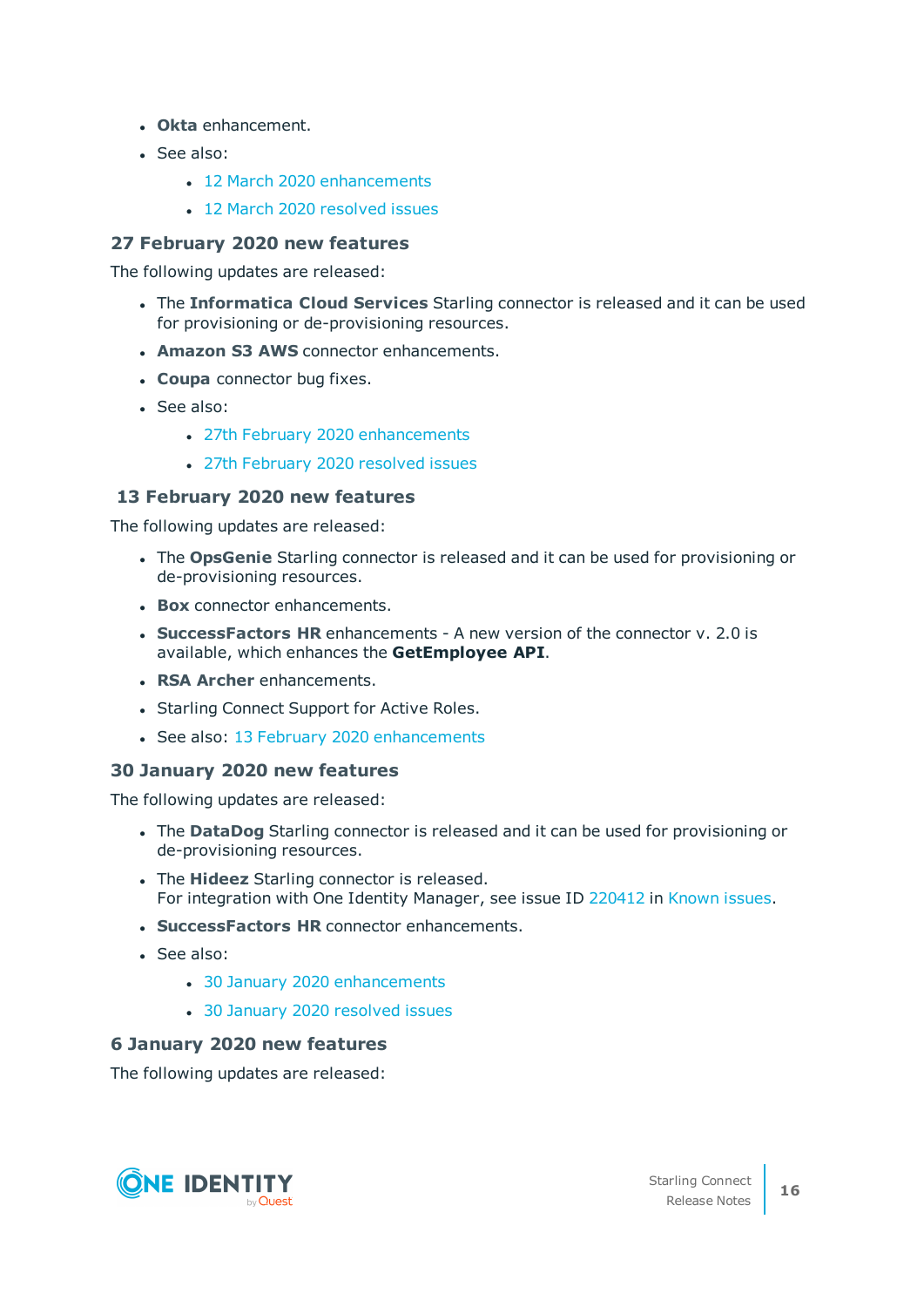- <sup>l</sup> **Coupa connector enhancements.**
- <sup>l</sup> **SuccessFactors HRconnector bug fixes**.
- See also:
	- 6 January 2020 [enhancements](#page-42-1)
	- 6 January 2020 [resolved](#page-59-0) issues

# **19 December 2019 new features**

The following updates were released:

- <sup>l</sup> **SuccessFactors HR connector bug fixes**.
- <sup>l</sup> **SuccessFactors HR connector enhancements.**
- . See also:
	- 19 [December](#page-59-1) 2019 resolved issues
	- 19 December 2019 [enhancements](#page-42-2)

# **11 December 2019 new features**

The following updates are released:

- <sup>l</sup> **SuccessFactors HR connector bug fixes**.
- <sup>l</sup> **Custom attributes for Coupa connector.**
- See also: 11 [December](#page-59-2) 2019 resolved issues

# **5 December 2019 new features**

The following updates were released:

- <sup>l</sup> **Configuring Amazon S3 AWS connector to support entitlements for User and Group**.
- <sup>l</sup> **SuccessFactors HRconnector enhancements**.
- <sup>l</sup> See also: 5 December 2019 [enhancements](#page-42-3)

# **21 November 2019 new features**

- <sup>l</sup> **The Okta connector was released and it can be used for provisioning or de-provisioning resources.**
- <sup>l</sup> **Versioning of Starling connectors.**
- <sup>l</sup> **Starling Connect support for Active Roles.**
- <sup>l</sup> **Custom attributes for Coupa connector.**
- <sup>l</sup> **Deprecation of Bitbucket connector.**
- See also:
	- 21 November 2019 [enhancements](#page-43-0)
	- 21 [November](#page-60-0) 2019 resolved issues

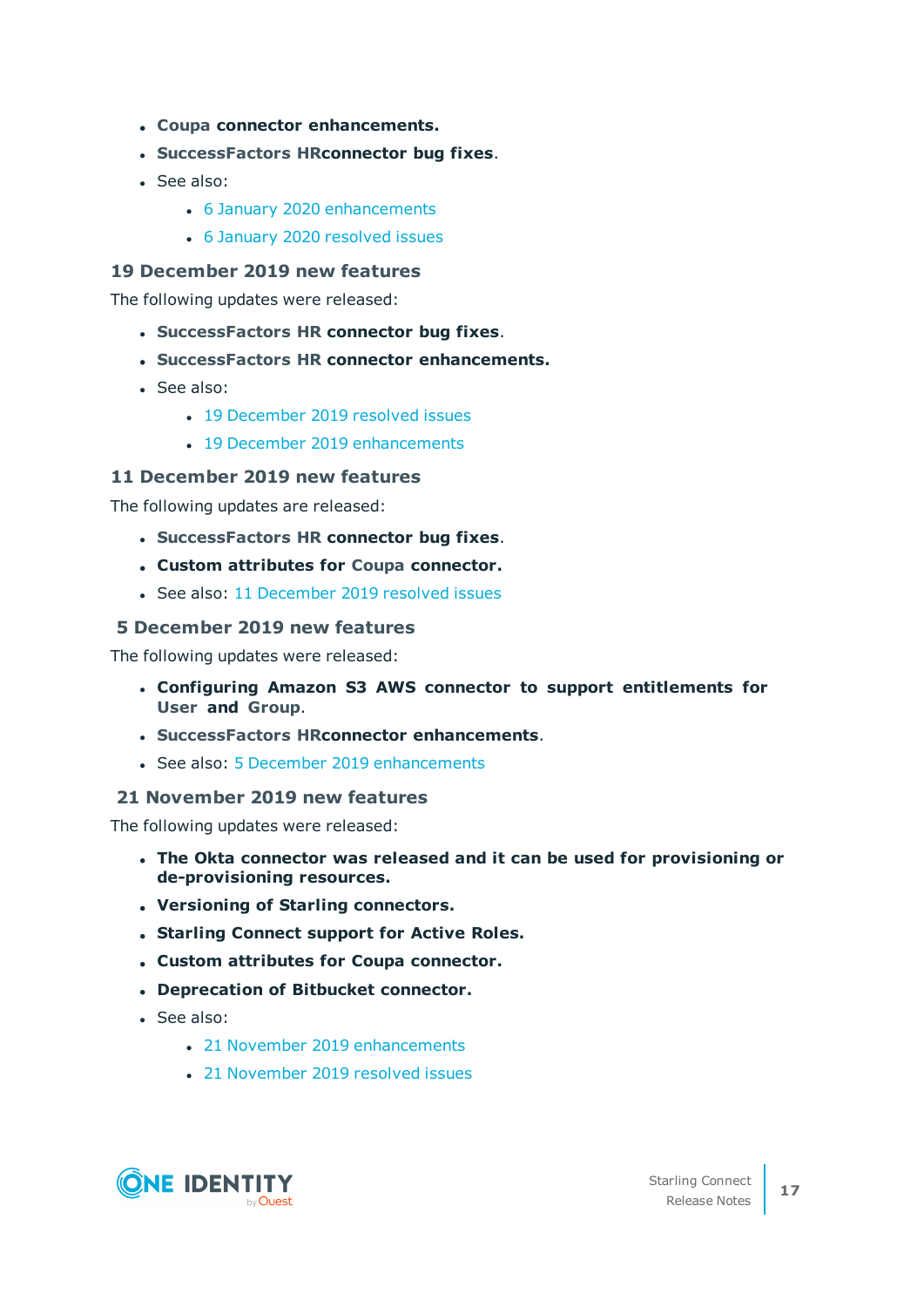# • 21 November 2019 deprecated features

# **7 November 2019 new features**

The following updates were released:

- <sup>l</sup> **No new features**
- See also: 7 November 2019 [enhancements](#page-43-1)

# **24 October 2019 new features**

The following updates were released:

- <sup>l</sup> **No new features**
- <sup>l</sup> See also:
	- 24 October 2019 [enhancements](#page-44-0)
	- 24 October 2019 [resolved](#page-60-1) issues

# **10 October 2019 new features**

The following updates were released:

- <sup>l</sup> **No new features**
- See also: 10 October 2019 [enhancements](#page-44-1)

# **1 October 2019 new features**

The following updates were released:

- <sup>l</sup> **No new features**
- See also: 1 October 2019 [resolved](#page-60-2) issues

# **12 September 2019 new features**

The following updates were released:

- <sup>l</sup> **No new features**
- See also: 12 September 2019 [enhancements](#page-45-0)

# **29 August 2019 new Features**

The following updates were released:

- <sup>l</sup> **No new features**
- See also: 29 August 2019 [enhancements](#page-45-1)

# **16 August 2019 new features**

The following updates were released:

- <sup>l</sup> **No new features**
- See also: 16 August 2019 [enhancements](#page-46-0)

# **2 August 2019 new features**

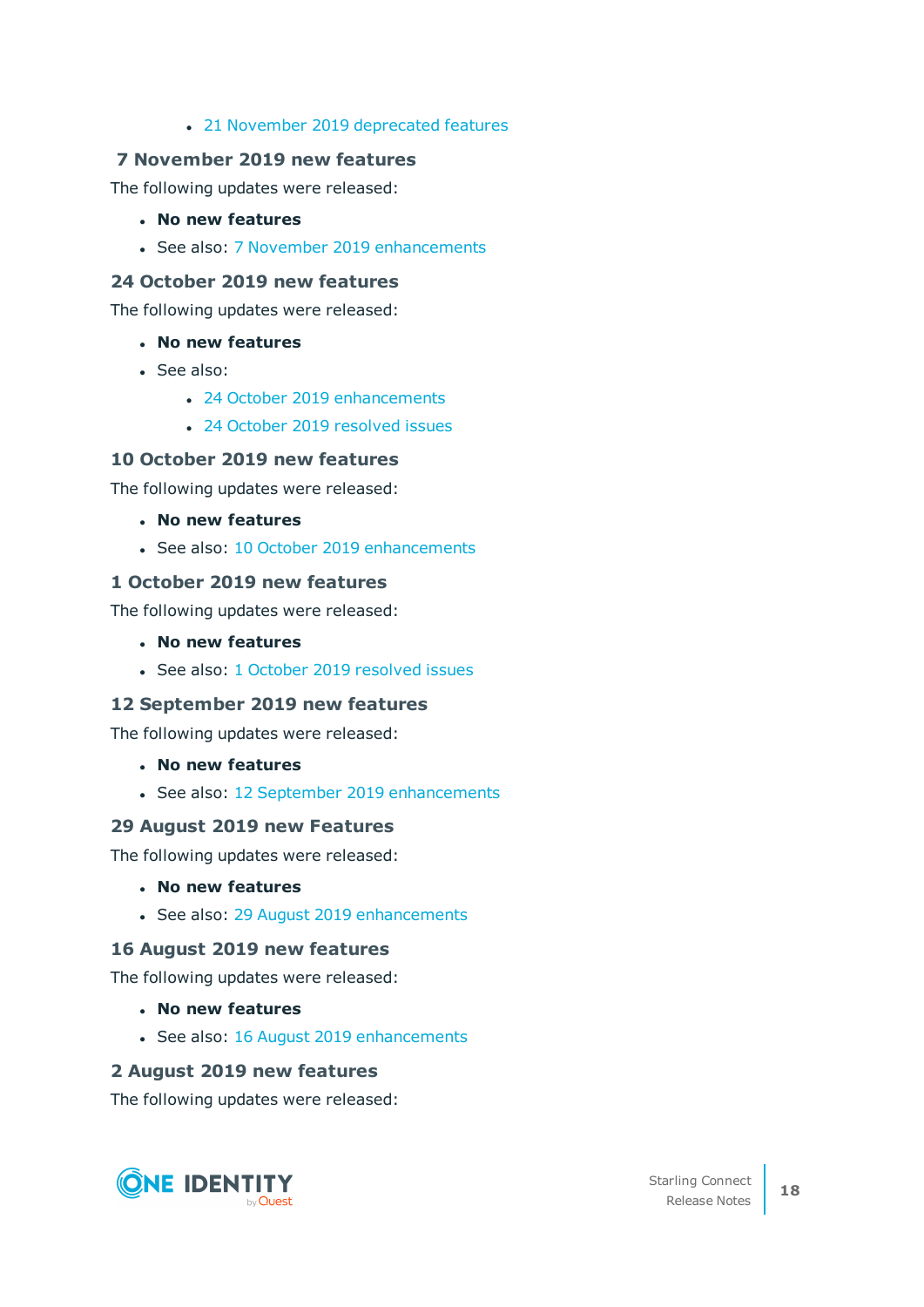#### <sup>l</sup> **No new features**

# **18 July 2019 new features**

The following updates were released:

- <sup>l</sup> **No new features**
- See also:18 July 2019 [enhancements](#page-46-1)

# **4 July 2019 new features**

The following updates were released:

- <sup>l</sup> **Coupa**
- See also:
	- 4 July 2019 [enhancements](#page-46-2)
	- 4 July 2019 [resolved](#page-60-3) issues

# **20 June 2019 new features**

The following updates were released:

- <sup>l</sup> **No new features**
- See also:
	- 20 June 2019 [enhancements](#page-47-2)
	- 20 June 2019 [resolved](#page-61-0) issues

# **9 May 2019 new features**

The following Starling connectors were released and they can be used for provisioning or de-provisioning resources:

- <sup>l</sup> **GoToMeeting**
- See also: 9 May 2019 [resolved](#page-61-1) issues

# **25 April 2019 new features**

The following Starling connectors were released and they can be used for provisioning or de-provisioning resources:

- <sup>l</sup> **Concur**
- <sup>l</sup> **Tableau**

# **11 April 2019 new features**

The following Starling connectors were released and they can be used for provisioning or de-provisioning resources:

- <sup>l</sup> **Azure AD**
- <sup>l</sup> **GSuite**

# **28 March 2019 new features**

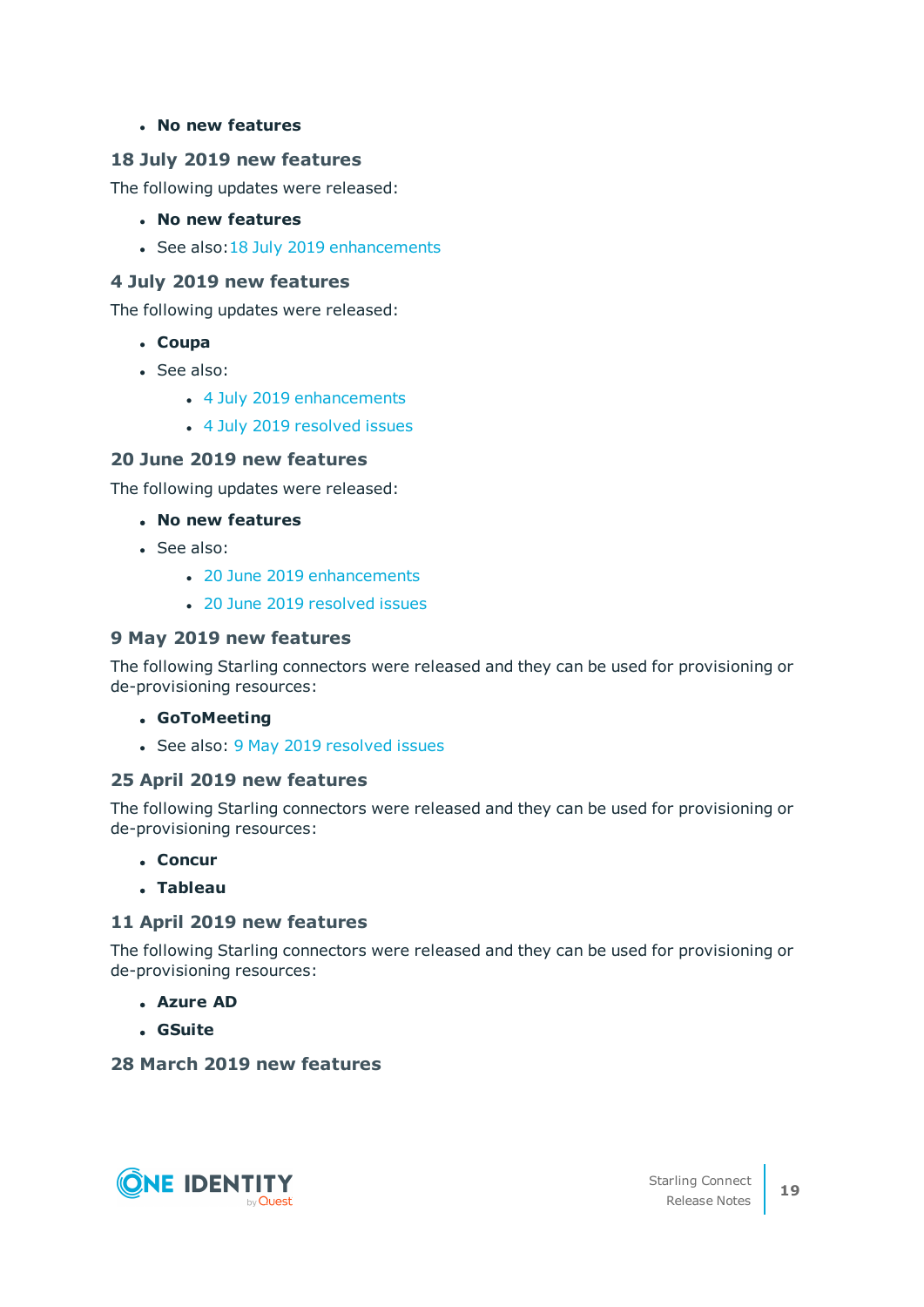The following Starling connectors were released and they can be used for provisioning or de-provisioning resources:

- <sup>l</sup> **Zendesk**
- <sup>l</sup> **Citrix ShareFile**

### **14 March 2019 new features**

The following Starling connectors were released and they can be used for provisioning or de-provisioning resources:

- <sup>l</sup> **Workbooks**
- <sup>l</sup> **DocuSign**

#### **28 February 2019 new features**

The following Starling connectors were released and they can be used for provisioning or de-provisioning resources:

- <sup>l</sup> **Statuspage**
- <sup>l</sup> **Zendesk Sell**
- See also: 28 [February](#page-61-2) 2019 resolved issues

# **14 February 2019 new features**

The following Starling connectors were released and they can be used for provisioning or de-provisioning resources:

- <sup>l</sup> **Oracle IDCS**
- **.** Bitbucket

#### **31 January 2019 new features**

The following Starling connectors were released and they can be used for provisioning or de-provisioning resources:

- <sup>l</sup> **Egnyte**
- <sup>l</sup> **SugarCRM**
- See also: 31 January 2019 [resolved](#page-61-3) issues

# **17 January 2019 new features**

The following Starling connectors were released and they can be used for provisioning or de-provisioning resources:

- **.** NutShell
- <sup>l</sup> **Insightly**
- See also: 17 January 2019 [resolved](#page-62-0) issues

# **08 January 2019 new features**

The following Starling connectors were released and they can be used for provisioning or de-provisioning resources:

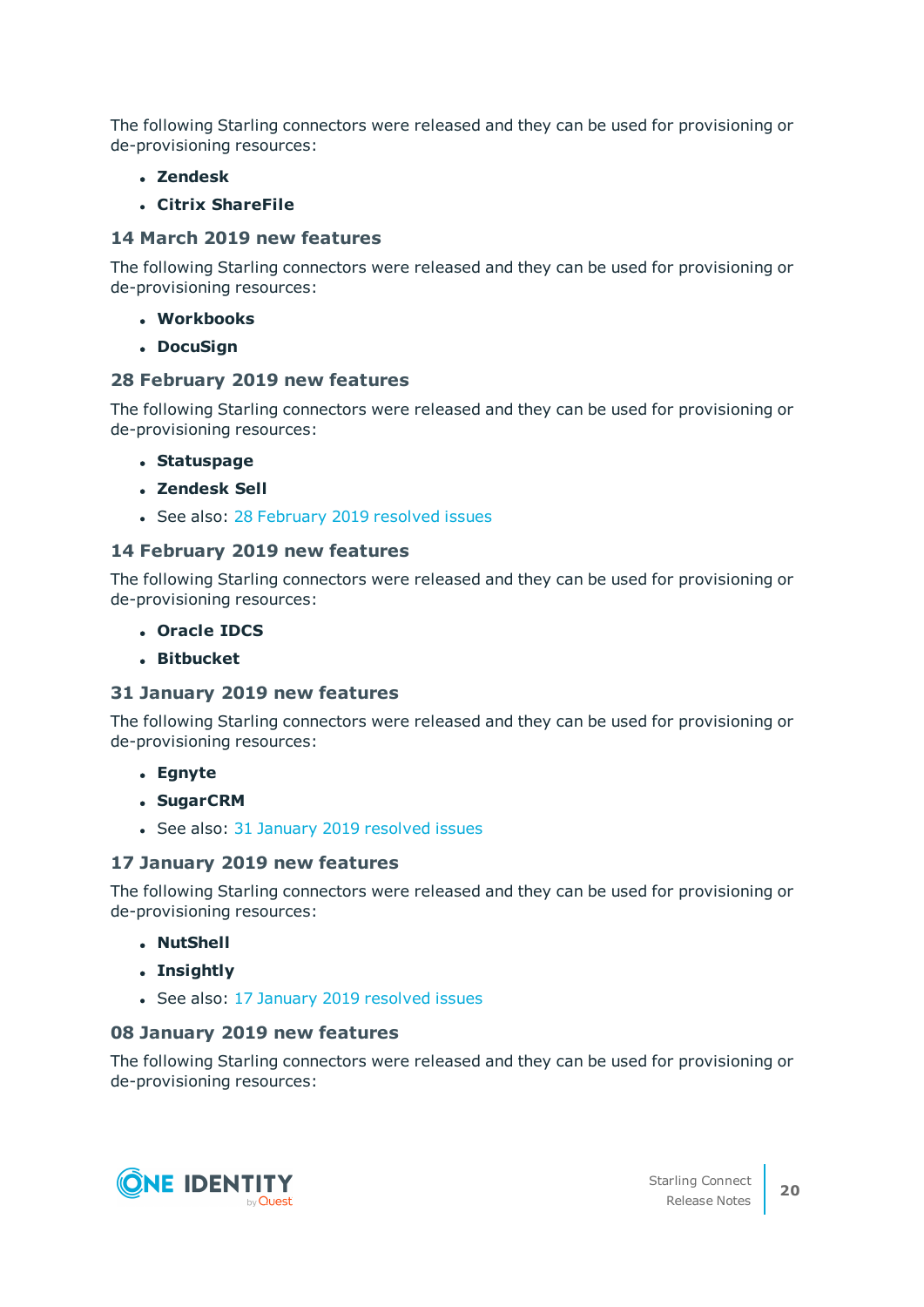#### <sup>l</sup> **SuccessFactors HR**

#### **03 January 2019 new features**

The following Starling connectors were released and they can be used for provisioning or de-provisioning resources:

<sup>l</sup> **Pipedrive**

#### **20 December 2018 new features**

The following Starling connectors were released and they can be used for provisioning or de-provisioning resources:

- <sup>l</sup> **Trello**
- <sup>l</sup> **Box**

#### **05 December 2018 new features**

The following Starling connectors were released and they can be used for provisioning or de-provisioning resources:

#### **Atlassian JIRA Confluence**

#### **22 November 2018 new features**

The following Starling connectors were released and they can be used for provisioning or de-provisioning resources:

- <sup>l</sup> **Dropbox**
- <sup>l</sup> **Crowd**
- See also: 22 [November](#page-62-1) 2018 resolved issues

# **25 October 2018 new features**

The following Starling connectors were released and they can be used for provisioning or de-provisioning resources:

- <sup>l</sup> **Amazon S3 AWS**
- <sup>l</sup> **ServiceNow**
- See also: 25 October 2018 [resolved](#page-62-2) issues

# **17 October 2018 new features**

The following Starling connector was released and it can be used for provisioning or deprovisioning resources:

- <sup>l</sup> **No new feature**
- See also: 17 October 2018 [enhancements](#page-47-3)

# **26 September 2018 new features**

The following Starling connector was released and it can be used for provisioning or deprovisioning resources:

<sup>l</sup> **SuccessFactors**

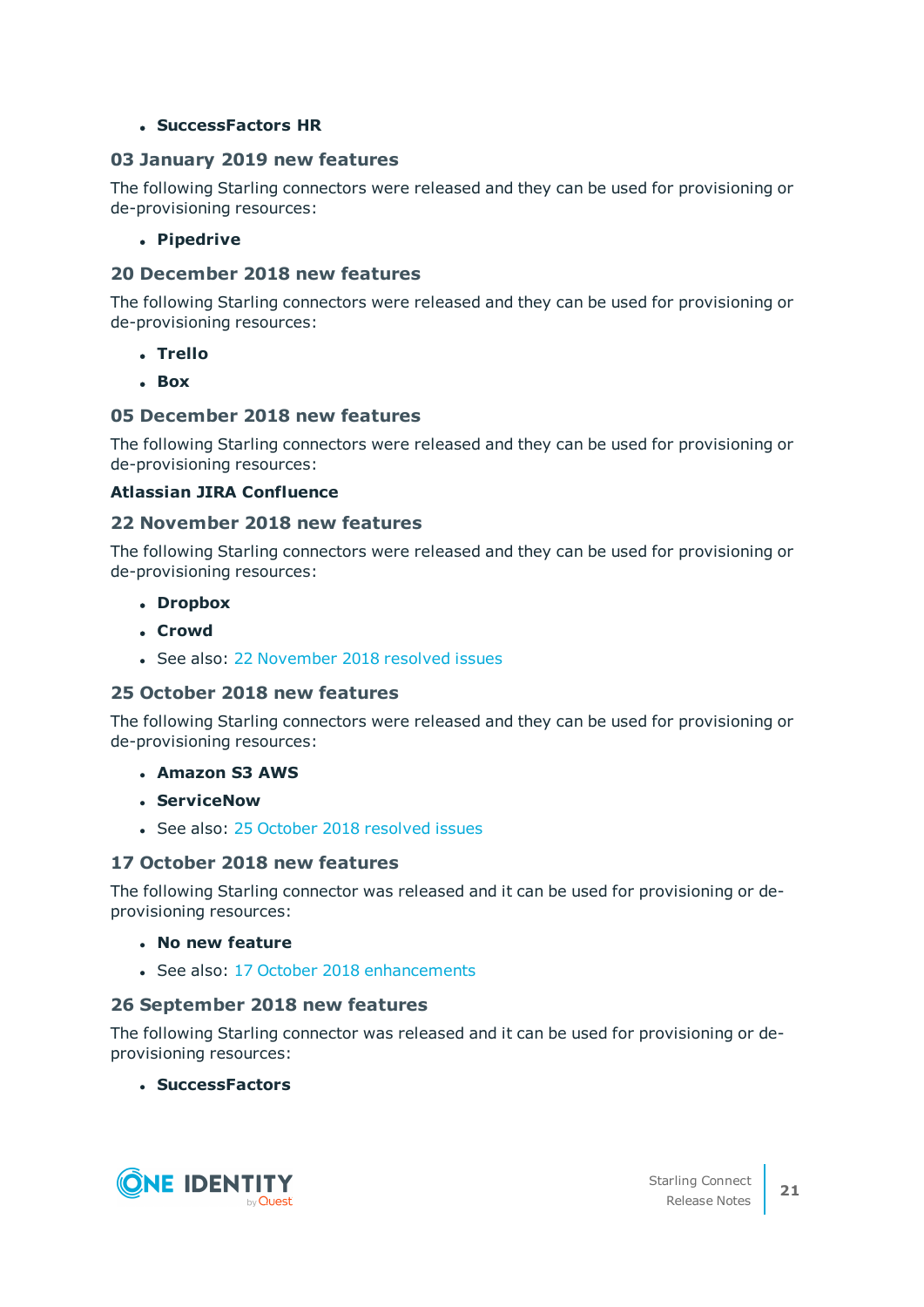# **15 August 2018 new features**

The following Starling connectors were released and they can be used for provisioning or de-provisioning resources:

- <sup>l</sup> **Salesforce**
- <sup>l</sup> **Facebook Workplace**
- <sup>l</sup> **SAP Cloud Platform**
- <sup>l</sup> **JIRA Server**
- <sup>l</sup> **RSA Archer**
- See also: 15 August 2018 [resolved](#page-62-3) issues

# <span id="page-21-1"></span>**Enhancements**

**The following is a list of enhancements implemented in this release of Starling Connect .**

| <b>Connector</b>                     | <b>Enhancements</b>                                                                                                   | <b>Work</b><br>item ID |
|--------------------------------------|-----------------------------------------------------------------------------------------------------------------------|------------------------|
| <b>Azure Infra-</b><br>structure     | The connector is enhanced to fetch all items under<br>managementGroups and Roles endpoint using<br>nextLink attribute | 311038                 |
| <b>Oracle Fusion</b><br><b>Cloud</b> | The connector is enhanced to support role membership in<br>the roles endpoint                                         | 304279                 |
| <b>Concur</b>                        | The connector is enhanced to support the v4 API function-<br>ality                                                    | 306901                 |

### <span id="page-21-0"></span>**Table 1: Connector enhancements**

**The following is a list of enhancements implemented in the previous releases of Starling Connect .**

# **2 Jun 2022 enhancements**



**22**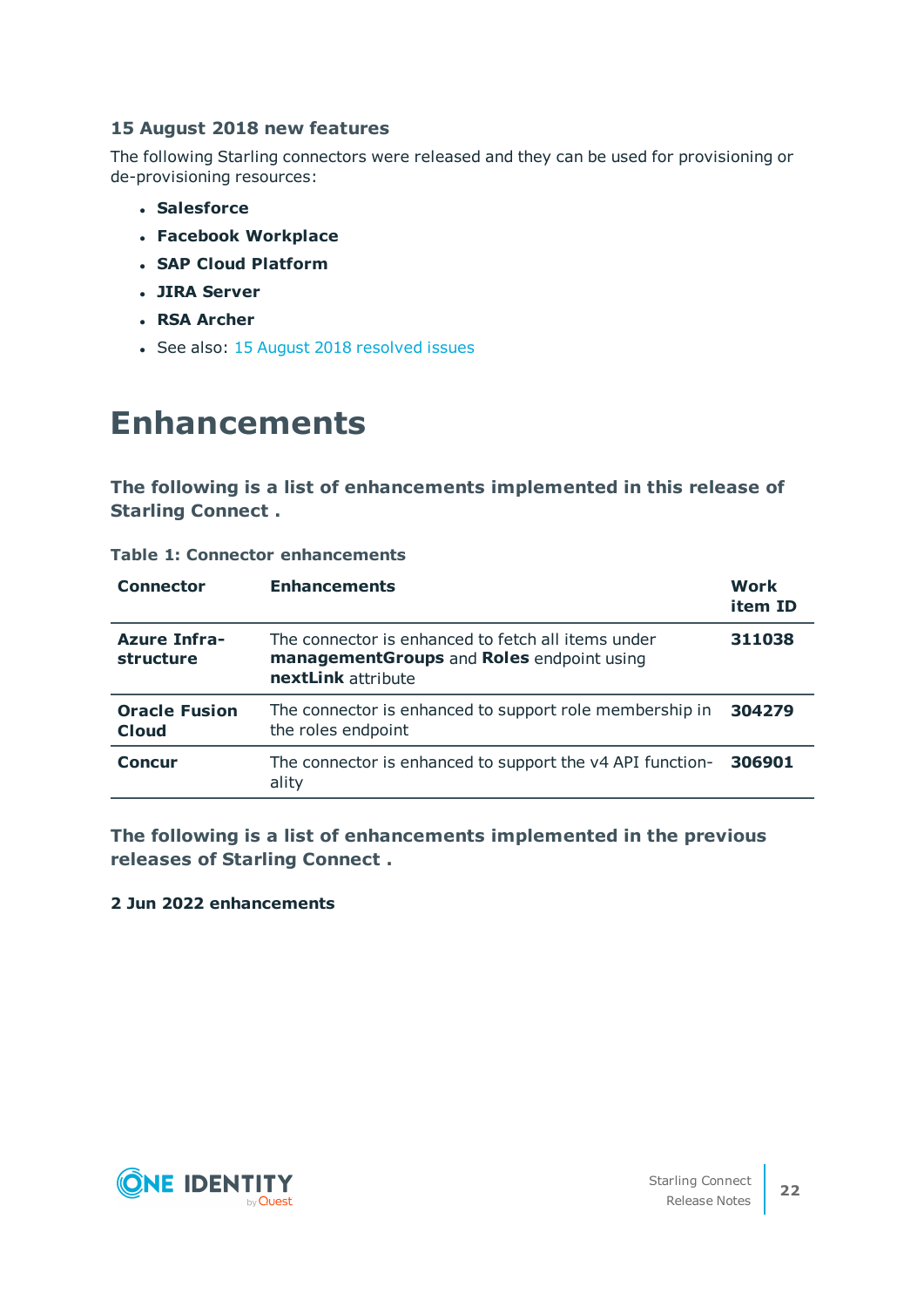#### **Table 2: Connector enhancements**

| <b>Connector</b>                 | <b>Enhancements</b>                                                                                              | Work<br>item ID |
|----------------------------------|------------------------------------------------------------------------------------------------------------------|-----------------|
| <b>Azure Infra-</b><br>structure | The connector is enhanced to support role assignments<br>at root scope under the role assignments list response. | 309584          |
| <b>SuccessFactors</b>            | The connector is enhanced to support more attributes<br>supported for User.                                      | 309041          |
| <b>SuccessFactors</b>            | The connector is enhanced to support insert / update /<br>upsert on inactive users using extended permissions.   | 307118          |

# **19 May 2022 enhancements**

# **Table 3: Connector enhancements**

| <b>Connector</b>                      | <b>Enhancements</b>                                                                                                                              | <b>Work</b><br>item ID |
|---------------------------------------|--------------------------------------------------------------------------------------------------------------------------------------------------|------------------------|
| <b>StatusPage</b>                     | The connector now supports target instance's server's<br>datetime offset as customer input to parse the datetime<br>values appropriately (Set 6) | 291181                 |
| <b>Okta</b>                           | Modification in the connector to support the continuous<br>synchronization of the objects without hitting the rate<br>limit by target system     | 305499                 |
| <b>OneLogin</b>                       | Modification in the connector to support the continuous<br>synchronization of the objects without hitting the rate<br>limit by target system     | 305076                 |
| <b>OneLogin</b>                       | The connector is enhanced to support the latest endpoints<br>readily available for customers integration                                         | 289279                 |
| <b>Concur</b>                         | The new connector version supports the V4 target APIs<br>for GET and LIST operations on Users                                                    | 307717                 |
| <b>Azure</b><br><b>Infrastructure</b> | The connector mappings for target APIs and mappings are<br>upgraded for some of the endpoints.                                                   | 304985                 |

# **21 April 2022 enhancements**

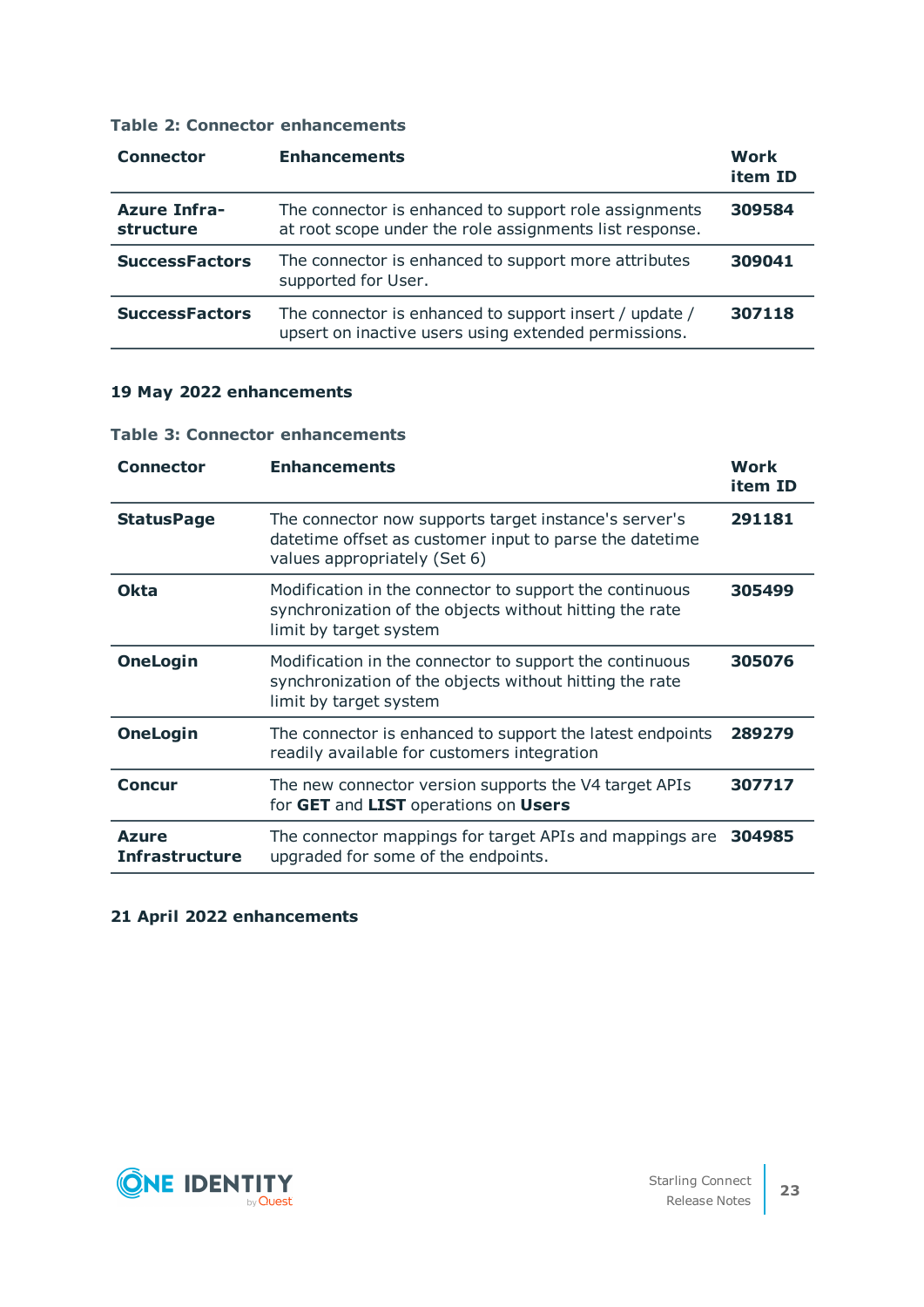#### **Table 4: Connector enhancements**

| <b>Connector</b>        | <b>Enhancements</b>                                                                                                   | Work<br>item ID |
|-------------------------|-----------------------------------------------------------------------------------------------------------------------|-----------------|
| <b>SuccessfactorsHR</b> | The SuccessFactorsHR connector now supports the<br>deletion of email addresses.                                       | 302186          |
| <b>SuccessfactorsHR</b> | In v8.0 of SuccessFactorsHR connector, the<br>FutureDatedEmployees endpoint will return the<br>next effective record. | 303995          |

# <span id="page-23-0"></span>**24 March 2022 enhancements**

#### **Table 5: Connector enhancements**

| <b>Connector</b> | <b>Enhancements</b>                                                                                                    | Work<br>item ID |
|------------------|------------------------------------------------------------------------------------------------------------------------|-----------------|
|                  | Modifications to have datetime offset as a configurable<br>parameter in SAP Cloud for Customer and Hideez<br>connector | 303103          |

### <span id="page-23-1"></span>**10 March 2022 enhancements**

#### **Table 6: Connector enhancements**

| <b>Connector</b>       | <b>Enhancements</b>                                                                                  | Work<br>item ID |
|------------------------|------------------------------------------------------------------------------------------------------|-----------------|
| <b>SuccessFactorHR</b> | Supported OAuth Authentication from v6.0 in<br>SuccessFactorsHR connector                            | 300100          |
| <b>Workday HR</b>      | The FutureDatedEmployee endpoint is enhanced to<br>return the Termination_Date if available          | 292548          |
| <b>Workday HR</b>      | The <b>Workday HR</b> connector now supports a new<br>endpoint for delta sync employees              | 302214          |
|                        | Modifications to have datetime offset as a configurable<br>parameter in SugarCRM and Crowd connector | 303102          |

#### <span id="page-23-2"></span>**10 February 2022 enhancements**

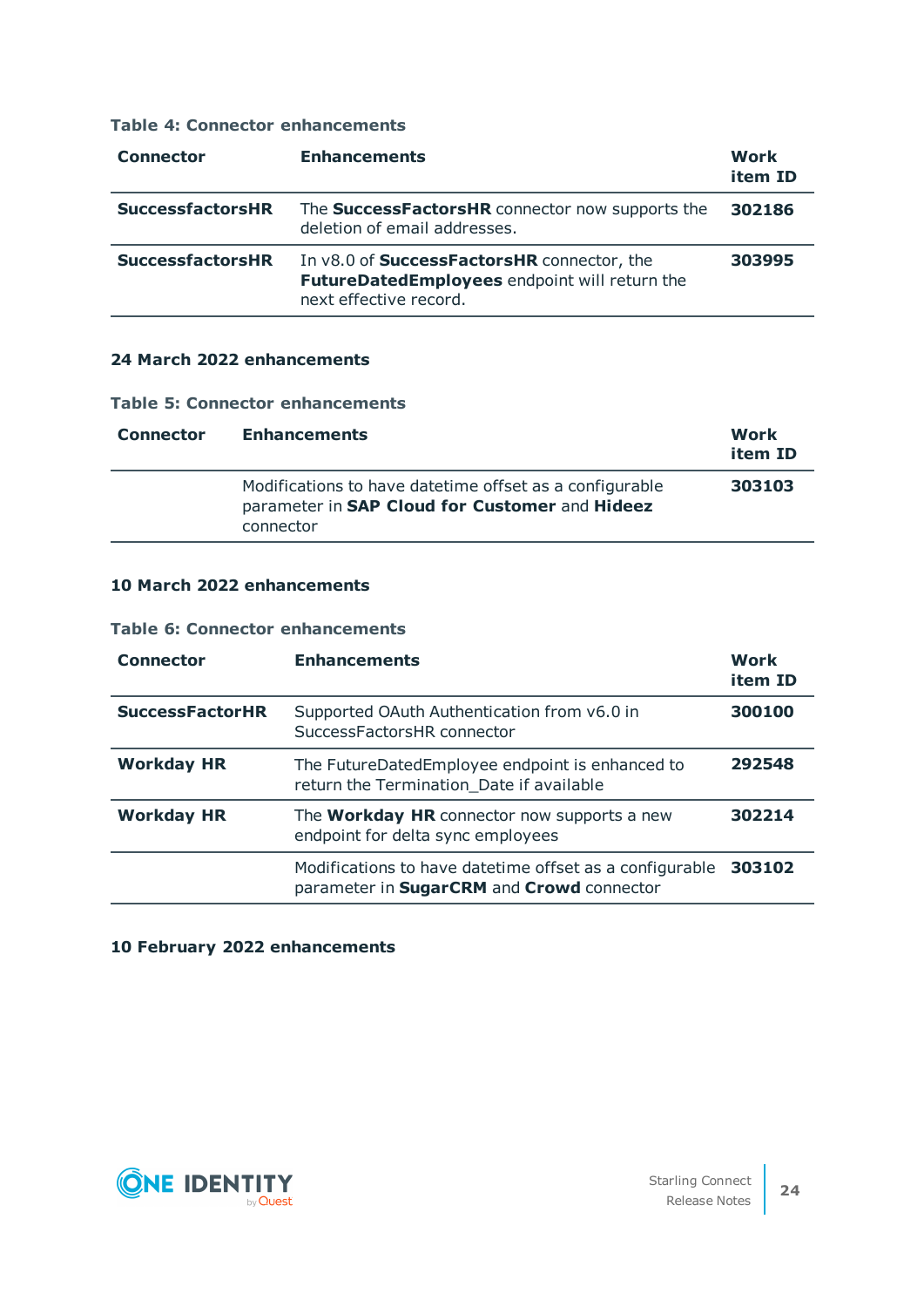# **Table 7: Connector enhancements**

| <b>Connector</b>  | <b>Enhancements</b>                                                                                                                                                                                                                    | Work<br>item ID |
|-------------------|----------------------------------------------------------------------------------------------------------------------------------------------------------------------------------------------------------------------------------------|-----------------|
| <b>WorkdayHR</b>  | WorkdayHR connector is enhanced to have BusinessUnit<br>attribute in Employees end point for GET request                                                                                                                               | 298549          |
| <b>WorkdayHR</b>  | WorkdayHR connector is enhanced to have have Manager ID<br>for Future Dated Endpoint with multiple <assignment<br>From&gt; tag</assignment<br>                                                                                         | 300717          |
| <b>One Login</b>  | One Login connector is enhanced to have assign and remove<br>user functionality from roles in OneLogin                                                                                                                                 | 299285          |
| <b>RSA Archer</b> | RSA Archer connector is enhanced to support customer<br>specific use cases in the v3.0 of generalized SCIM<br>connector.                                                                                                               | 299240          |
|                   | NOTE: The transition of v2 functionality into generic<br>solutions is underway and until it is complete, One Identity<br>Manager recommends that existing customers should skip<br>updating to this version till further notification. |                 |

# **27 January 2022 enhancements**

# **Table 8: Connector enhancements**

| <b>Connector</b>                      | <b>Enhancements</b>                                                                                                                                                                                                                         | Work<br>item ID |
|---------------------------------------|---------------------------------------------------------------------------------------------------------------------------------------------------------------------------------------------------------------------------------------------|-----------------|
| <b>RSA Archer</b>                     | RSA Archer connector is enhanced to have a generalized<br>SCIM connector at "Groups" and "Roles" functionality.                                                                                                                             | 294094          |
|                                       | NOTE: The transition of v2 functionality into generic<br>solutions is underway and until it is complete, One<br>Identity Manager recommends that existing customers<br>should skip updating to this version till further notific-<br>ation. |                 |
| <b>Oracle Fusion</b><br>Cloud         | Oracle Fusion Cloud connector is enhanced to implement<br>the governance relevant endpoints of the common API for<br>Oracle Applications Cloud and has update employee<br>functionality.                                                    | 279793          |
| <b>Azure</b><br><b>Infrastructure</b> | Modifications to have datetime offset as a configurable<br>parameter in Azure Infrastructure connector.                                                                                                                                     | 299230          |

# <span id="page-24-0"></span>**13 January 2022 enhancements**

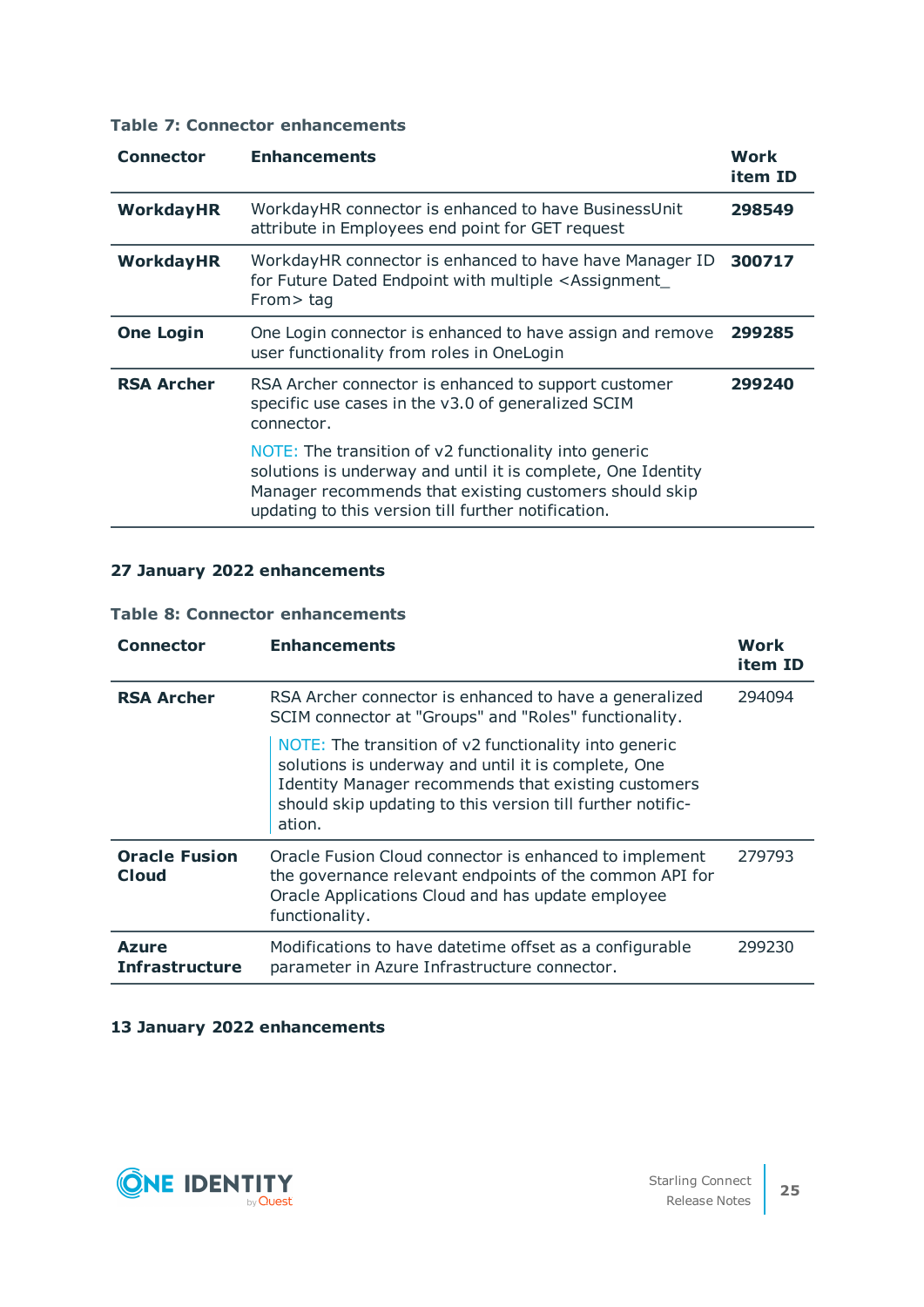#### **Table 9: Connector enhancements**

| <b>Connector</b>                               | <b>Enhancements</b>                                                                                                                                                                                                                    | Work<br>item ID |
|------------------------------------------------|----------------------------------------------------------------------------------------------------------------------------------------------------------------------------------------------------------------------------------------|-----------------|
| <b>RSA Archer</b>                              | RSA Archer has enhanced user functionality in the generalized<br>SCIM connector and v3.0 release that generalizes the<br>approach to handle Archer.                                                                                    | 297547          |
|                                                | NOTE: The transition of v2 functionality into generic<br>solutions is underway and until it is complete, One Identity<br>Manager recommends that existing customers should skip<br>updating to this version till further notification. |                 |
| <b>Oracle</b><br><b>Fusion</b><br><b>Cloud</b> | Oracle Fusion Cloud connector is enhanced to support the<br>Employee functionality.                                                                                                                                                    | 297561          |
|                                                | Modifications to have datetime offset as a configurable<br>parameter in Workday HR, Dayforce, Successfactors HR,<br>Zendesk and Zendesk Sell (Base CRM) connectors.                                                                    | 291180          |

#### <span id="page-25-0"></span>**30 December 2021 enhancements**

#### **Table 10: Connector enhancements**

| <b>Connector</b> | <b>Enhancements</b>                                                                                | Work<br>item ID |
|------------------|----------------------------------------------------------------------------------------------------|-----------------|
| <b>Azure</b>     | Azure Infrastructure connector is enhanced to support a<br>separate endpoint for role assignments. | 291995          |

# <span id="page-25-1"></span>**16 December 2021 enhancements**

#### **Table 11: Connector enhancements**

| <b>Connector</b> | <b>Enhancements</b>                                                                                   | Work<br>item ID |
|------------------|-------------------------------------------------------------------------------------------------------|-----------------|
|                  | Modifications to have date time offset as a configurable<br>parameter in Facebook Workplace connector | 296985          |

# <span id="page-25-2"></span>**2 December 2021 enhancements**

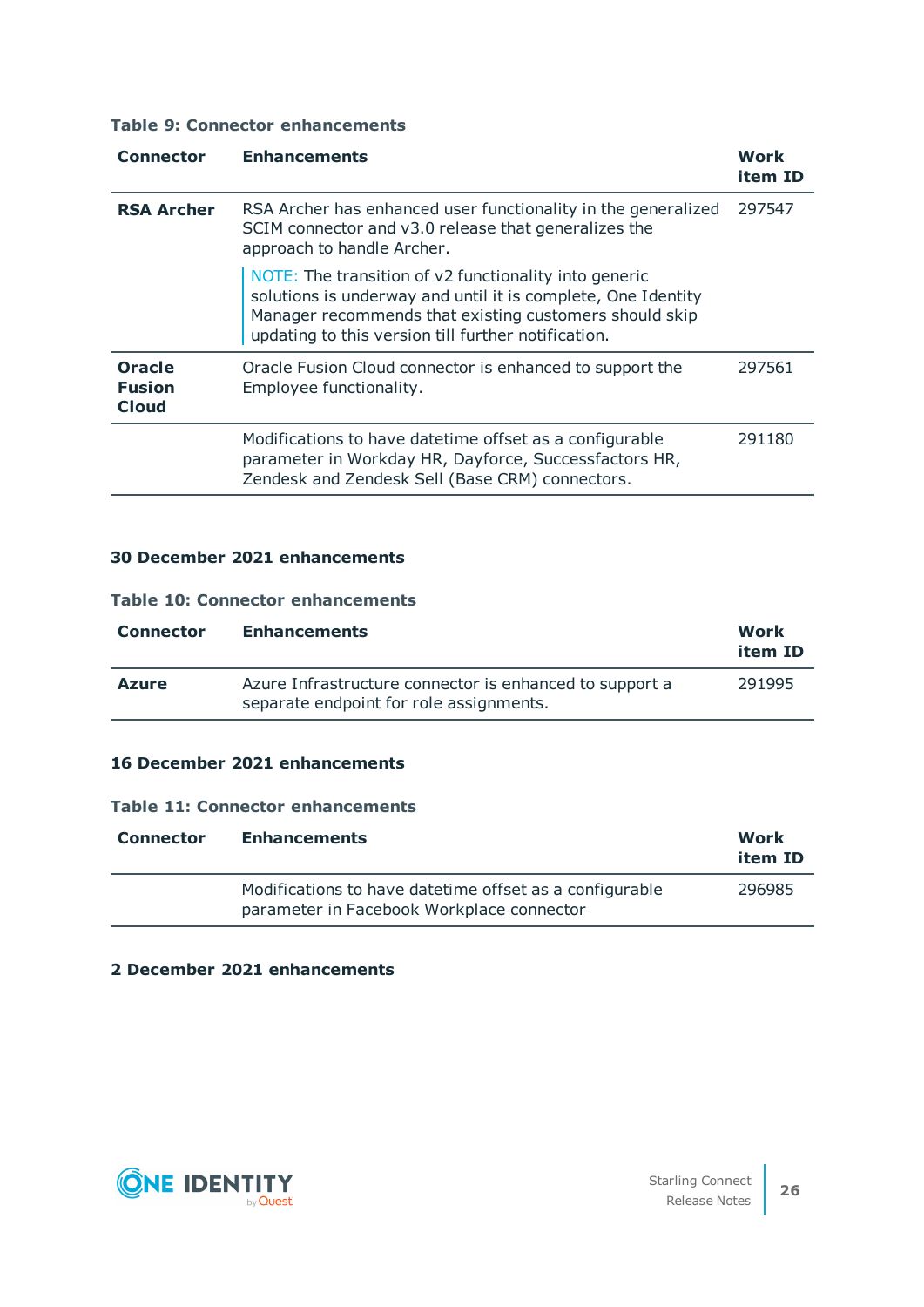#### **Table 12: Connector enhancements**

| <b>Connector</b> | <b>Enhancements</b>                                                                                                                                     | Work<br>item ID |
|------------------|---------------------------------------------------------------------------------------------------------------------------------------------------------|-----------------|
| <b>WorkdayHR</b> | The WorkdayHR connector is enhanced to support the last<br>name suffix in Employees endpoint Get request.                                               | 294685          |
| <b>WorkdayHR</b> | The <b>WorkdayHR</b> connector is enhanced to support the<br>MiddleName attribute in the response for FutureDatedEm-<br>ployees Endpoint GET operation. | 295167          |
|                  | Modifications to have datetime offset as a configurable<br>parameter in Smartsheet and SAP Litmos connectors                                            | 295206          |

# <span id="page-26-0"></span>**19 November 2021 enhancements**

#### **Table 13: Connector enhancements**

| <b>Connector</b>        | <b>Enhancements</b>                                                                                                                                    | Work<br>item ID |
|-------------------------|--------------------------------------------------------------------------------------------------------------------------------------------------------|-----------------|
| <b>WorkdayHR</b>        | The WorkdayHR connector is enhanced to support the<br>Cost Center Hierarchy in Employees endpoint Get<br>request.                                      | 294329          |
| <b>WorkdayHR</b>        | The <b>WorkdayHR</b> connector is enhanced to support<br>the Organization Reference WID in CustomOrgs<br>Endpoint Get Request.                         | 294330          |
| <b>WorkdayHR</b>        | The <b>WorkdayHR</b> connector now supports having the<br>future termination date of employees in Get Request<br>for Employee End Point in delta sync. | 293999          |
| <b>SuccessFactorsHR</b> | The <b>SuccessFactorsHR</b> connector now supports<br>fetching the PerEmail entries for an Employee                                                    | 291264          |
|                         | Modifications to have datetime offset as a<br>configurable parameter in SCP, Marketo and OpsGenie<br>connectors                                        | 294000          |

# <span id="page-26-1"></span>**5 November 2021 enhancements**

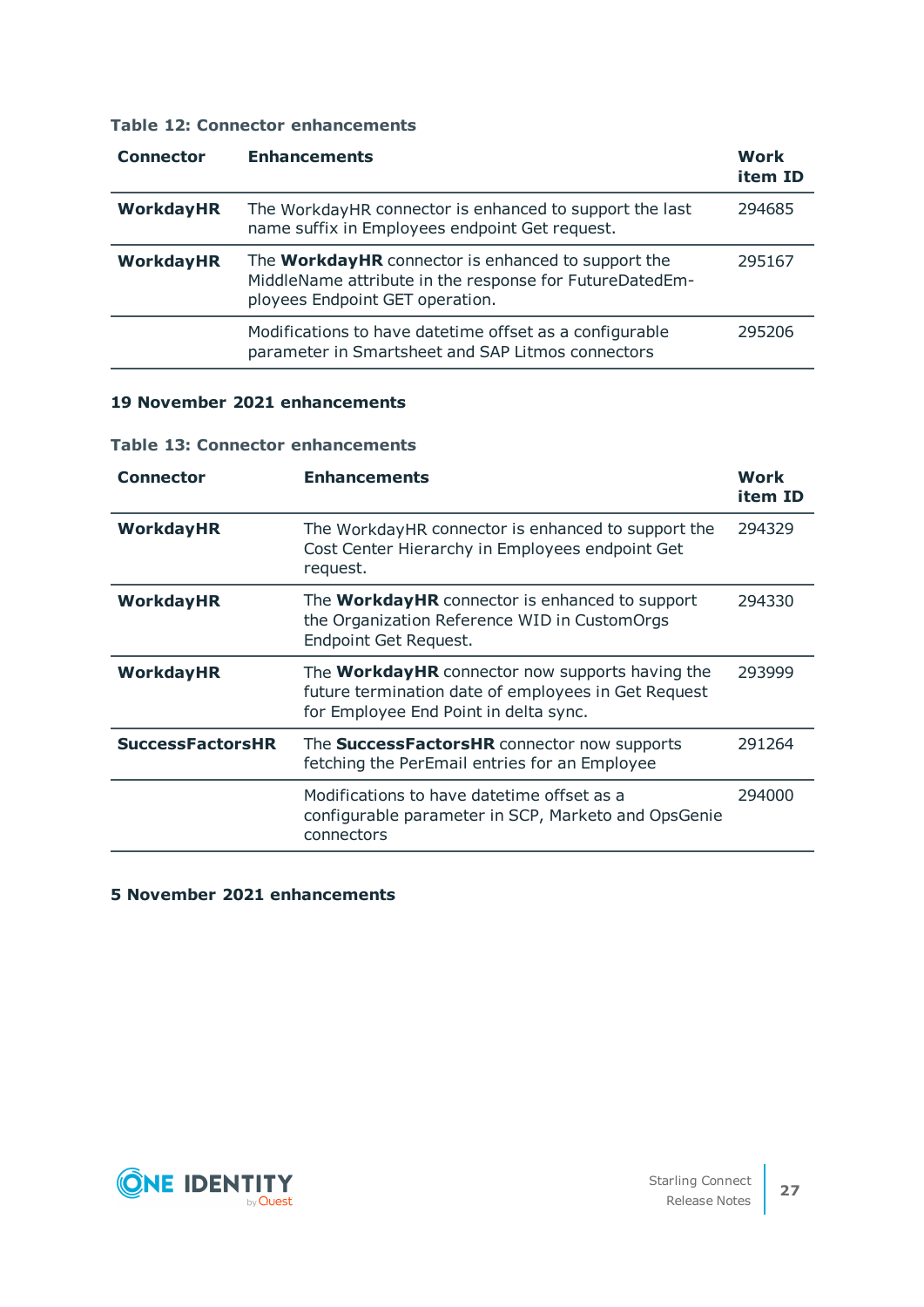# **Table 14: Connector enhancements**

| <b>Connector</b> | <b>Enhancements</b>                                                                                                                         | <b>Work</b><br>item ID |
|------------------|---------------------------------------------------------------------------------------------------------------------------------------------|------------------------|
| <b>Connector</b> | <b>Enhancements</b>                                                                                                                         | Work<br>item ID        |
| <b>WorkdayHR</b> | The WorkdayHR connector is enhanced to support the<br>new attributes on the Employees endpoint.                                             | 292790                 |
| <b>WorkdayHR</b> | The <b>WorkdayHR</b> connector is enhanced to support the<br>MiddleName attribute in the response for Employees<br>Endpoint GET operation   | 292496                 |
| <b>OneLogin</b>  | The <b>OneLogin</b> connector now supports assigning<br>connected applications to users.                                                    | 275159                 |
|                  | Modifications to have datetime offset as a configurable<br>parameter in Workbooks, Dropbox, Insightly, Aha and<br>ActiveCampaign connectors | 292854                 |

# <span id="page-27-0"></span>**21 October 2021 enhancements**

#### **Table 15: Connector enhancements**

| <b>Connector</b>        | <b>Enhancements</b>                                                                                                                              | Work<br>item ID |
|-------------------------|--------------------------------------------------------------------------------------------------------------------------------------------------|-----------------|
| <b>WorkdayHR</b>        | The connector is enhanced to support deletion of the<br>attribute values (PhoneNumbers) from the workday<br>instance using the workday connector | 291391          |
| <b>SuccessfactorsHR</b> | The connector is enhanced to support multilevel navig-<br>ational custom attributes                                                              | 289757          |
| <b>SuccessfactorsHR</b> | The PerPersonals endpoint in SuccessfactorHR<br>connector is enhanced to support attribute selection on<br><b>LIST responses</b>                 | 290594          |
|                         | Modifications to have datetime offset as a configurable<br>parameter in Sharefile, HackerRank, Pingboard and<br>DocuSign connectors              | 291424          |

#### <span id="page-27-1"></span>**7 October 2021 enhancements**

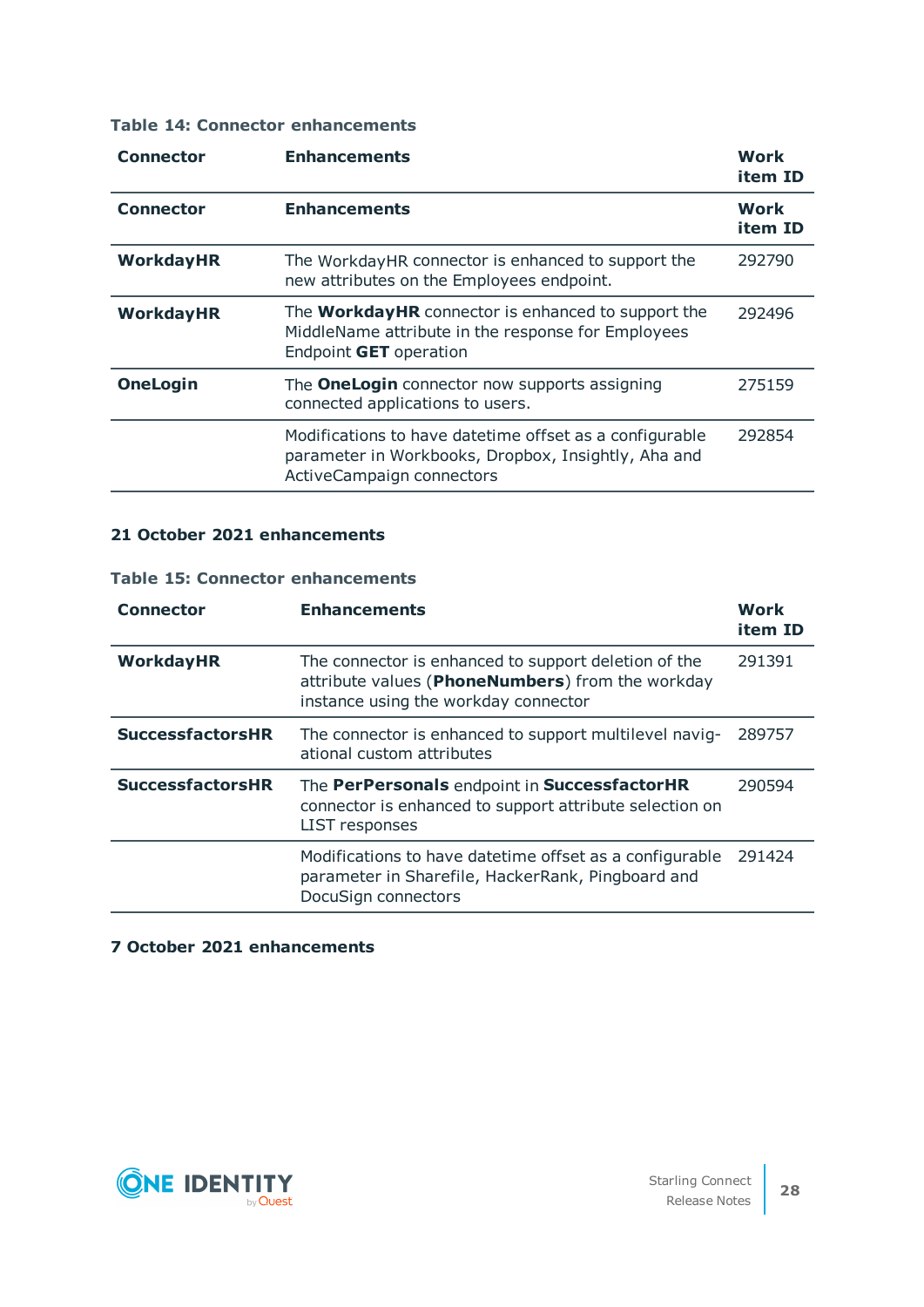#### **Table 16: Connector enhancements**

| <b>Connector</b> | <b>Enhancements</b>                                                                                                                                                    | Work<br>item ID |
|------------------|------------------------------------------------------------------------------------------------------------------------------------------------------------------------|-----------------|
| <b>WorkdayHR</b> | The user can now delete the attribute values from the<br>Workday instance using the Workday connector.                                                                 | 290029          |
|                  | Modifications to have datetime offset as a configurable<br>parameter in Box, Pipedrive, Informatica Cloud Services,<br>OneLogin, Oracle IDCS, and Nutshell connectors. | 290298          |
| Okta             | The connector is enhanced to support multivalued custom<br>attribute in Okta Connector.                                                                                | 287960          |

# <span id="page-28-0"></span>**23 September 2021 enhancements**

#### **Table 17: Connector enhancements**

| <b>Connector</b> | <b>Enhancements</b>                                                                                                                                                              | Work<br>item ID |
|------------------|----------------------------------------------------------------------------------------------------------------------------------------------------------------------------------|-----------------|
|                  | Modifications to have datetime offset as a configurable<br>parameter in Google Workspace, PingOne, WebEx, Azure AD,<br>Salesforce, Slack, SuccessFactors, and Concur connectors. | 267778          |

### <span id="page-28-1"></span>**20 September 2021 enhancements**

#### **Table 18: Connector enhancements**

| <b>Connector</b>        | <b>Enhancements</b>                                                                   | Work<br>item ID |
|-------------------------|---------------------------------------------------------------------------------------|-----------------|
| <b>SuccessfactorsHR</b> | The connector is enhanced to support the matrix Man-<br>ager attribute under userNav. | 288457          |

# **9 September 2021 enhancements**

#### **Table 19: Connector enhancements**

| <b>Connector</b> | <b>Enhancements</b>                                                                            | Work<br>item ID |
|------------------|------------------------------------------------------------------------------------------------|-----------------|
| Okta             | The connector is enhanced to support custom attributes for<br>both users and groups endpoints. | 287565          |
| <b>Okta</b>      | The connector is enhanced to support the datetime offset<br>values.                            | 267778          |

#### <span id="page-28-2"></span>**26 August 2021 enhancements**

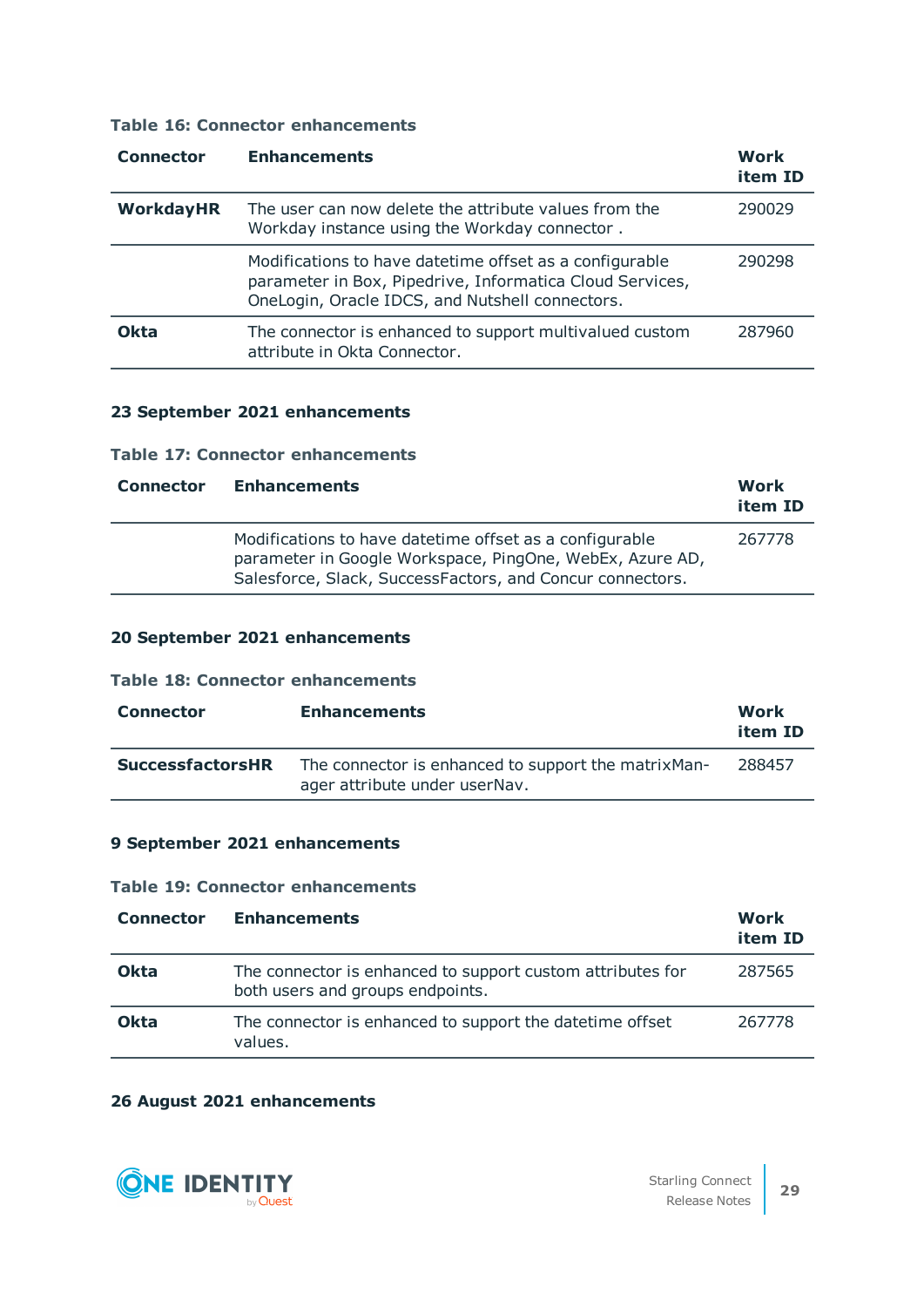### **Table 20: Connector enhancements**

| <b>Connector</b>        | <b>Enhancements</b>                                                                                                                                                                                                                                           | <b>Work</b><br>item ID |
|-------------------------|---------------------------------------------------------------------------------------------------------------------------------------------------------------------------------------------------------------------------------------------------------------|------------------------|
| WorkdayHR               | The <b>WorkdayHR</b> connector is enhanced to include the<br>LineAddress data in Locations endpoint.                                                                                                                                                          | 284953                 |
| <b>WorkdayHR</b>        | The WorkdayHR connector is enhanced to include<br>custom Integration ID in the response for Employees<br>endpoint <b>GET</b> operation.                                                                                                                       | 285536                 |
| <b>SuccessfactorsHR</b> | The SuccessfactorsHR connector is enhanced to<br>fetch the `lastModified` information synced based on<br>the `lastModifiedOn` attribute of EmpJob and<br>`lastModified` of User (whichever is latest) into<br>meta.LastModified.                              | 270291                 |
| <b>SuccessfactorsHR</b> | The SuccessfactorsHR entity endpoints are enhanced<br>to return the the last modified Date in UTC format.                                                                                                                                                     | 270150                 |
| <b>SuccessfactorsHR</b> | The <b>SuccessfactorsHR</b> connector is enhanced to<br>handle a future dated event where the revision counter<br>considers StartDate of the event along with current<br>implementation date, which is LastModifiedOn &<br>LastModified of EmpJob & User Obj. | 270577                 |

### **29 Jul 2021 enhancements**

# **Table 21: Connector enhancements**

| <b>Connector</b> | <b>Enhancements</b>                                                                                                      | Work<br>item ID |
|------------------|--------------------------------------------------------------------------------------------------------------------------|-----------------|
| <b>WorkdayHR</b> | The <b>WorkdayHR</b> connector is enhanced to fetch the local<br>name for a Future Dated Hire, if available.             | 283151          |
| <b>WorkdayHR</b> | The <b>WorkdayHR</b> connector is enhanced to support dedicated<br>API's for updating work and home contact information. | 281375          |
| <b>WorkdayHR</b> | The <b>WorkdayHR</b> connector is enhanced to support all attrib-<br>utes available under the Worker_Status.             | 282011          |

# **15 Jul 2021 enhancements**

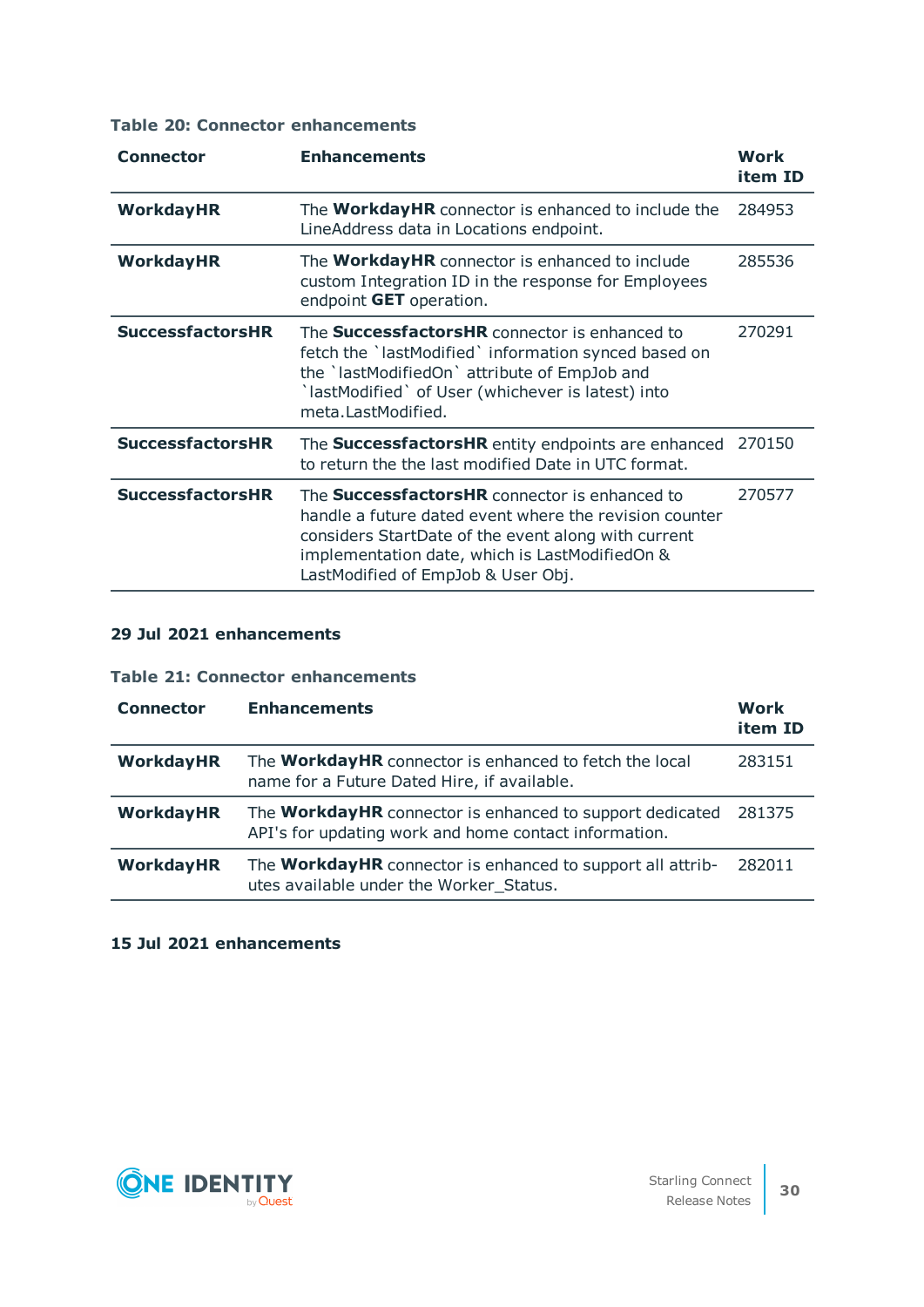#### **Table 22: Connector enhancements**

| <b>Connector</b> | <b>Enhancements</b>                                                                                                                                                      | Work<br>item ID |
|------------------|--------------------------------------------------------------------------------------------------------------------------------------------------------------------------|-----------------|
| <b>WorkdayHR</b> | The <b>WorkdayHR</b> connector is enhanced to support status<br>attribute in GET All operation for the Employees endpoint.                                               | 282010          |
| <b>WorkdayHR</b> | The <b>WorkdayHR</b> connector is enhanced to retry the requests<br>failed due to network connectivity issues in GET operation.                                          | 281421          |
| <b>WorkdayHR</b> | The <b>WorkdayHR</b> connector is enhanced to support new<br>attributes hire reason, termination reason and local<br>termination in the Employee Endpoint GET operation. | 281133          |

#### **1 Jul 2021 enhancements**

#### **Table 23: Connector enhancements**

| <b>Connector</b>            | <b>Enhancements</b>                                                                                                                                                                                    | Work<br>item ID |
|-----------------------------|--------------------------------------------------------------------------------------------------------------------------------------------------------------------------------------------------------|-----------------|
| <b>Azure AD</b>             | The <b>Azure AD</b> connector is enhanced to support new endpoint<br>Applications and operations to Add/ Remove/ List application<br>roles under User & Group.                                         | 275157          |
| Workday<br><b>HR</b>        | The <b>WorkdayHR</b> connector is enhanced to support a new<br>endpoint FutureDatedEmployees.                                                                                                          | 269118          |
| <b>Workday</b><br><b>HR</b> | The <b>WorkdayHR</b> connector is enhanced to support new<br>attributes Job_Classification_Reference with WID and<br>Job_Classification_Reference_ID in the Employee Endpoint<br><b>GET</b> operation. | 279632          |

# **17 June 2021 enhancements**

#### **Table 24: Connector enhancements**

| <b>Connector</b>     | <b>Enhancements</b>                                                                                     | Work<br>item ID |
|----------------------|---------------------------------------------------------------------------------------------------------|-----------------|
| Workday<br><b>HR</b> | The <b>Workday HR</b> connector is enhanced to support<br>PATCH operation for <b>Employee</b> endpoint. | 269057          |

#### **3 June 2021 enhancements**

#### **Table 25: Connector enhancements**

| <b>Connector</b>                           | <b>Enhancements</b>                                                                                                               | Work<br>item ID |
|--------------------------------------------|-----------------------------------------------------------------------------------------------------------------------------------|-----------------|
| <b>SAP Cloud</b><br>for<br><b>Customer</b> | The SAP Cloud for Customer connector is enhanced to<br>support new attributes "LogonLanguageCode" and<br>"LogonLanguageCodeText". | 276525          |

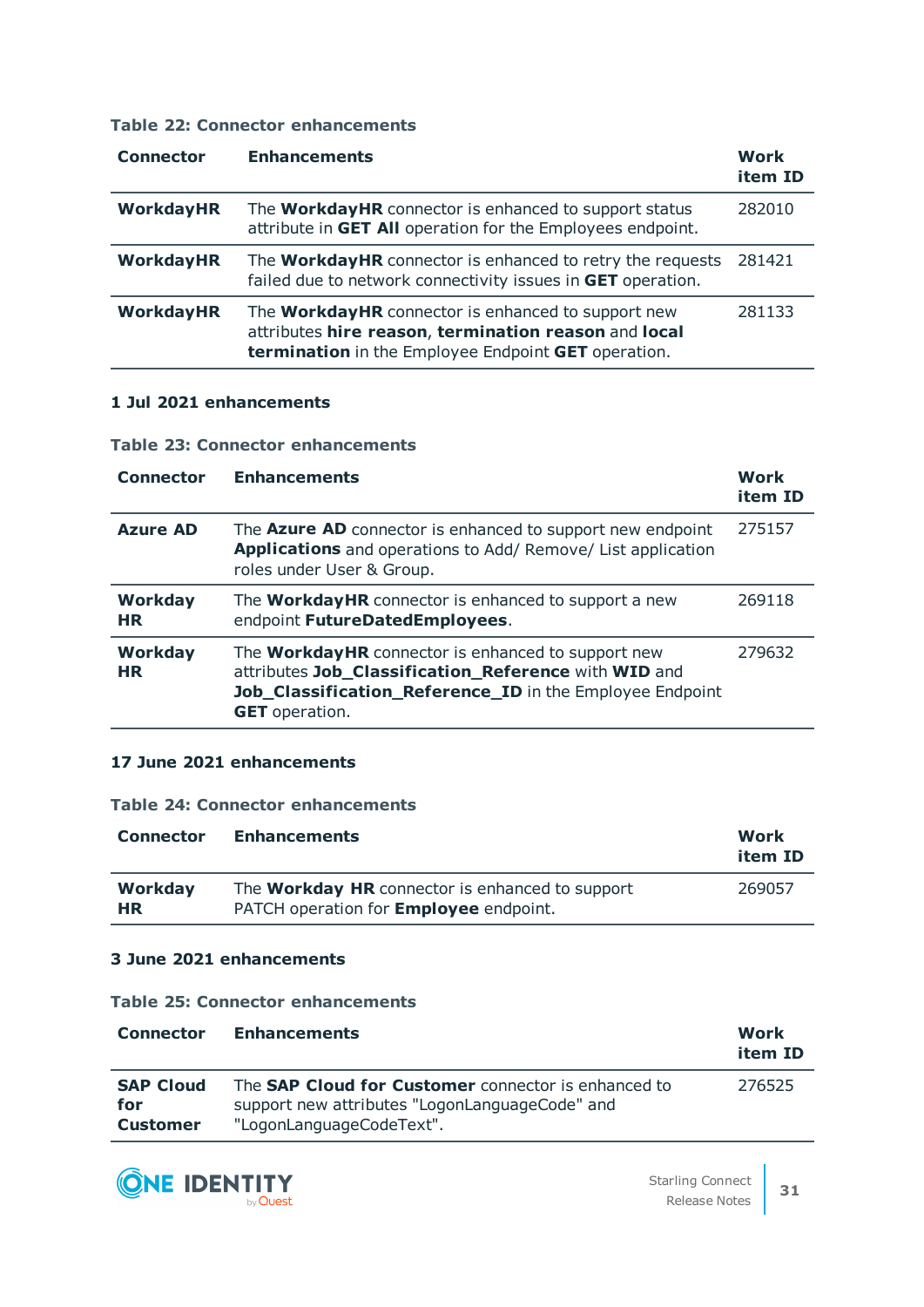# **31 May 2021 enhancements**

# **Table 26: Connector enhancements**

| <b>Connector</b> | <b>Enhancements</b>                                                                                                                         | Work<br>item ID |
|------------------|---------------------------------------------------------------------------------------------------------------------------------------------|-----------------|
| <b>WorkdayHR</b> | The <b>WorkdayHR</b> connector is enhanced to support the<br>filtering of Employees based on the Employee status, for<br>Employee Endpoint. | 275544          |

# **24 May 2021 enhancements**

#### **Table 27: Connector enhancements**

| <b>Connector</b> | <b>Enhancements</b>                                                                                                                         | Work<br>item ID |
|------------------|---------------------------------------------------------------------------------------------------------------------------------------------|-----------------|
| <b>WorkdayHR</b> | The <b>WorkdayHR</b> connector is enhanced to support the<br>filtering of Employees based on the Employee status, for<br>Employee Endpoint. | 275544          |

# **20 May 2021 enhancements**

#### **Table 28: Connector enhancements**

| <b>Connector</b> | <b>Enhancements</b>                                                                                                                         | Work<br>item ID |
|------------------|---------------------------------------------------------------------------------------------------------------------------------------------|-----------------|
| <b>WorkdayHR</b> | The <b>WorkdayHR</b> connector is enhanced to support the<br>filtering of Employees based on the Employee status, for<br>Employee Endpoint. | 275544          |

# **6 May 2021 enhancements**

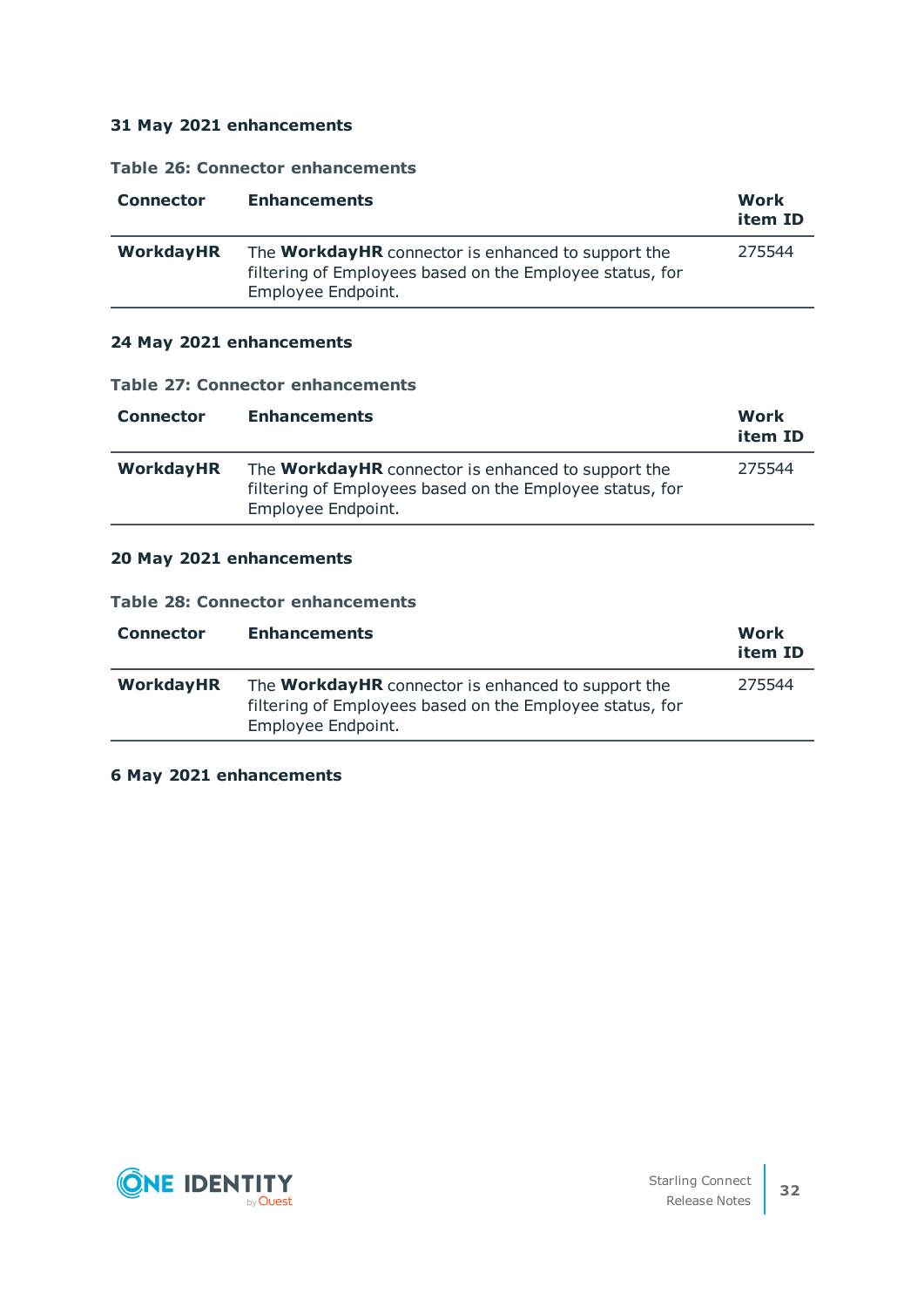#### **Table 29: Connector enhancements**

| <b>Connector</b>                 | <b>Enhancements</b>                                                                                                                                                                                           | <b>Work</b><br>item ID |
|----------------------------------|---------------------------------------------------------------------------------------------------------------------------------------------------------------------------------------------------------------|------------------------|
| <b>WorkdayHR</b>                 | The <b>WorkdayHR</b> connector is enhanced to support Matrix<br>OrgType including hierarchy and references.                                                                                                   | 270139                 |
| <b>WorkdayHR</b>                 | The <b>WorkdayHR</b> connector is enhanced to support additional<br>attributes for Employee endpoint - Full_Time_<br>Equivalent_Percentage, User_Language_Reference<br>and Preferred User_Language_Reference. | 272975                 |
| <b>WorkdayHR</b>                 | The <b>WorkdayHR</b> connector is enhanced to support a generic<br>approach for Custom Organizations to ensure availability of<br>Custom Organizations in the Response for Employee<br><b>GET</b> operation.  | 272976                 |
| <b>SAP Cloud</b><br>for Customer | The <b>SAP Cloud for Customer</b> connector is enhanced to<br>support ValidityStartDate and ValidityEndDate upon account<br>creation to handle short term contractors                                         | 273410                 |

# **22 April 2021 enhancements**

#### **Table 30: Connector enhancements**

| <b>Connector</b> | <b>Enhancements</b>                                                                                                                                         | Work<br>item ID |
|------------------|-------------------------------------------------------------------------------------------------------------------------------------------------------------|-----------------|
| <b>WorkdayHR</b> | The <b>WorkdayHR</b> connector is enhanced to return the gender<br>and phone information based on customer Phone Type ID and<br>phone information for Work. | 270811          |
| <b>DayForce</b>  | The <b>Dayforce</b> connector is enhanced to support some new<br>attributes of <b>Employee</b> object type for better integration at<br>the user end.       | 270408          |

# **8 April 2021 enhancements**

# **Table 31: Connector enhancements**

| <b>Connector</b> | <b>Enhancements</b>                                                                                                                                           | Work<br>item ID |
|------------------|---------------------------------------------------------------------------------------------------------------------------------------------------------------|-----------------|
| <b>Dayforce</b>  | The <b>Dayforce</b> connector is enhanced to have some new<br>Employee object type attributes added to ensure functioning of<br>the customer site integration | 270408          |

# **25 March 2021 enhancements**

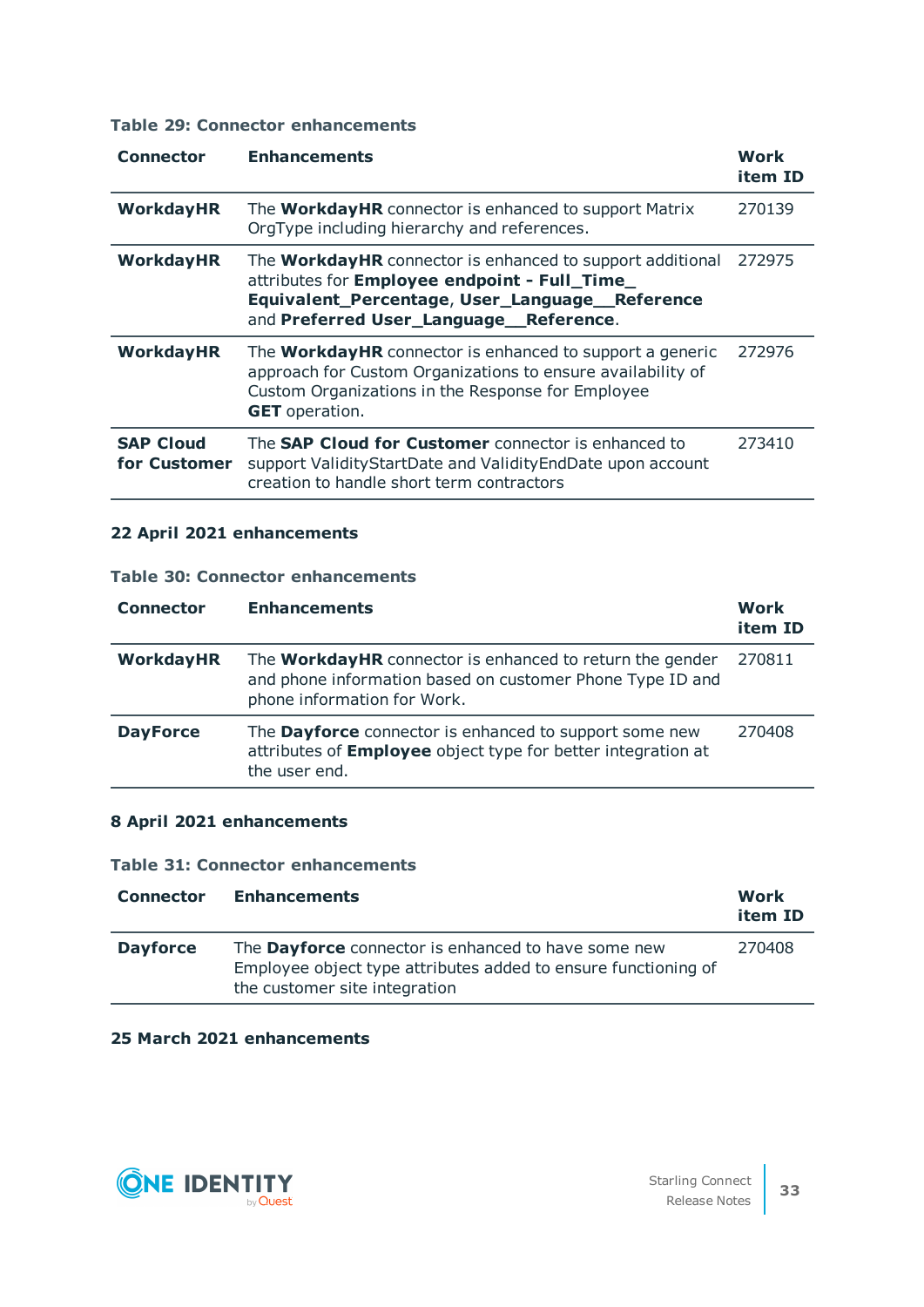| <b>Connector</b> | <b>Enhancements</b>                                                                                                                      | <b>Work item ID</b> |
|------------------|------------------------------------------------------------------------------------------------------------------------------------------|---------------------|
| <b>WorkdayHR</b> | The <b>WorkdayHR</b> connector has been enhanced<br>to support write-back of the SAM Account Name,<br>and User Name to the target system | 261351              |

#### **Table 32: Connector enhancements**

### **15 March 2021 enhancements**

# **Table 33: Connector enhancements**

| <b>Connector</b>      | <b>Enhancements</b>                                                                     | <b>Work item ID</b> |
|-----------------------|-----------------------------------------------------------------------------------------|---------------------|
| <b>SuccessFactors</b> | <b>SuccessFactors</b> connector is enhanced to<br>support the filtering of User objects | 258299              |

# **11 March 2021 enhancements**

#### **Table 34: Connector enhancements**

| <b>Connector</b>  | <b>Enhancements</b>                                                              | <b>Work item ID</b> |
|-------------------|----------------------------------------------------------------------------------|---------------------|
| <b>Salesforce</b> | Starling Connect users can now check<br>passwords and permissions in Salesforce. | 264665              |

# **25 February 2021 enhancements**

#### **Table 35: Connector enhancements**

| <b>Connector</b> | <b>Enhancements</b>                                                                                                          | <b>Work item ID</b> |
|------------------|------------------------------------------------------------------------------------------------------------------------------|---------------------|
| <b>WorkdayHR</b> | The <b>WorkdayHR</b> connector has been enhanced<br>to have the attribute for "management level"<br>under employee resource. | 264650              |

#### **11 February 2021 enhancements**

### **Table 36: Connector enhancements**

| <b>Connector</b>        | <b>Enhancements</b>                                                                                                                                                                                                                                                          | <b>Work item ID</b> |
|-------------------------|------------------------------------------------------------------------------------------------------------------------------------------------------------------------------------------------------------------------------------------------------------------------------|---------------------|
| <b>SuccessfactorsHR</b> | The naming of the custom navigational<br>attributes in <b>SuccessfactorsHR</b> connector has<br>been enhanced to show an attributes name with<br>their navigation class in the schema, if any.<br>This feature is available in the<br>SuccessFactorsHR connector version 4.0 | 261350              |
| <b>Concur</b>           | Updated Concur connector information and<br>mapping details.                                                                                                                                                                                                                 | 264605              |

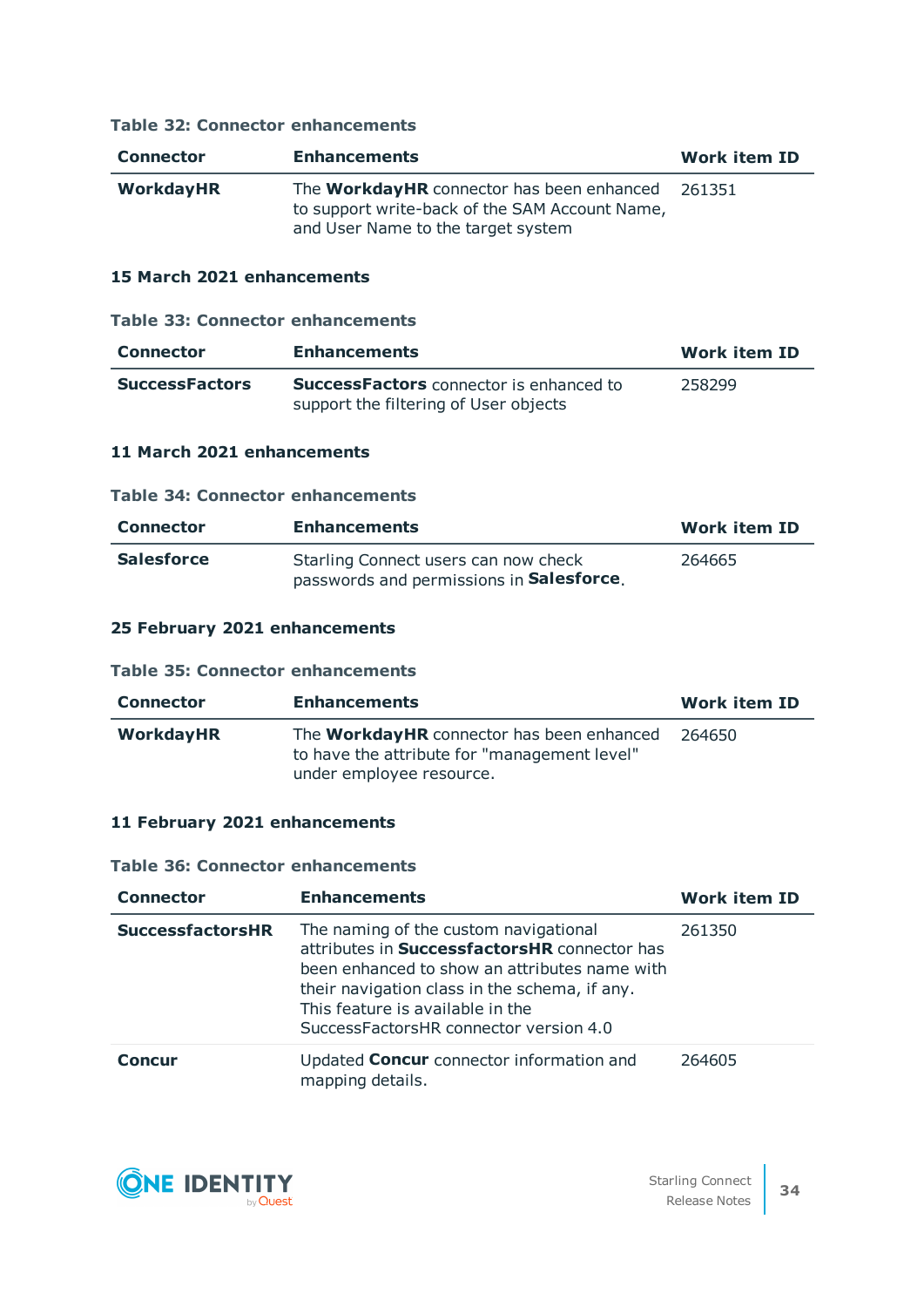| <b>Connector</b> | <b>Enhancements</b>                                                         | <b>Work item ID</b> |
|------------------|-----------------------------------------------------------------------------|---------------------|
| <b>GSuite</b>    | Starling Connect users can now check<br>passwords and permissions in GSuite | 113874              |

#### **28 January 2021 enhancements**

#### **Table 37: Connector enhancements**

| <b>Connector</b>  | <b>Enhancements</b>                                                                                                                                 | <b>Work item ID</b> |
|-------------------|-----------------------------------------------------------------------------------------------------------------------------------------------------|---------------------|
| <b>Workday HR</b> | The <b>WorkdayHR</b> connector has been<br>configured to be pre-filled with the default<br>values for Department, Division and Asset<br>parameters. | 262616              |

### **14 January 2021 enhancements**

#### **Table 38: Connector enhancements**

| <b>Connector</b>        | <b>Enhancements</b>                                                                                  | <b>Work item ID</b> |
|-------------------------|------------------------------------------------------------------------------------------------------|---------------------|
| <b>SuccessFactorsHR</b> | SuccessFactorsHR connector has been<br>enhanced to support filter conditions in all the<br>endpoints | 259508              |

### **17 December 2020 enhancements**

#### **Table 39: Connector enhancements**

| <b>Connector</b> | <b>Enhancements</b>                                                                                                                                                | <b>Work item ID</b> |
|------------------|--------------------------------------------------------------------------------------------------------------------------------------------------------------------|---------------------|
| Coupa            | Coupa Connector has been enhanced to support<br>granular data update of Users object type and it<br>is exclusively available with version 3.0 of the<br>connector. | 224766              |
| <b>PagerDuty</b> | Pager Duty connector documented and included<br>in Admin Guide                                                                                                     | 259474              |

# **19 November 2020 enhancements**

#### **Table 40: Connector enhancements**

| <b>Connector</b>                   | <b>Enhancements</b>                                                                                                                                              | <b>Work item ID</b> |
|------------------------------------|------------------------------------------------------------------------------------------------------------------------------------------------------------------|---------------------|
| <b>SuccessFactors</b><br><b>HR</b> | The PerPhone endpoint of the connector<br>enhanced to have Create/Update operations<br>allowing to create and update the PerPhone<br>information for an Employee | 257101              |

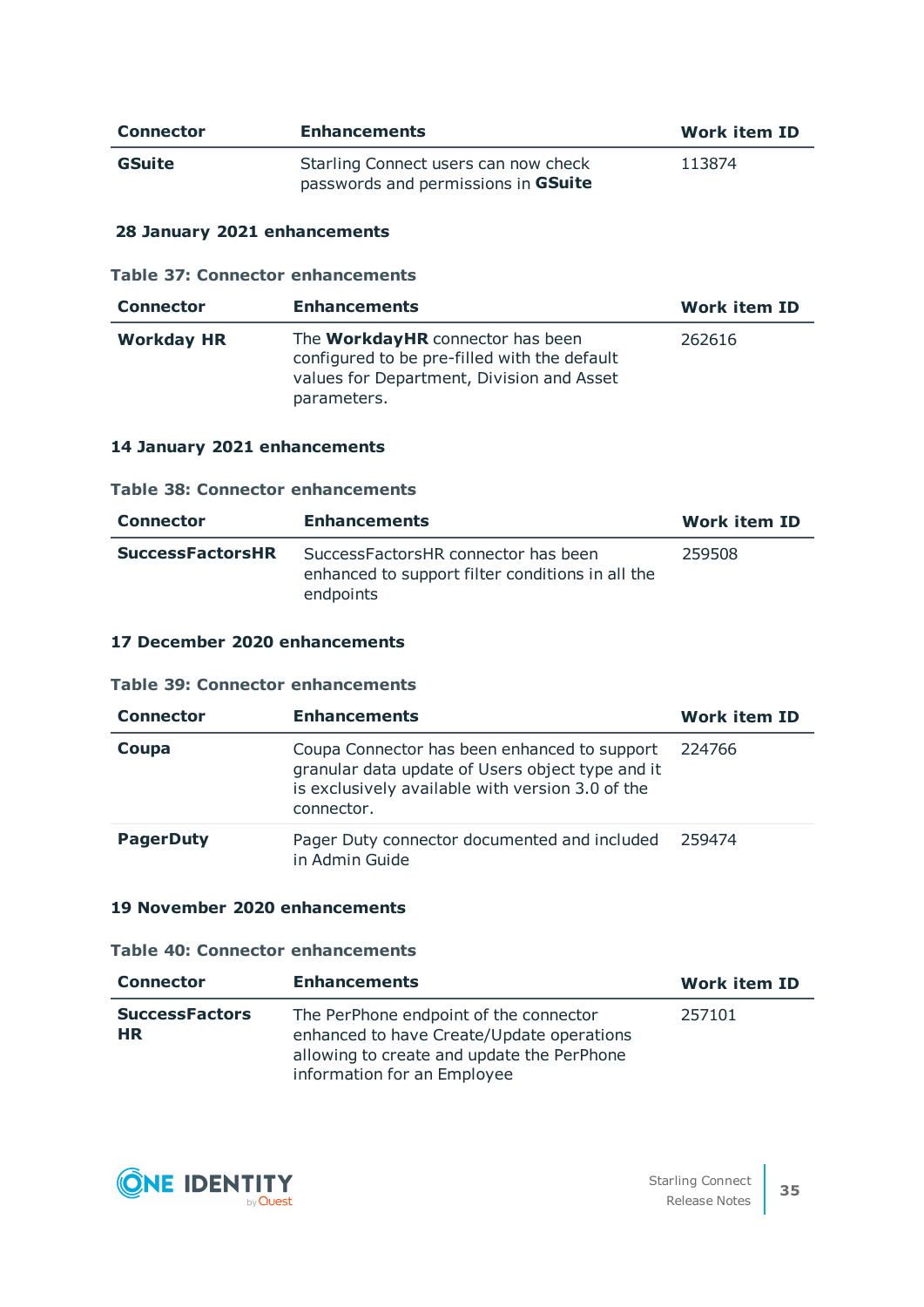| <b>Connector</b>                   | <b>Enhancements</b>                                                                                                           | <b>Work item ID</b> |
|------------------------------------|-------------------------------------------------------------------------------------------------------------------------------|---------------------|
| <b>SuccessFactors</b><br><b>HR</b> | SuccessFactors HR connector can now support<br>the filtering of objects in the PerPhones endpoint                             | 255851              |
| <b>Workday HR</b>                  | Starling Connect Administrator can access the<br>hierarchy data and other attributes as mapped<br>in the Workday HR connector | 255842              |
| <b>Workday HR</b>                  | Delta Sync enabled for a reduced sync duration                                                                                | 254864              |

# <span id="page-35-0"></span>**27 August 2020 enhancements**

#### **Table 41: Connector enhancements**

| <b>Connector</b>  | <b>Enhancements</b>                                                               | Work item ID |
|-------------------|-----------------------------------------------------------------------------------|--------------|
| <b>Workday HR</b> | Enhanced entity relationship synchronization in<br>the workers/employee endpoint. | 243150       |
| <b>Workday HR</b> | Security enhancement by excluding personal<br>details of the employees.           | 241221       |

# **13 August 2020 enhancements**

# **Table 42: Connector enhancements**

| <b>Connector</b>        | <b>Enhancements</b>                                                                                                                                                       | <b>Work item ID</b> |
|-------------------------|---------------------------------------------------------------------------------------------------------------------------------------------------------------------------|---------------------|
| <b>SuccessFactorsHR</b> | The <b>PerEmails</b> endpoint supports the creation<br>of email records in the <b>PerEmail</b> table.                                                                     | 247735              |
| <b>Connector</b>        | <b>Enhancements</b>                                                                                                                                                       | <b>Work item ID</b> |
| <b>Salesforce</b>       | The connector is enhanced to handle the filter<br>condition provided by One Identity Manager.                                                                             | 243504              |
| Coupa                   | The connector is enhanced to support the<br>granular update of User object thereby<br>updating only the attributes that are updated<br>from the One Identity Manager end. | 224766              |
|                         | Currently, the connector updates the complete<br>User object hence updating all the attributes in<br>the object.                                                          |                     |

# **30 July 2020 enhancements**

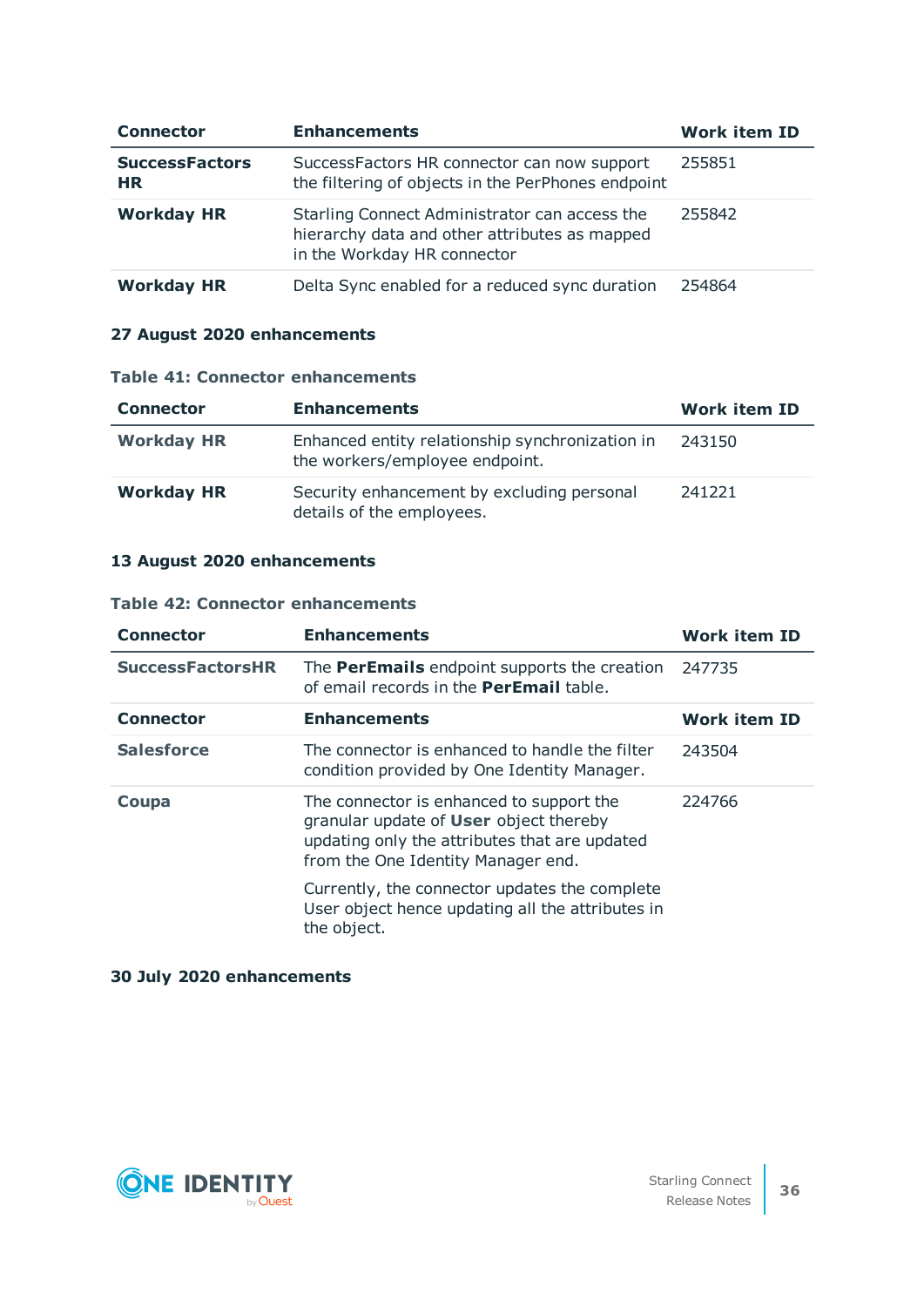|  |  | <b>Table 43: Connector enhancements</b> |
|--|--|-----------------------------------------|
|--|--|-----------------------------------------|

| <b>Connector</b>        | <b>Enhancements</b>                                                                                                                                                                                     | <b>Work item ID</b> |
|-------------------------|---------------------------------------------------------------------------------------------------------------------------------------------------------------------------------------------------------|---------------------|
| <b>SuccessFactorsHR</b> | Connector is enhanced to have both the<br>attributes lastModifiedDateTime and<br><b>lastModifiedDate</b> in the schema. The<br>attributes can be enabled or disabled based on<br>their instance schema. | 246083              |

# <span id="page-36-0"></span>**16 July 2020 enhancements**

#### **Table 44: Connector enhancements**

| <b>Connector</b> | <b>Enhancements</b>                                                                      | <b>Work item ID</b> |
|------------------|------------------------------------------------------------------------------------------|---------------------|
| <b>Azure AD</b>  | The connector is enhanced to support the<br>configuration of the multi tenant connector. | 238086              |

# <span id="page-36-1"></span>**2 July 2020 enhancements**

# **Table 45: Connector enhancements**

| <b>Connector</b>      | <b>Enhancements</b>                                                                                                                                                                                                        | <b>Work item ID</b> |
|-----------------------|----------------------------------------------------------------------------------------------------------------------------------------------------------------------------------------------------------------------------|---------------------|
| <b>SuccessFactors</b> | The connector is enhanced to allow you to use<br>the Dynamic Group Update operation to<br>update the attributes of a Dynamic Group<br>without removing the dynamic clause that you<br>have added for that Dynamic Group.   | 240250              |
|                       | This feature is available from version 2.0<br>onwards. In version 1.0 of the connector, the<br><b>Dynamic Group Update function removes the</b><br>existing dynamic clause that was added for the<br><b>Dynamic Group.</b> |                     |
|                       | The features supported from version 2.0<br>onwards are:                                                                                                                                                                    |                     |
|                       | • Static Group Update (supports only Add<br>and Remove operations for Group<br><b>Members)</b>                                                                                                                             |                     |
|                       | • Dynamic Group Update (supports<br><b>Dynamic Group Update without</b><br>removing the existing dynamic clauses)                                                                                                          |                     |
|                       | NOTE: In version 1.0, only Dynamic Group<br><b>Update is supported. Static Group Update</b><br>is not supported in version 1.0.                                                                                            |                     |
| <b>SuccessFactors</b> | The connector is enhanced to support the new                                                                                                                                                                               | 240209              |

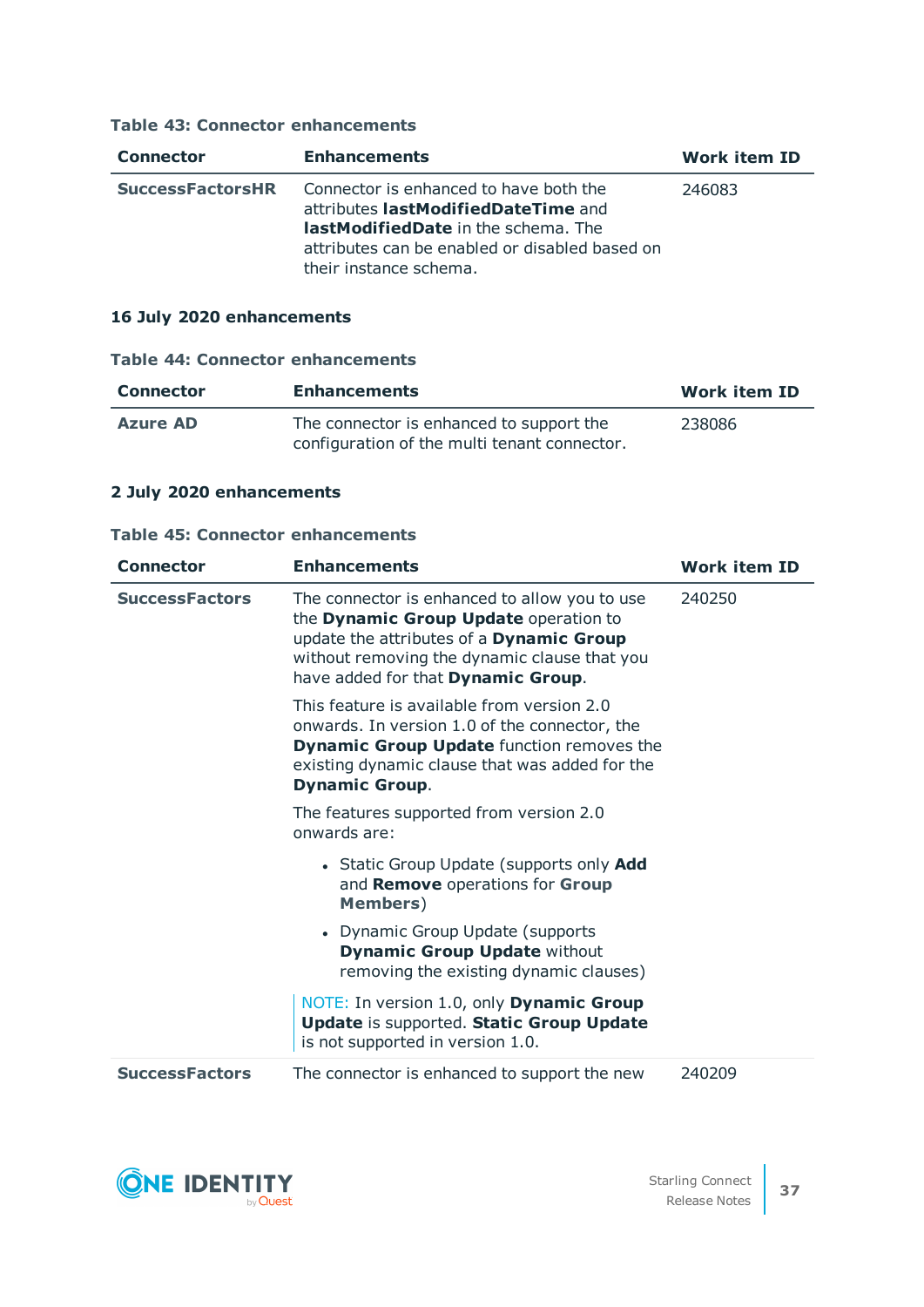| <b>Connector</b>  | <b>Enhancements</b>                                                                                                                      | <b>Work item ID</b> |
|-------------------|------------------------------------------------------------------------------------------------------------------------------------------|---------------------|
| <b>HR</b>         | <b>PerEmail</b> endpoint that allows you to browse<br>and synchronize the data. It also allows you to<br>update the email address value. |                     |
|                   | NOTE: This feature is available from version<br>3.0 onwards. It is not available in the earlier<br>versions.                             |                     |
| <b>Salesforce</b> | The connector is enhanced to support the<br>disable attributes feature for the User object.                                              | 239221              |
|                   | NOTE This feature is available from version<br>4.0 onwards. It is not available in the earlier<br>versions.                              |                     |

# <span id="page-37-0"></span>**18 June enhancements**

| <b>Connector</b>  | <b>Enhancements</b>                                                                 | <b>Work item ID</b> |
|-------------------|-------------------------------------------------------------------------------------|---------------------|
| <b>Salesforce</b> | The connector has been enhanced to support:                                         | 237133              |
|                   | • CRUD operation for PermissionSets<br>endpoint. The newly added operations<br>are: |                     |
|                   | • Create PermissionSets                                                             |                     |
|                   | • Update PermissionSets                                                             |                     |
|                   | • Delete PermissionSets                                                             |                     |
|                   | • assigning and unasssigning Users to<br><b>PermissionSets.</b>                     |                     |
|                   | • to set the password for <b>User</b> object.                                       |                     |

# **Table 46: Connector enhancements**

# <span id="page-37-1"></span>**4 June 2020 enhancements**

#### **Table 47: Connector enhancements**

| <b>Connector</b> | <b>Enhancements</b>                                                                                                                                                             | <b>Work item ID</b> |
|------------------|---------------------------------------------------------------------------------------------------------------------------------------------------------------------------------|---------------------|
| <b>Azure AD</b>  | The connector has been enhanced to support the 235654<br><b>Give consent feature while configuring it in</b><br>Starling Connect for the Azure AD single tenant<br>application. |                     |

<span id="page-37-2"></span>7 May 2020 enhancements

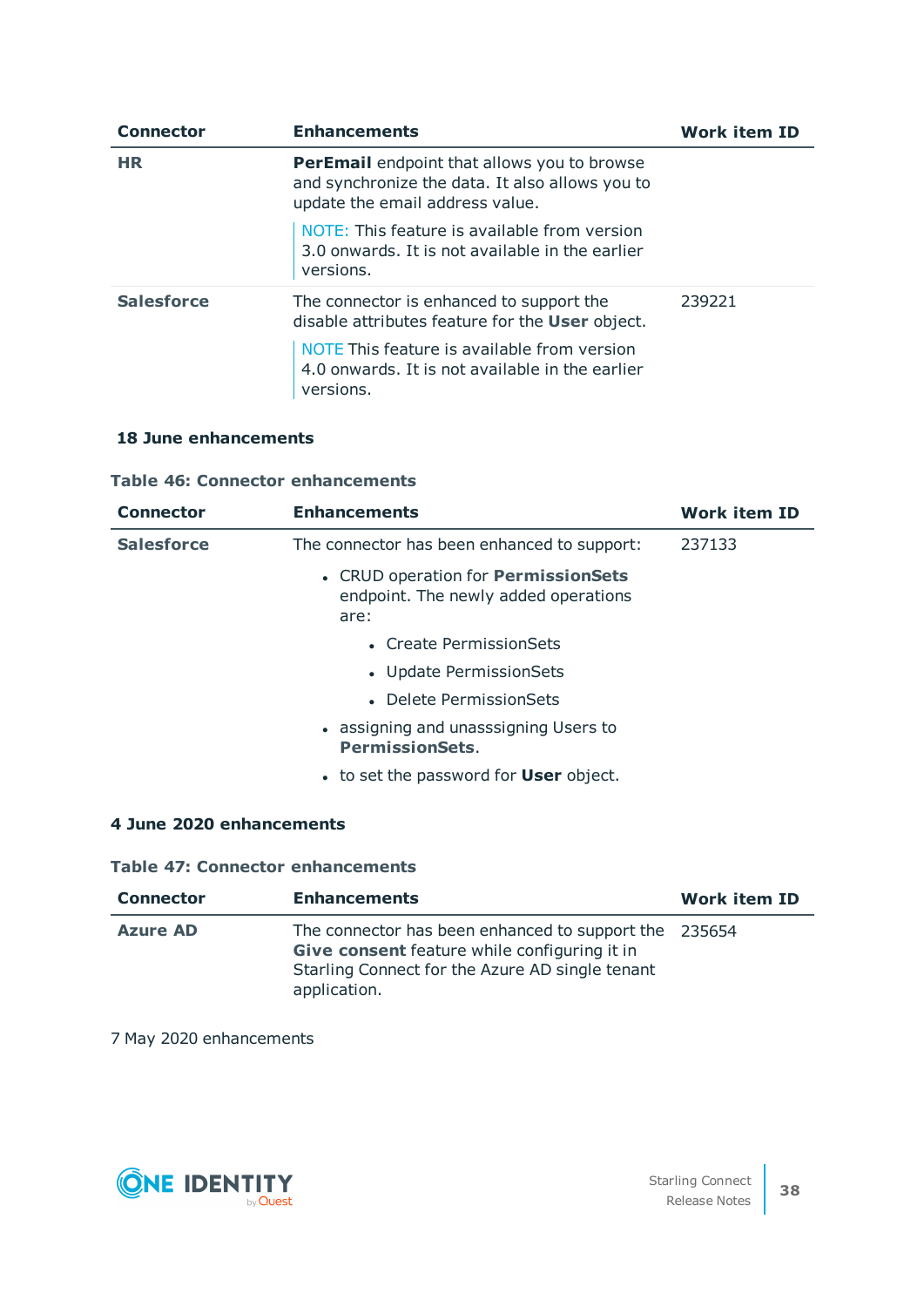# **Table 48: Connector enhancements**

| <b>Connector</b>                   | <b>Enhancements</b>                                                                                                                                                                           | <b>Work item ID</b> |
|------------------------------------|-----------------------------------------------------------------------------------------------------------------------------------------------------------------------------------------------|---------------------|
| <b>SuccessFactors</b><br><b>HR</b> | The connector is enhanced to allow you to create<br>custom attributes for all the objects in Startling<br>Connect UI in the <b>Custom Attributes</b> section of<br>the Schema Configuration.  | 225305              |
|                                    | NOTE: This feature is available from version 3.0<br>onwards. It is not available in the earlier<br>versions.                                                                                  |                     |
| <b>SuccessFactors</b><br><b>HR</b> | The connector is enhanced to support a new field,<br>dateOfBirth, which is added as a new column on<br>the <b>Employees</b> endpoint.<br>NOTE:<br>• This feature is available in the versions | 230932              |
|                                    | $v.1.0$ , $v.2.0$ and $v.3.0$ of the connector.<br>• In versions v.1.0 and v.2.0, this feature is<br>available as a minimal attribute.                                                        |                     |
| <b>SuccessFactors</b><br><b>HR</b> | The connector is enhanced to allow you to retrieve<br>the future-dated rehire records along with prehire<br>records and the existing records in the<br><b>Employees</b> endpoint.             | 232196              |
|                                    | NOTE: This feature is available from version 2.0<br>onwards. It is not available in the earlier<br>versions.                                                                                  |                     |

<span id="page-38-0"></span>15 April 2020 enhancements

# **Table 49: Connector enhancements**

| <b>Connector</b>                   | <b>Enhancements</b>                                                                                                                                                                                                   | <b>Work item ID</b> |
|------------------------------------|-----------------------------------------------------------------------------------------------------------------------------------------------------------------------------------------------------------------------|---------------------|
| <b>SuccessFactors</b><br><b>HR</b> | A new version v.3.0 is available for the connector,<br>in which, you can disable or enable the attributes<br>of all object schemas while configuring the<br>connector.                                                | 225308              |
|                                    | NOTE: This feature is available only in version<br>3.0 of the connector. It is not available in the<br>earlier versions.                                                                                              |                     |
| <b>SuccessFactors</b>              | The connector is enhanced to support the disable<br>attribute feature. You can now disable or enable<br>the attributes of the User object, including those<br>of Enterprise User, while configuring the<br>connector. | 226396              |

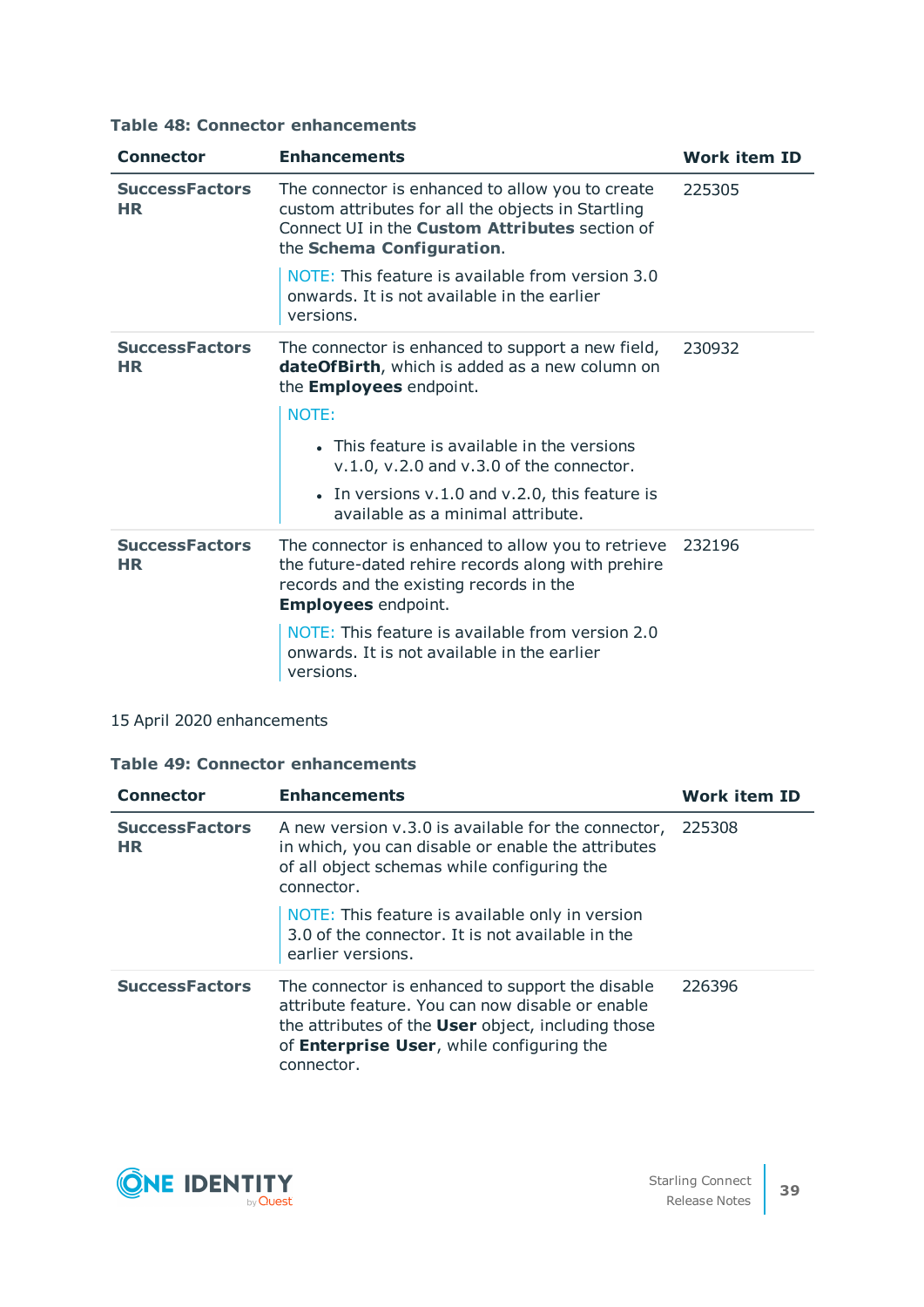| <b>Connector</b>  | <b>Enhancements</b>                                                                                                                                                                                                                                                                                          | <b>Work item ID</b> |
|-------------------|--------------------------------------------------------------------------------------------------------------------------------------------------------------------------------------------------------------------------------------------------------------------------------------------------------------|---------------------|
| Coupa             | A new version v.2.0 is available for the connector,<br>in which, you can create custom attributes for<br>User object in Starling Connect in the Custom<br><b>Attributes section in the Schema</b><br>Configuration.                                                                                          | 225306              |
|                   | NOTE:                                                                                                                                                                                                                                                                                                        |                     |
|                   | • Coupa cloud application allows you to<br>create custom attributes only for User<br>objects.                                                                                                                                                                                                                |                     |
|                   | • This feature is available only in version<br>2.0 of the connector.                                                                                                                                                                                                                                         |                     |
|                   | • In version 1.0, the procedure to create<br>custom attributes is different. For more<br>information, see the section Configuring<br>custom attributes in Starling for<br>Coupa v.1.0 in the Starling Connect<br><b>Hosted - One Identity Manager</b><br><b>Administration Guide on the Support</b><br>site. |                     |
| <b>ServiceNow</b> | A new version v.2.0 is available for the connector,<br>in which, you can create custom attributes for the<br><b>Users, Groups and Roles object schemas in</b><br>Starling Connect in the Custom Attributes<br>section in the Schema Configuration.                                                           | 225307              |
|                   | NOTE:                                                                                                                                                                                                                                                                                                        |                     |
|                   | • This feature is available only in version<br>2.0 of the connector. It is not available in<br>version 1.0.                                                                                                                                                                                                  |                     |
|                   | • In version 1.0, the procedure to create<br>custom attributes is different. For more<br>information, see the section <b>Configuring</b><br>custom attributes in ServiceNow<br>v.1.0 in the Starling Connect Hosted -<br><b>One Identity Manager Administration</b><br><b>Guide</b> on the Support site.     |                     |
| <b>Salesforce</b> | A new version v.3.0 is available for the connector,<br>in which, you can create custom attributes for the<br><b>User</b> object schema in Starling Connect in the<br><b>Custom Attributes section in the Schema</b><br><b>Configuration.</b>                                                                 | 222093              |
|                   | NOTE: This feature is available only in version                                                                                                                                                                                                                                                              |                     |

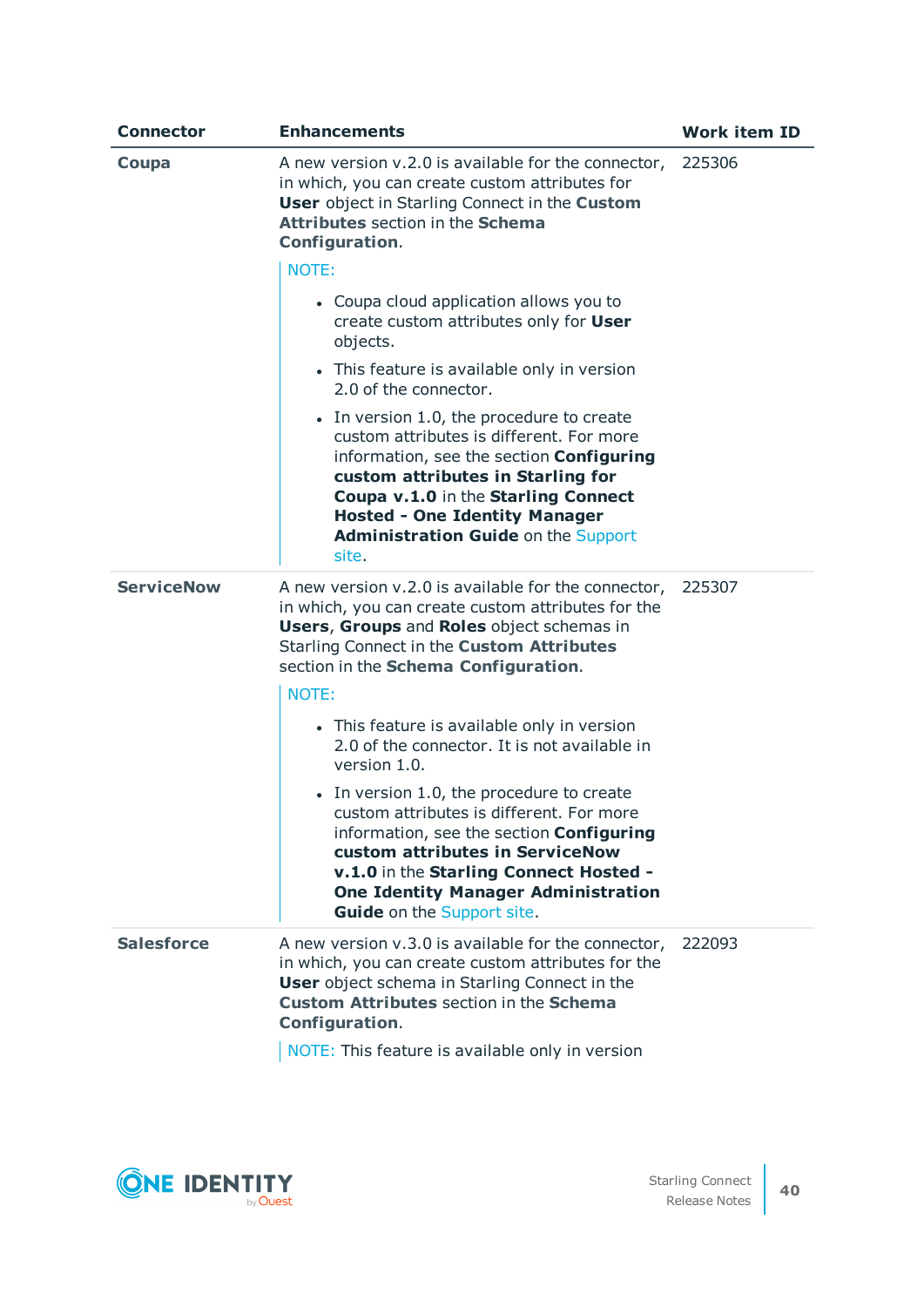| <b>Connector</b> | <b>Enhancements</b>                                                   | <b>Work item ID</b> |
|------------------|-----------------------------------------------------------------------|---------------------|
|                  | 3.0 of the connector. It is not available in the<br>earlier versions. |                     |

<span id="page-40-0"></span>9 April 2020 enhancements

#### **Table 50: Connector enhancements**

| <b>Connector</b>  | <b>Enhancements</b>                                                                                                                                                                                                                                         | Work<br>item ID |
|-------------------|-------------------------------------------------------------------------------------------------------------------------------------------------------------------------------------------------------------------------------------------------------------|-----------------|
| Coupa             | The connector is enhanced to allow you to update the value<br>of the property work-confirmation-approval-limit of<br>the User object. Earlier, this was a ReadOnly property and<br>now it is a ReadWrite property, which allows you to<br>update the value. | 230324          |
| <b>Salesforce</b> | A new version v.2.0 is available for the connector, which<br>has the below listed additional attributes for the User<br>object:                                                                                                                             | 224429          |
|                   | • Extension.UserPreferencesContentEmailAsAndWhen<br>• Extension.UserPreferencesContentNoEmail<br>• Extension.CallCenterId                                                                                                                                   |                 |
|                   | NOTE: This feature is available only in version 2.0 of the<br>connector. It is not available in version 1.0.                                                                                                                                                |                 |

<span id="page-40-1"></span>26th March 2020 enhancements

#### **Table 51: Connector enhancements**

| <b>Connector</b>      | <b>Enhancements</b>                                                                                                                          | <b>Work item ID</b> |
|-----------------------|----------------------------------------------------------------------------------------------------------------------------------------------|---------------------|
| <b>RSA Archer</b>     | A new version y.2.0 is available for the<br>connector, in which, the following fields have<br>been removed from User Mapping and schema:     | 226015              |
|                       | • StreetAddress                                                                                                                              |                     |
|                       | • Locality                                                                                                                                   |                     |
|                       | • Country                                                                                                                                    |                     |
|                       | • PostalCode                                                                                                                                 |                     |
|                       | NOTE: To avoid any breakage in the existing<br>system, these changes have been imple-<br>mented only in the version 2.0 of the<br>connector. |                     |
| <b>SuccessFactors</b> | Version v.2.0 of the connector is enhanced to                                                                                                | 227655              |

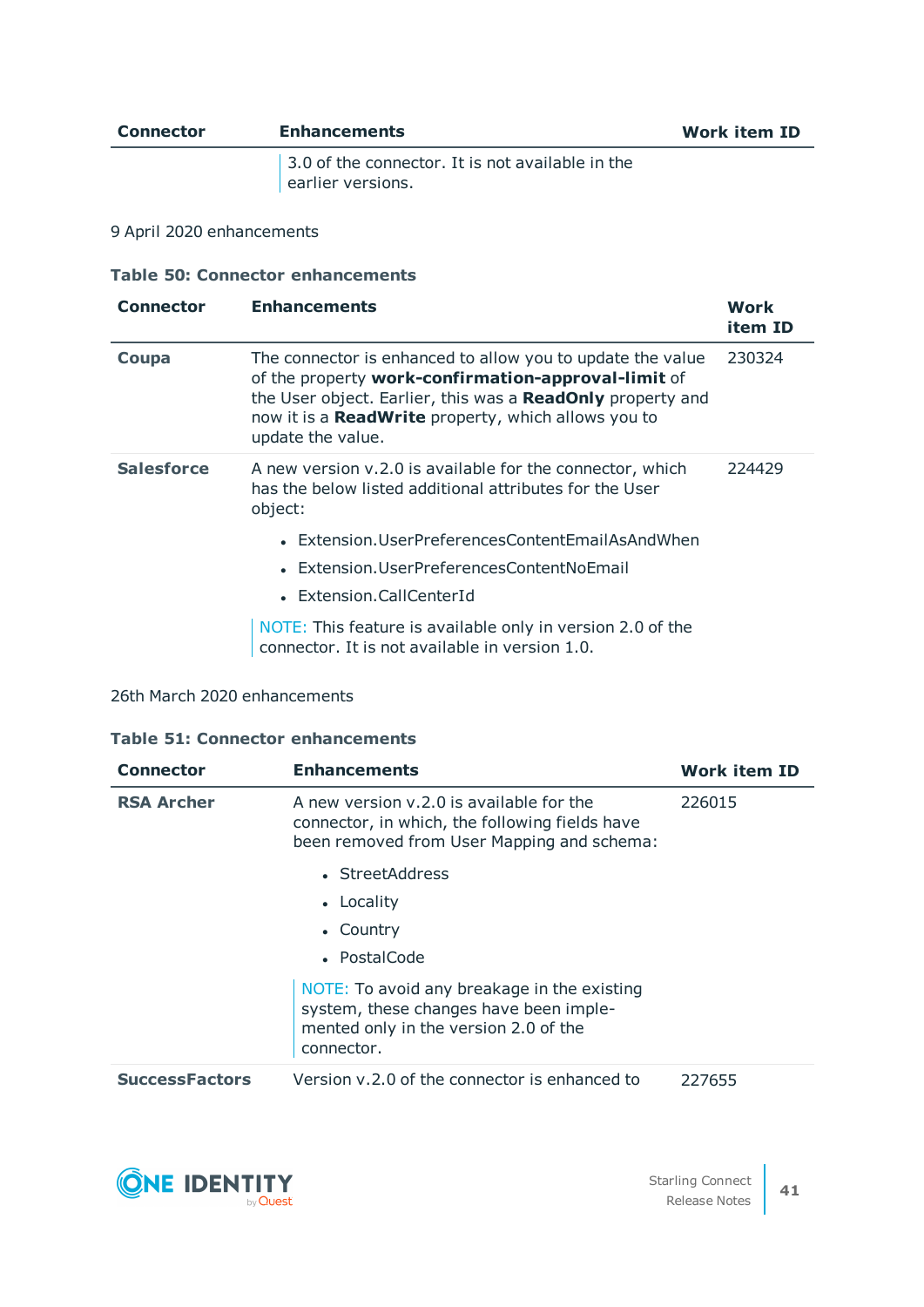| <b>Connector</b> | <b>Enhancements</b>                                                                                             | <b>Work item ID</b> |
|------------------|-----------------------------------------------------------------------------------------------------------------|---------------------|
| <b>HR</b>        | support the return of future hires in the current<br><b>Employees</b> endpoint.                                 |                     |
|                  | NOTE: This feature is available only in version<br>2.0 of the connector. It is not available in<br>version 1.0. |                     |

# <span id="page-41-0"></span>**12 March 2020 enhancements**

#### **Table 52: Connector enhancements**

| <b>Connector</b> | <b>Enhancements</b>                                                               | <b>Work item ID</b> |
|------------------|-----------------------------------------------------------------------------------|---------------------|
| <b>Okta</b>      | The connector is enhanced to support the:                                         | 222270              |
|                  | . display of group type for Group object.                                         |                     |
|                  | • implementation of permanent delete of a<br><b>User</b> object in a single call. |                     |

# <span id="page-41-1"></span>**27th February 2020 enhancements**

# **Table 53: Connector enhancements**

| <b>Connector</b>     | <b>Enhancements</b>                                     | <b>Work item ID</b> |
|----------------------|---------------------------------------------------------|---------------------|
| <b>Amazon S3 AWS</b> | The connector is enhanced to support Roles<br>endpoint. | 221506              |

# <span id="page-41-2"></span>**13 February 2020 enhancements**

#### **Table 54: Connector enhancements**

| <b>Connector</b>             | <b>Enhancements</b>                                                                                                                                                                      | <b>Work item ID</b> |
|------------------------------|------------------------------------------------------------------------------------------------------------------------------------------------------------------------------------------|---------------------|
| <b>RSA Archer</b>            | The connector is enhanced to support the<br>updation of the email ID of the user.                                                                                                        | 220314              |
| <b>SuccessFactors</b><br>HR. | A new version v.2.0 is available for the<br>connector to support the synchronization of<br><b>Inactive Employee objects of</b><br><b>SuccessFactors HR into One Identity</b><br>Manager. | 219616              |
|                              | NOTE: This feature is available only in version<br>2.0 of the connector. It is not available in<br>version 1.0.                                                                          |                     |
| <b>Box</b>                   | The connector is enhanced to support the<br>addition of multiple email addresses to the user<br>account.                                                                                 | 201522              |

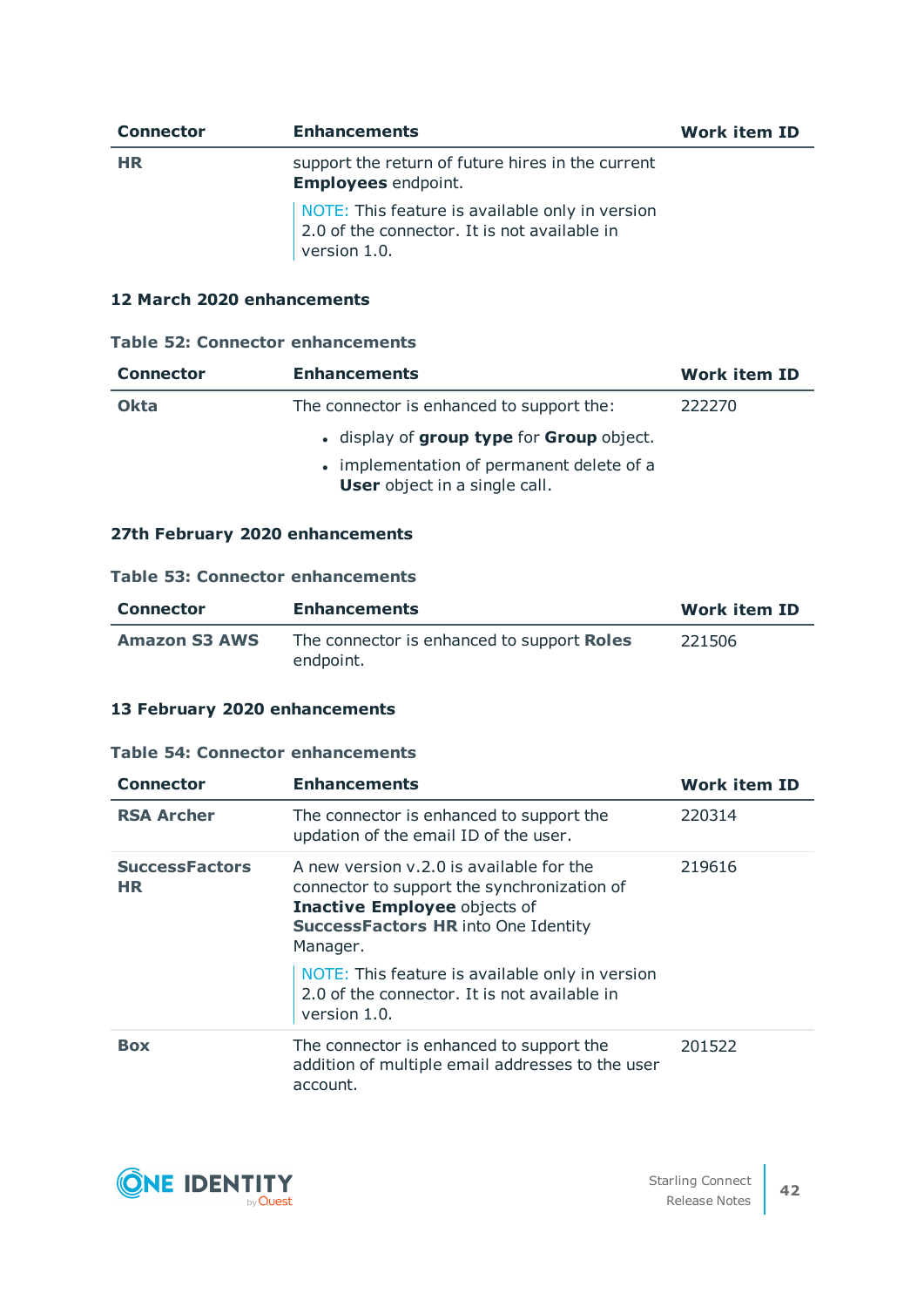### <span id="page-42-0"></span>**30 January 2020 enhancements**

#### **Table 55: Connector enhancements**

| <b>Connector</b>            | <b>Enhancements</b>                                                                                                           | <b>Work item ID</b> |
|-----------------------------|-------------------------------------------------------------------------------------------------------------------------------|---------------------|
| <b>SuccessFactors</b><br>HR | The connector is enhanced to support the<br>updation of the username field for Employee<br>Object using One Identity Manager. | 218723              |

#### <span id="page-42-1"></span>**6 January 2020 enhancements**

#### **Table 56: Connector enhancements**

| <b>Connector</b> | <b>Enhancements</b>                                                                                         | Work item ID |
|------------------|-------------------------------------------------------------------------------------------------------------|--------------|
| Coupa            | The connector is enhanced to support the<br>custom logic to handle the account-security-<br>type attribute. | 216651       |

# <span id="page-42-2"></span>**19 December 2019 enhancements**

#### **Table 57: Connector enhancements**

| <b>Connector</b>                   | <b>Enhancements</b>                                                            | <b>Work item ID</b> |
|------------------------------------|--------------------------------------------------------------------------------|---------------------|
| <b>SuccessFactors</b><br><b>HR</b> | The connector is enhanced to support the below<br>listed additional endpoints: | 186671              |
|                                    | • PerPhone                                                                     |                     |
|                                    | • EventReason                                                                  |                     |
|                                    | • PicklistLabel                                                                |                     |
|                                    | • PicklistOption                                                               |                     |
|                                    |                                                                                |                     |

# <span id="page-42-3"></span>**5 December 2019 enhancements**

#### **Table 58: Connector enhancements**

| <b>Connector</b>                   | <b>Enhancements</b>                                                                                    | <b>Work item ID</b> |
|------------------------------------|--------------------------------------------------------------------------------------------------------|---------------------|
| <b>Amazon S3 AWS</b>               | The connector is enhanced to support the config- 170686<br>uration of entitlements for User and Group. |                     |
| <b>SuccessFactors</b><br><b>HR</b> | The connector is enhanced to support the below<br>listed additional attributes for:                    | 171886              |
|                                    | • Supervisor Configuration Parameters<br><b>Minimal Attributes</b>                                     |                     |

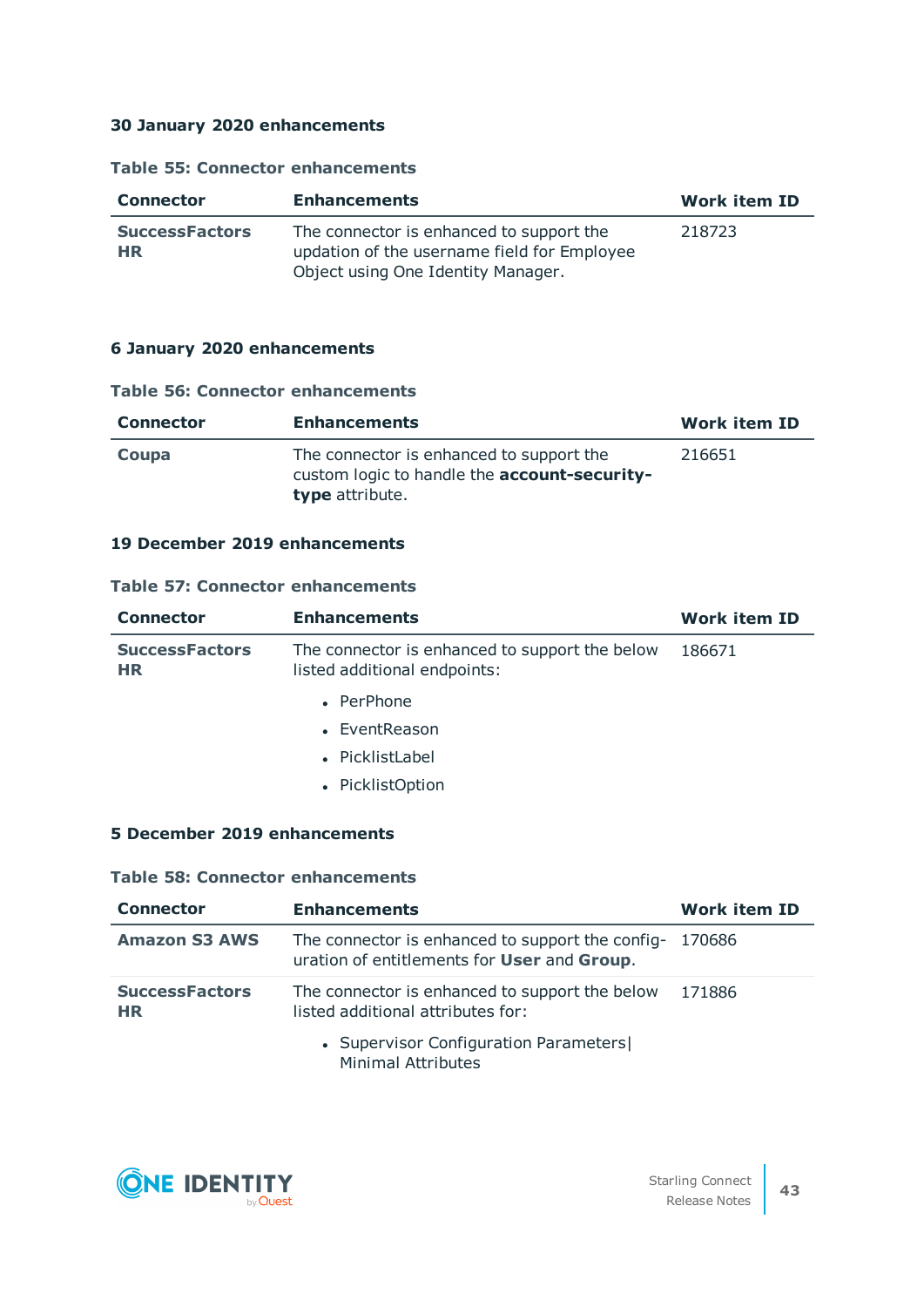| <b>Enhancements</b>                | <b>Work item ID</b> |
|------------------------------------|---------------------|
| • BusinessUnit                     |                     |
| • EmpEmployment                    |                     |
| • JobCode                          |                     |
| • Position                         |                     |
| • PerPersonal                      |                     |
| • Supported objects and operations |                     |
| • JobCode                          |                     |
| • Position                         |                     |
| • EmpEmployment                    |                     |
| • PerPersonal                      |                     |
|                                    |                     |

### <span id="page-43-0"></span>**21 November 2019 enhancements**

#### **Table 59: Connector enhancements**

| <b>Connector</b> | <b>Enhancements</b>                                                                                                                                                                                                                                   | <b>Work item ID</b> |
|------------------|-------------------------------------------------------------------------------------------------------------------------------------------------------------------------------------------------------------------------------------------------------|---------------------|
| All connectors   | Starling Connect is enhanced to support multiple 127554<br>versions of the same connector in the Starling<br>production instance. Versioning of connectors<br>enables administrators to choose the desired<br>version that a customer wants to be on. |                     |
| Coupa            | The connector is enhanced with the logic to<br>handle custom attributes.                                                                                                                                                                              | 170546              |

# <span id="page-43-1"></span>**7 November 2019 enhancements**

# **Table 60: Connector enhancements**

| <b>Connector</b>  | <b>Enhancements</b>                                                                 | <b>Work item ID</b> |
|-------------------|-------------------------------------------------------------------------------------|---------------------|
| <b>Salesforce</b> | The connector is enhanced to support the<br>below listed additional attributes for: | 167283              |
|                   | • User mapping                                                                      |                     |
|                   | • Groups[].value(OnDemand)                                                          |                     |
|                   | • Entitlements[]. Value                                                             |                     |
|                   | • Entitlements[]. Display                                                           |                     |
|                   | • Roles[].Value                                                                     |                     |
|                   | • Roles[].Display                                                                   |                     |
|                   | • Role mapping                                                                      |                     |
|                   |                                                                                     |                     |

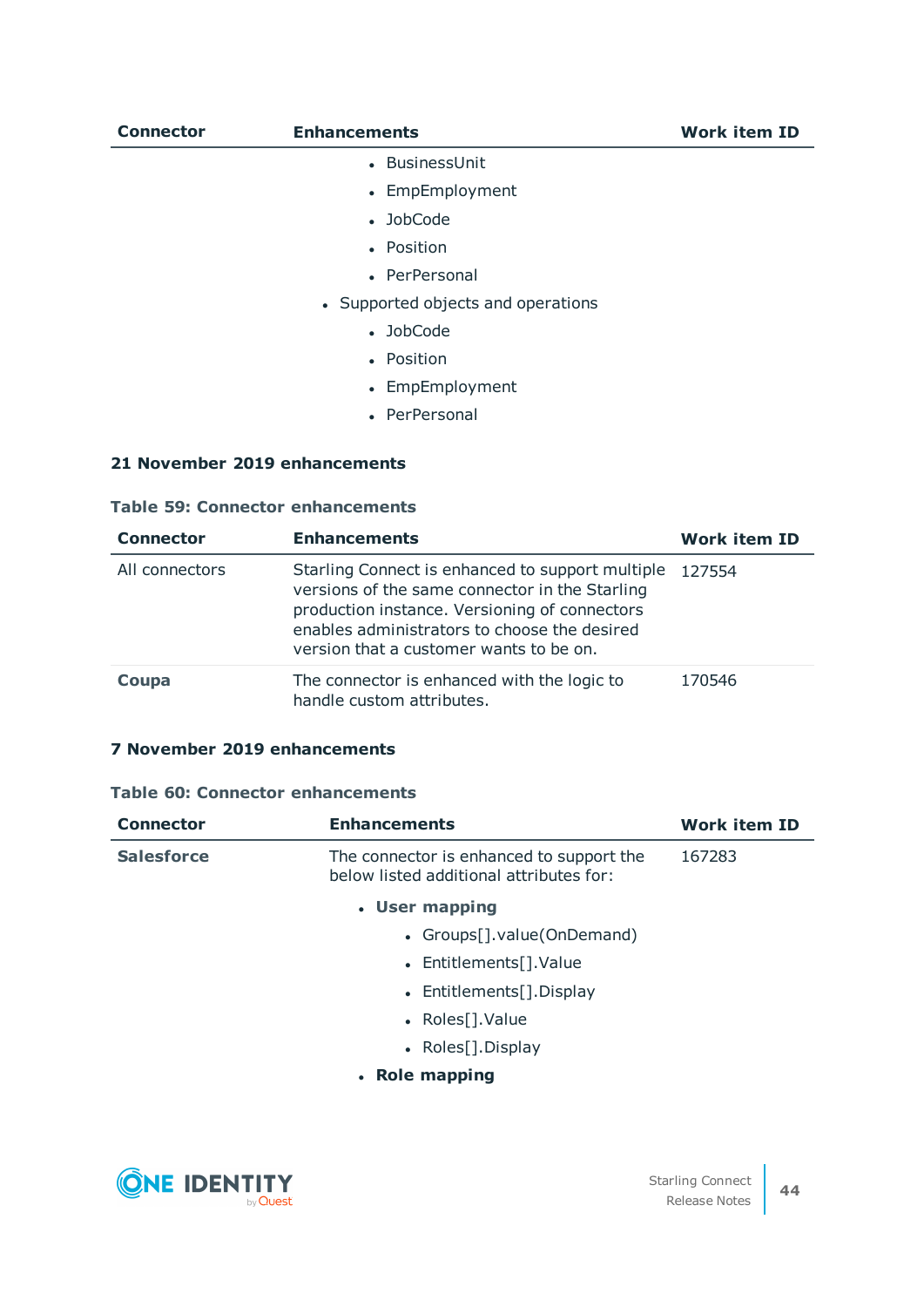| Connector                               | <b>Enhancements</b>                                                                                                 | <b>Work item ID</b> |
|-----------------------------------------|---------------------------------------------------------------------------------------------------------------------|---------------------|
|                                         | • Id                                                                                                                |                     |
|                                         | • DisplayName                                                                                                       |                     |
|                                         | • Members[].value                                                                                                   |                     |
|                                         | • Members[].display                                                                                                 |                     |
|                                         | • Meta.Created                                                                                                      |                     |
|                                         | • Meta.LastModified                                                                                                 |                     |
|                                         | • Profile mapping                                                                                                   |                     |
|                                         | $\blacksquare$ Id                                                                                                   |                     |
|                                         | • DisplayName                                                                                                       |                     |
|                                         | • Members[].value                                                                                                   |                     |
|                                         | • Members[].display                                                                                                 |                     |
|                                         | • Meta.Created                                                                                                      |                     |
|                                         | • Meta.LastModified                                                                                                 |                     |
|                                         | • Permission Sets mapping                                                                                           |                     |
|                                         | $\blacksquare$ Id                                                                                                   |                     |
|                                         | • DisplayName                                                                                                       |                     |
|                                         | • Members[].value                                                                                                   |                     |
|                                         | • Members[].display                                                                                                 |                     |
|                                         | • Meta.Created                                                                                                      |                     |
|                                         | • Meta.LastModified                                                                                                 |                     |
| 24 October 2019 enhancements            |                                                                                                                     |                     |
| <b>Table 61: Connector enhancements</b> |                                                                                                                     |                     |
|                                         | <b>Enhancements</b>                                                                                                 | <b>Work item ID</b> |
| Coupa                                   | The connector is enhanced to support<br>additional endpoints to manage Account<br>Groups and User Groups for Users. | 151683              |

dynamic custom attributes.

# <span id="page-44-0"></span>**ServiceNow** The connector is enhanced to support 153617

# <span id="page-44-1"></span>**10 October 2019 enhancements**

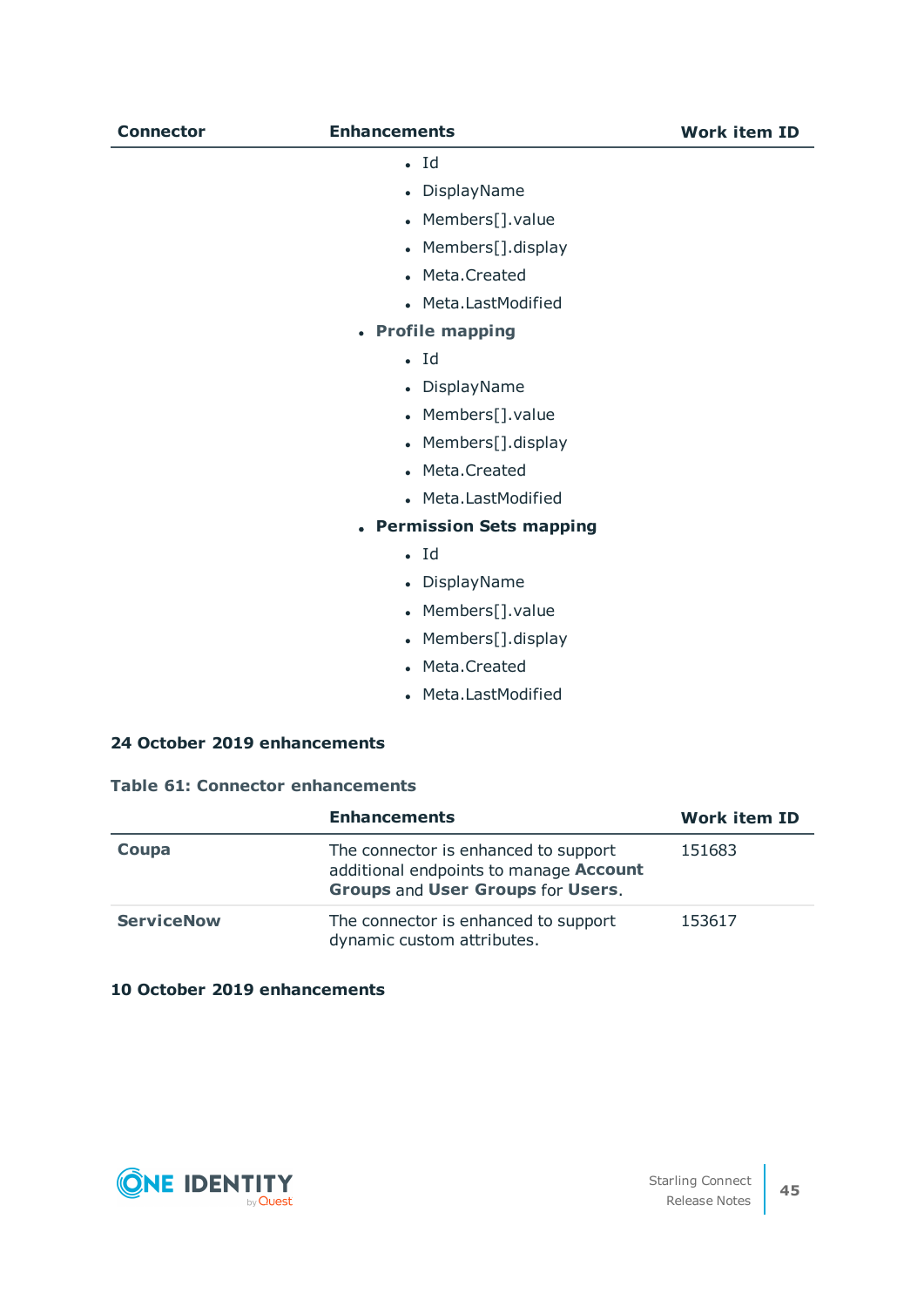#### **Table 62: SuccessFactorsHR connector enhancements**

|                          | <b>Enhancements</b>                                                                                                                                                                                                                                        | <b>Work item ID</b> |
|--------------------------|------------------------------------------------------------------------------------------------------------------------------------------------------------------------------------------------------------------------------------------------------------|---------------------|
| <b>SuccessFactors HR</b> | The connector is enhanced to support the<br>below listed additional attribute for<br><b>Supervisor Configuration Parameters:</b>                                                                                                                           | 166908              |
|                          | • Minimal Attributes                                                                                                                                                                                                                                       |                     |
|                          | <b>O</b> NOTE: The default value is false.<br>When the value is set to true, only<br>the minimal set of attributes for all<br>the objects including Employee,<br>Department, Location, CostCenter will<br>be queried from the SuccessFactors<br>HR system. |                     |

## <span id="page-45-0"></span>**12 September 2019 enhancements**

#### **Table 63: Coupa connector enhancements**

|       | <b>Enhancements</b>                                                                                      | <b>Work item ID</b> |
|-------|----------------------------------------------------------------------------------------------------------|---------------------|
| Coupa | The connector is enhanced to support the<br>below listed additional attribute for User<br>resource type: | 140245              |
|       | • workConfirmationApprovalLimit                                                                          |                     |

#### <span id="page-45-1"></span>**29 August 2019 enhancements**

#### **Table 64: Coupa connector enhancementsEnhancements**

| <b>Connector</b> | <b>Enhancements</b>                                                                                       | <b>Work item</b><br>ΙD |
|------------------|-----------------------------------------------------------------------------------------------------------|------------------------|
| Coupa            | The connector is enhanced to support the below<br>listed additional attributes for User resource<br>type: | 140143                 |
|                  | • invoiceSelfApprovalLimit                                                                                |                        |
|                  | • requisitionApprovalLimit                                                                                |                        |
|                  | • requisitionSelfApprovalLimit                                                                            |                        |
|                  | • contractApprovalLimit                                                                                   |                        |
|                  | • contractSelfApprovalLimit                                                                               |                        |
|                  | • defaultChartOfAccountsName                                                                              |                        |
|                  | • defaultAccountCode                                                                                      |                        |

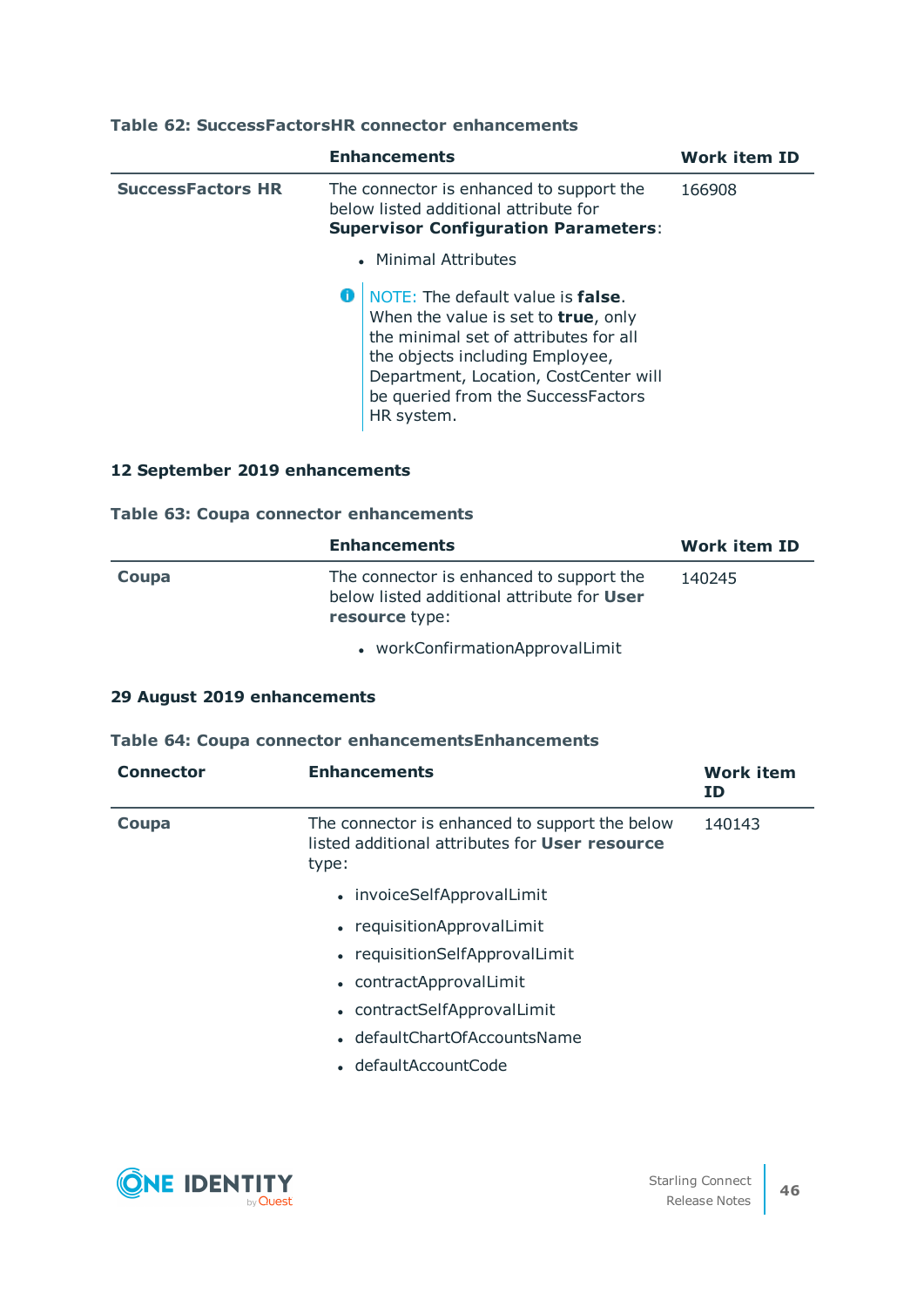| <b>Connector</b> | <b>Enhancements</b>          | <b>Work item</b><br>ID |
|------------------|------------------------------|------------------------|
|                  | • defaultAccountCodeSegment1 |                        |
|                  | • defaultAccountCodeSegment2 |                        |
|                  | • defaultCurrency            |                        |
|                  | • defaultAddressLocationCode |                        |
|                  | • accountSecurityType        |                        |
|                  | • businessGroupSecurityType  |                        |
|                  | • mentionName                |                        |
|                  | • newUser                    |                        |
|                  | • deliveryInfo               |                        |

# <span id="page-46-0"></span>**16 August 2019 enhancements**

#### **Table 65: SuccessFactors HR connector enhancement**

| <b>Connector</b>         | <b>Enhancements</b>                                                                                                                                                                                                                    | <b>Work item ID</b> |
|--------------------------|----------------------------------------------------------------------------------------------------------------------------------------------------------------------------------------------------------------------------------------|---------------------|
| <b>SuccessFactors HR</b> | <b>GETEmployees</b> api is enhanced to work<br>with limited set of attributes so that the<br>endpoint synchronization does not fail with<br>disabled attributes in the <b>SuccessFactors</b><br><b>HR</b> environment of the customer. | 127509              |

# <span id="page-46-1"></span>**18 July 2019 enhancements**

#### **Table 66: Box connector enhancement**

| <b>Connector</b> | <b>Enhancements</b>                                                                                                                                                                                                                                                  | <b>Work item</b><br>ID |
|------------------|----------------------------------------------------------------------------------------------------------------------------------------------------------------------------------------------------------------------------------------------------------------------|------------------------|
| <b>Box</b>       | The connector is enhanced to support the RFC 116527<br>7643<br>(https://tools.ietf.org/html/rfc7643#section-<br>2.1) IETF standards. The returnability of a<br>property, such as, Groups attributes of User<br>object type have to be specified by the<br>endpoints. |                        |

# <span id="page-46-2"></span>**4 July 2019 enhancements**

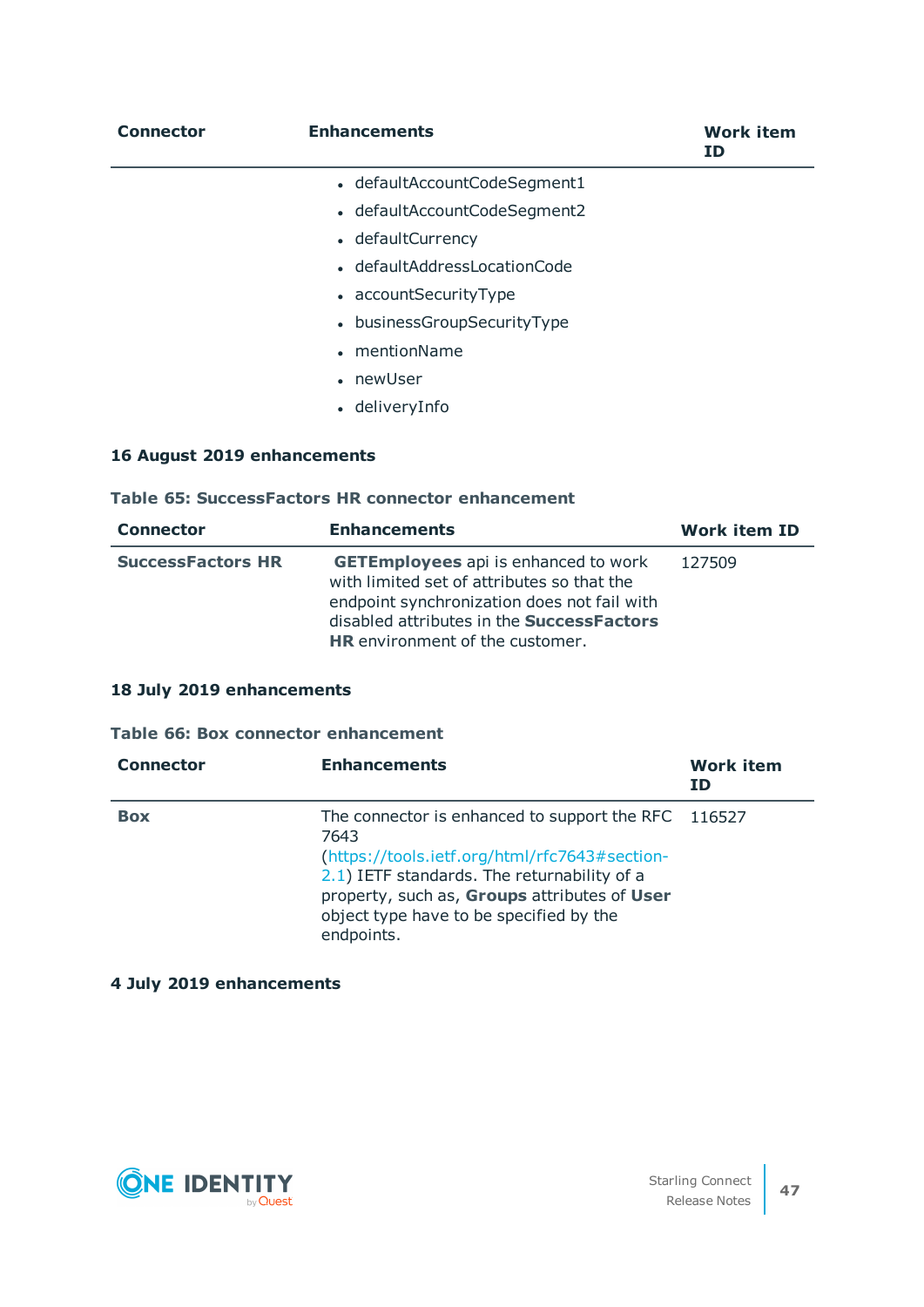|  |  | <b>Table 67: RSA connector enhancement</b> |
|--|--|--------------------------------------------|
|--|--|--------------------------------------------|

| <b>Connector</b>  | <b>Enhancements</b>                                                                 | Work item ID |
|-------------------|-------------------------------------------------------------------------------------|--------------|
| <b>RSA Archer</b> | Diagnostic logs are enhanced to collect<br>counters for group member operations and | 124018       |
|                   | status of the request responses.                                                    |              |

#### <span id="page-47-2"></span>**20 June 2019 enhancements**

#### **Table 68: Test connection enhancement**

| <b>Connector</b> | <b>Enhancements</b>                                                                                                                              | <b>Work item ID</b> |
|------------------|--------------------------------------------------------------------------------------------------------------------------------------------------|---------------------|
| All connectors   | Ability to test the connection before saving<br>the connection parameters and credentials<br>to ensure connectivity with the target<br>instance. | 111615              |

#### <span id="page-47-3"></span>**17 October 2018 enhancements**

#### **Table 69: RSA connector enhancement**

| <b>Connector</b>  | <b>Enhancements</b>                                                                                 | <b>Work item ID</b> |
|-------------------|-----------------------------------------------------------------------------------------------------|---------------------|
| <b>RSA Archer</b> | The connector is enhances to process RSA<br>Archer ISMS Groups Object types in ready-<br>only mode. | 78017               |

# <span id="page-47-0"></span>**Resolved issues**

**The following issues were resolved in this release of Starling Connect .**

<span id="page-47-1"></span>**Resolved issues**

**Table 70: Resolved issues**

| <b>Resolved issue</b> | <b>Issue</b> |
|-----------------------|--------------|
|                       | ΙD           |

**The following issues were resolved in previous releases of Starling Connect .**

**2 Jun 2022 Resolved issues**

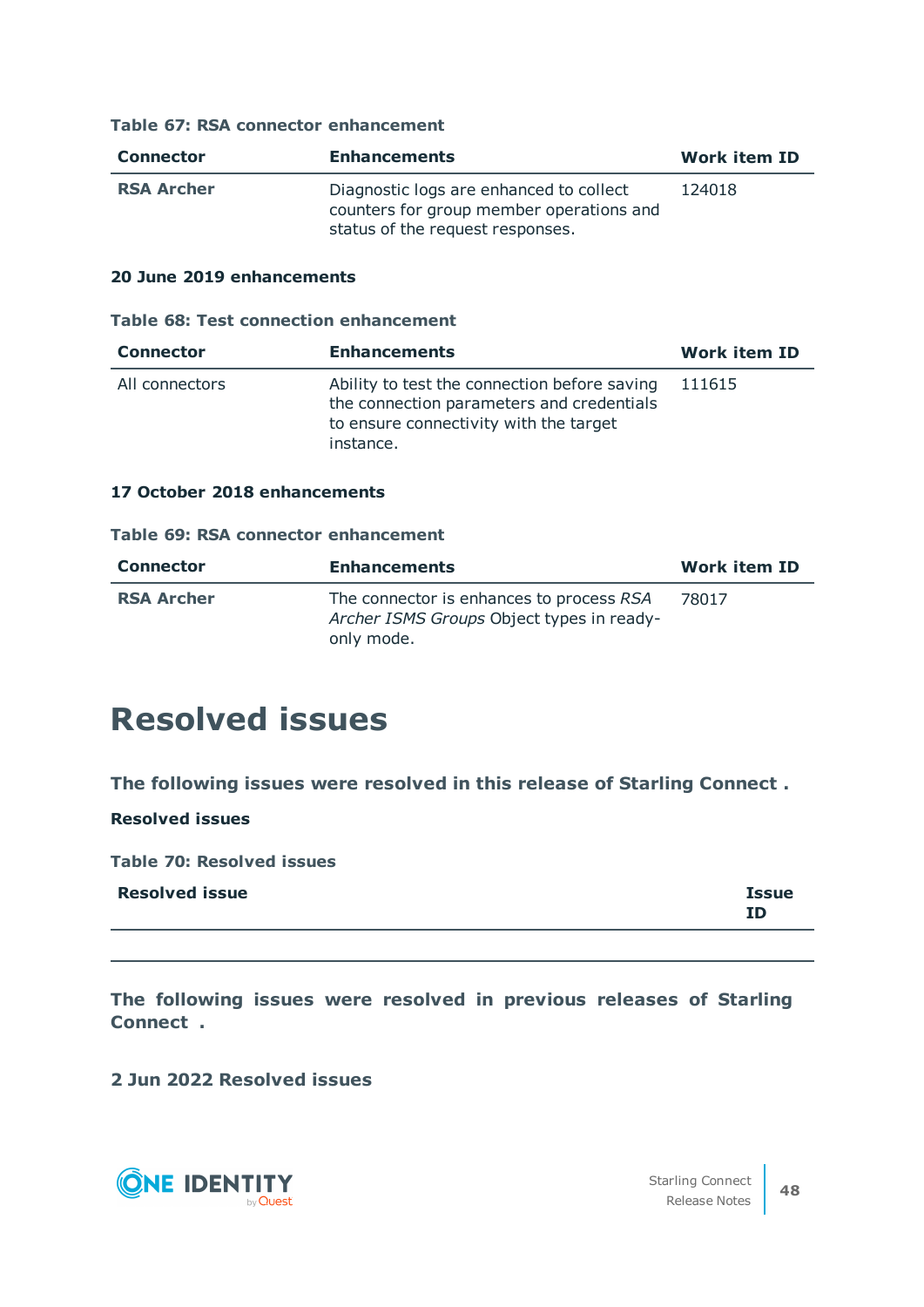#### **Table 71: General resolved issues**

| <b>Resolved issue</b>                                                                  | <b>Issue ID</b> |
|----------------------------------------------------------------------------------------|-----------------|
| In Successfactors, the correct mappings have been added for the 'locale'<br>attribute. | 309000          |

# <span id="page-48-0"></span>**19 May 2022 Resolved issues**

#### **Table 72: General resolved issues**

| <b>Resolved issue</b>                                                                                         | <b>Issue ID</b> |
|---------------------------------------------------------------------------------------------------------------|-----------------|
| In <b>SuccessfactorsHR</b> , the connector fails to regenerate the access token<br>when OData API returns 403 | 307877          |

# <span id="page-48-1"></span>**21 April 2022 Resolved issues**

#### **Table 73: General resolved issues**

| <b>Resolved issue</b>                                                                                     | Issue ID |
|-----------------------------------------------------------------------------------------------------------|----------|
| In SuccessfactorsHR, the attributes are missing in pagination and some of 303913<br>them have wrong value |          |

# <span id="page-48-2"></span>**7 April 2022 Resolved issues**

# **Table 74: General resolved issues**

| <b>Resolved issue</b><br>Issue ID                                                      |        |
|----------------------------------------------------------------------------------------|--------|
| In Workday HR, Future Dated Endpoint is unable to read the Current<br>Termination date | 305839 |

# <span id="page-48-3"></span>**29 March 2022 Resolved issues**

# **Table 75: General resolved issues**

| <b>Resolved issue</b>                                                                                                                 | <b>Issue ID</b> |
|---------------------------------------------------------------------------------------------------------------------------------------|-----------------|
| In WorkdayHR, the Request Time Out time is increased on demand                                                                        | 305077          |
| In <b>WorkdayHR</b> , fixed the error where a past dated Employee record shows<br>an validation error in futureDatedEmployee endpoint | 305078          |
| In WorkdayHR, fixed the error where Manager WID could not be retrieved<br>in the Employee Endpoint on the effective day of employee   | 305079          |

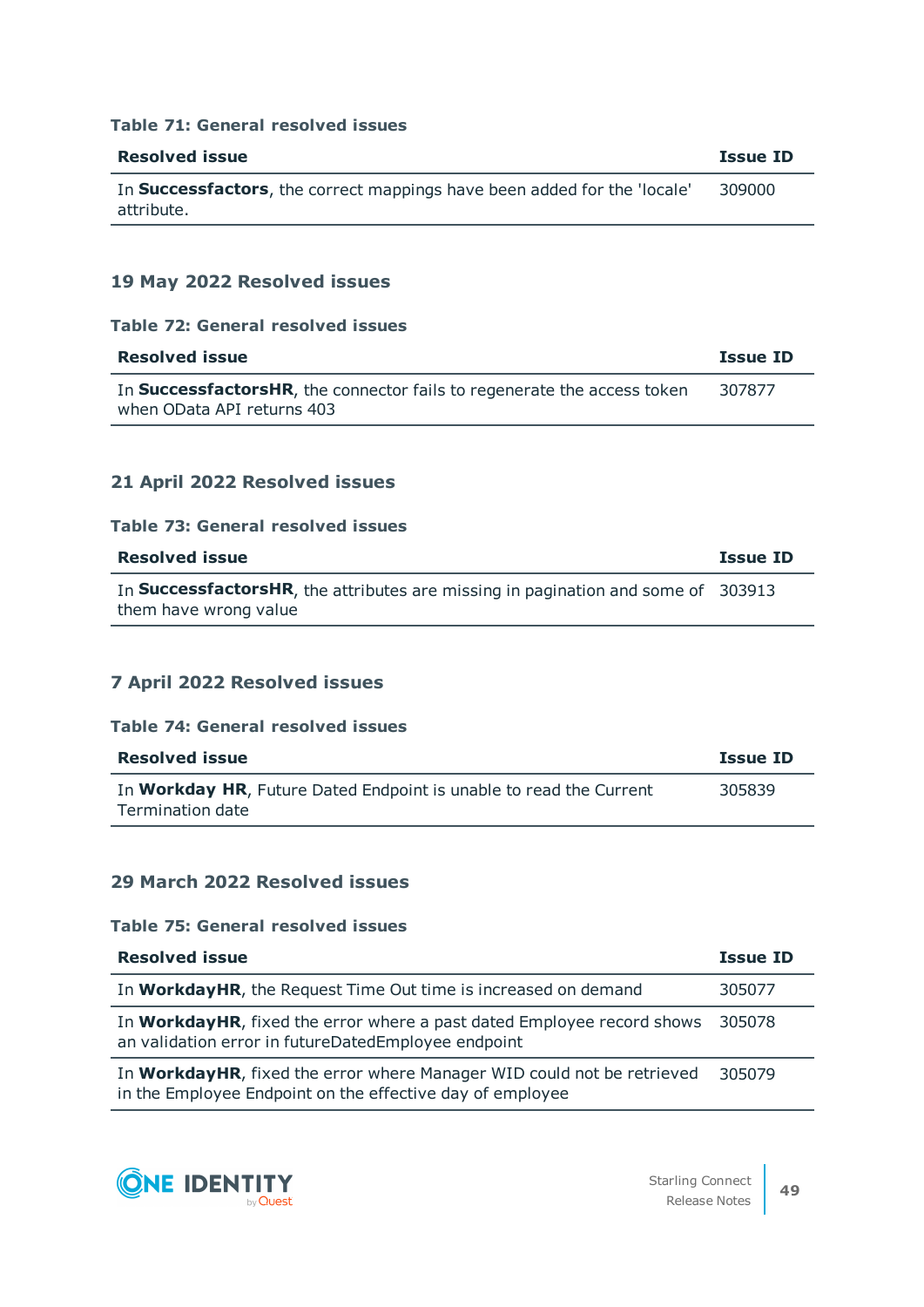# <span id="page-49-0"></span>**24 March 2022 Resolved issues**

#### **Table 76: General resolved issues**

| <b>Resolved issue</b>                                                                                                                                                   | <b>Issue ID</b> |
|-------------------------------------------------------------------------------------------------------------------------------------------------------------------------|-----------------|
| In SuccessFactorsHR, the resource type indication in resource repres-<br>entation's meta attribute and resource type descriptor (on /ResourceTypes)<br>was inconsistent | 302685          |

# <span id="page-49-1"></span>**10 March 2022 Resolved issues**

#### **Table 77: General resolved issues**

| <b>Resolved issue</b>                                                                           | Issue ID |
|-------------------------------------------------------------------------------------------------|----------|
| In Zendesk, OneIM gives "400 Bad Request" error during while browsing<br>from the target system | 302058   |

# <span id="page-49-2"></span>**24 February 2022 Resolved issues**

#### **Table 78: General resolved issues**

| <b>Resolved issue</b>                                                                      | <b>Issue ID</b> |
|--------------------------------------------------------------------------------------------|-----------------|
| In <b>WorkdayHR</b> , the connectivity issue from Starling portal test connection<br>fixed | 301833          |

# <span id="page-49-3"></span>**10 February 2022 Resolved issues**

# **Table 79: General resolved issues**

| <b>Resolved issue</b>                                                                        | <b>Issue ID</b> |
|----------------------------------------------------------------------------------------------|-----------------|
| In WorkdayHR, the field over ride values not visible in futureDatedEm-<br>ployees            | 300360          |
| In Successfactors HR, the Matrix Manager attribute is missing in Employee 299326<br>response |                 |

# <span id="page-49-4"></span>**13 January 2022 Resolved issues**

# **Table 80: General resolved issues**

| <b>Resolved issue</b>                                                         | <b>Issue ID</b> |
|-------------------------------------------------------------------------------|-----------------|
| In WorkdayHR, the Descriptor parameter for Last Name Suffix data added 298146 |                 |

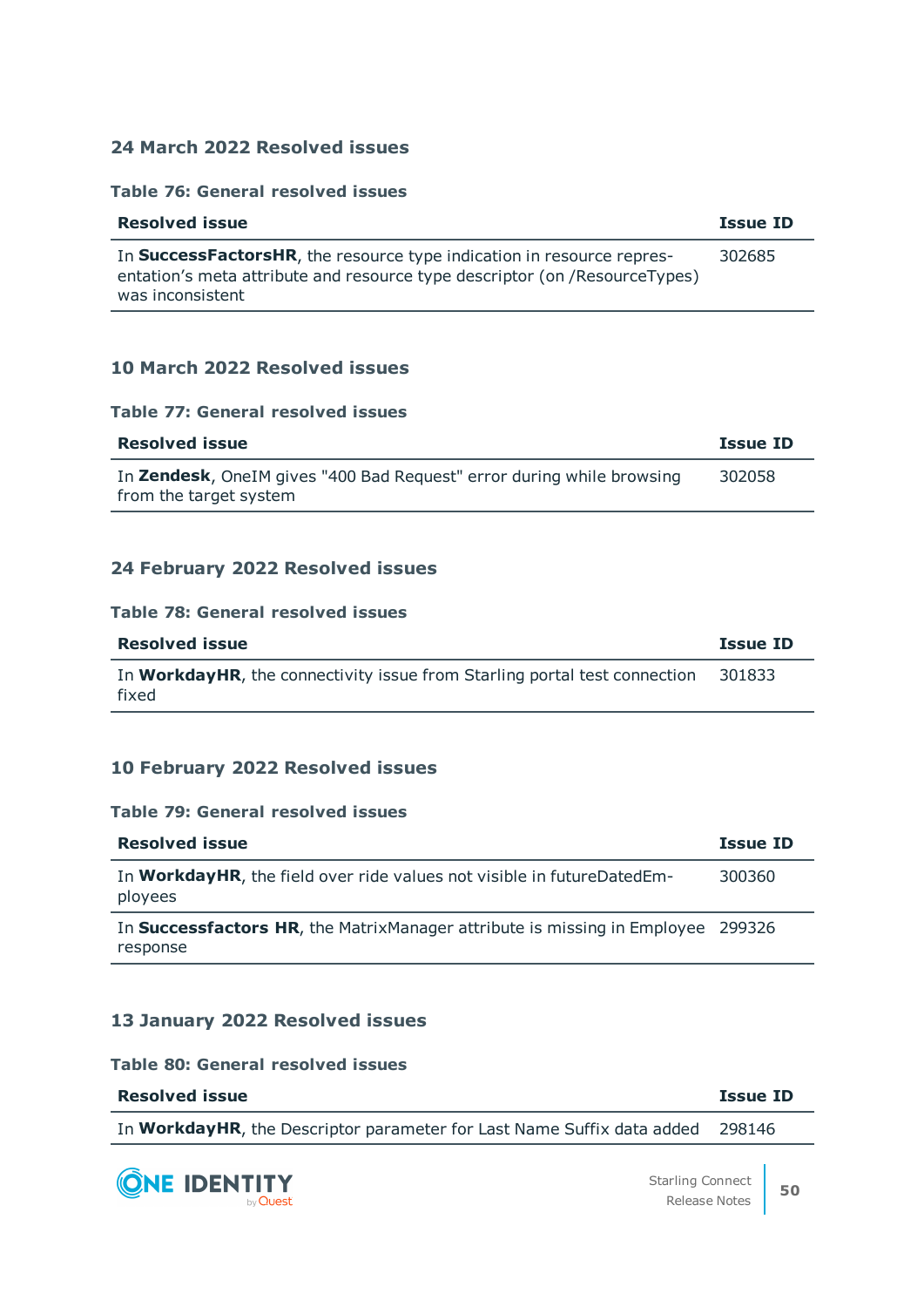# <span id="page-50-0"></span>**30 December 2021 Resolved issues**

#### **Table 81: General resolved issues**

| <b>Resolved issue</b>                                                                                             | Issue ID |
|-------------------------------------------------------------------------------------------------------------------|----------|
| In <b>OneLogin</b> , the users get validation error with a non-mandatory field<br>"locale", at the target system. | 297459   |

# <span id="page-50-1"></span>**16 December 2021 Resolved issues**

#### **Table 82: General resolved issues**

| <b>Resolved issue</b>                                                                          | Issue ID |
|------------------------------------------------------------------------------------------------|----------|
| In WorkdayHR, NullReference Error on Last Suffix Name Data while<br>browsing Employee EndPoint | 297259   |

# <span id="page-50-2"></span>**2 December 2021 Resolved issues**

## **Table 83: General resolved issues**

| <b>Resolved issue</b>                                                          | Issue ID |
|--------------------------------------------------------------------------------|----------|
| In WorkdayHR, NullReference check for GetEmployeesByID in Employee<br>Endpoint | 294335   |

# <span id="page-50-3"></span>**19 November 2021 Resolved issues**

### **Table 84: General resolved issues**

| <b>Resolved issue</b>                                                          | <b>Issue ID</b> |
|--------------------------------------------------------------------------------|-----------------|
| In WorkdayHR, NullReference check for GetEmployeesByID in Employee<br>Endpoint | 294335          |

# <span id="page-50-4"></span>**5 November 2021 Resolved issues**

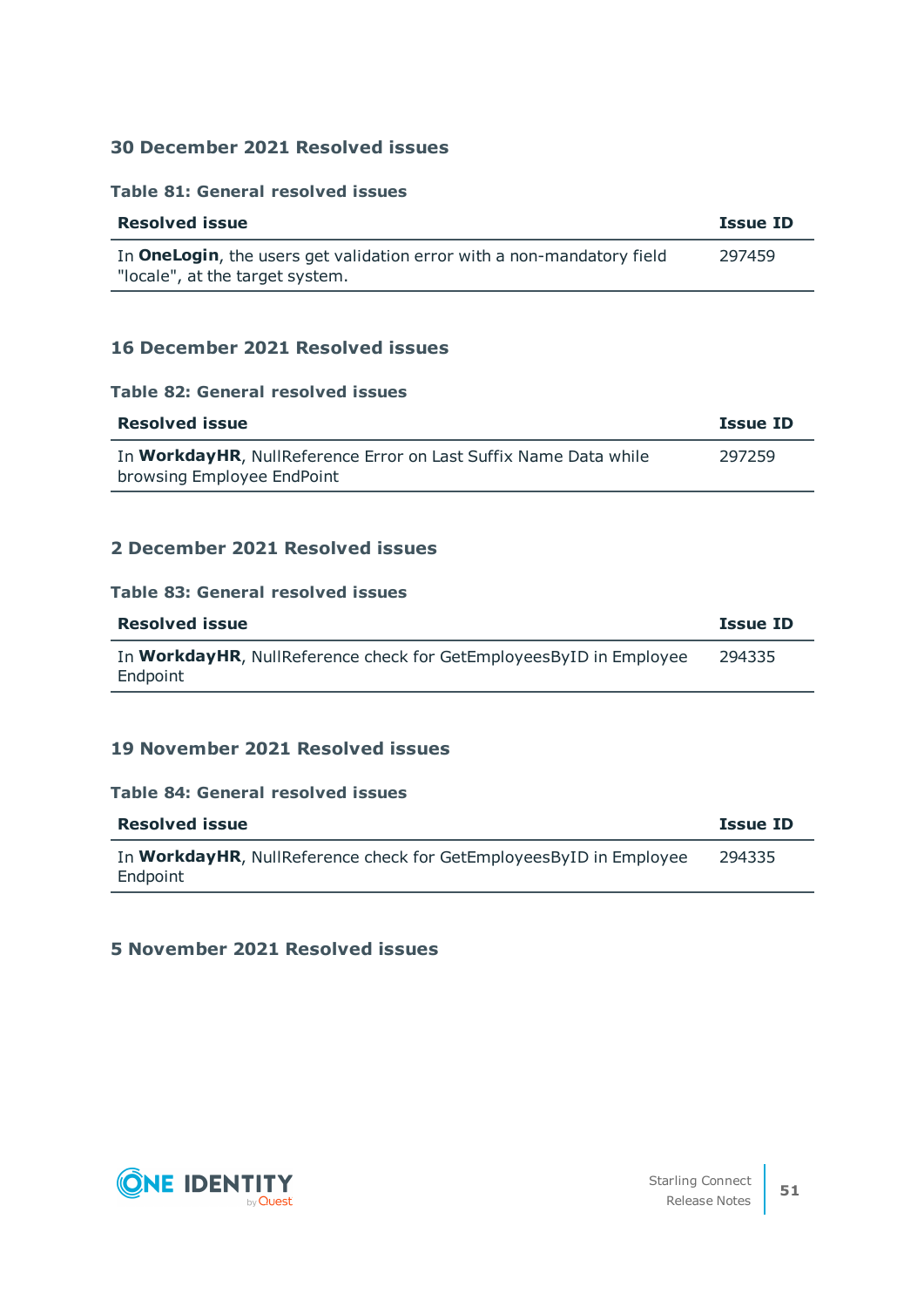#### **Table 85: General resolved issues**

| <b>Resolved issue</b>                                                                                                                                 | <b>Issue ID</b> |
|-------------------------------------------------------------------------------------------------------------------------------------------------------|-----------------|
| In OneLogin, behavior change in the authentication API managed                                                                                        | 292086          |
| In SuccessfactorsHR, multi level navigation is not supported in version 3<br>and version 5 when Activate custom attributes with full name flag is off | 291868          |
| In SuccessfactorsHR, endpoints return an error "Invalid filter condition"<br>when filter is applied on 'id'                                           | 291259          |

# <span id="page-51-0"></span>**21 October 2021 Resolved issues**

#### **Table 86: General resolved issues**

| <b>Resolved issue</b>                                                                                        | <b>Issue ID</b> |
|--------------------------------------------------------------------------------------------------------------|-----------------|
| Few endpoints in SuccessFactorsHR connector do not have lastModified<br>attribute value in v5.0              | 290422          |
| Fixed the discrepancies in the datetime values of Position endpoint's meta<br>attributes in SuccessFactorsHR | 290597          |
| In WorkdayHR, handled null values for CustomOrgs due to inconsistent<br>data in Dev Environment              | 290846          |

# <span id="page-51-1"></span>**7 October 2021 Resolved issues**

#### **Table 87: General resolved issues**

| <b>Resolved issue</b>                                                                           | Issue ID |
|-------------------------------------------------------------------------------------------------|----------|
| In SuccessFactorsHR, the meta.lastModified is missing in employees<br>endpoints in versions 4.0 | 289368   |
| Few endpoints in SuccessFactorsHR connector do not have<br>meta.lastModified attribute in v4.0  | 289999   |

# <span id="page-51-2"></span>**23 Sep 2021 Resolved issues**

#### **Table 88: General resolved issues**

| <b>Resolved issue</b>                                                                                                                            | <b>Issue ID</b> |
|--------------------------------------------------------------------------------------------------------------------------------------------------|-----------------|
| In the Starling Connect Connectors for SalesForce connector, an error<br>message is displayed if the result after applying the filters is empty. | 247684          |

# **20 Sep 2021 Resolved issues**

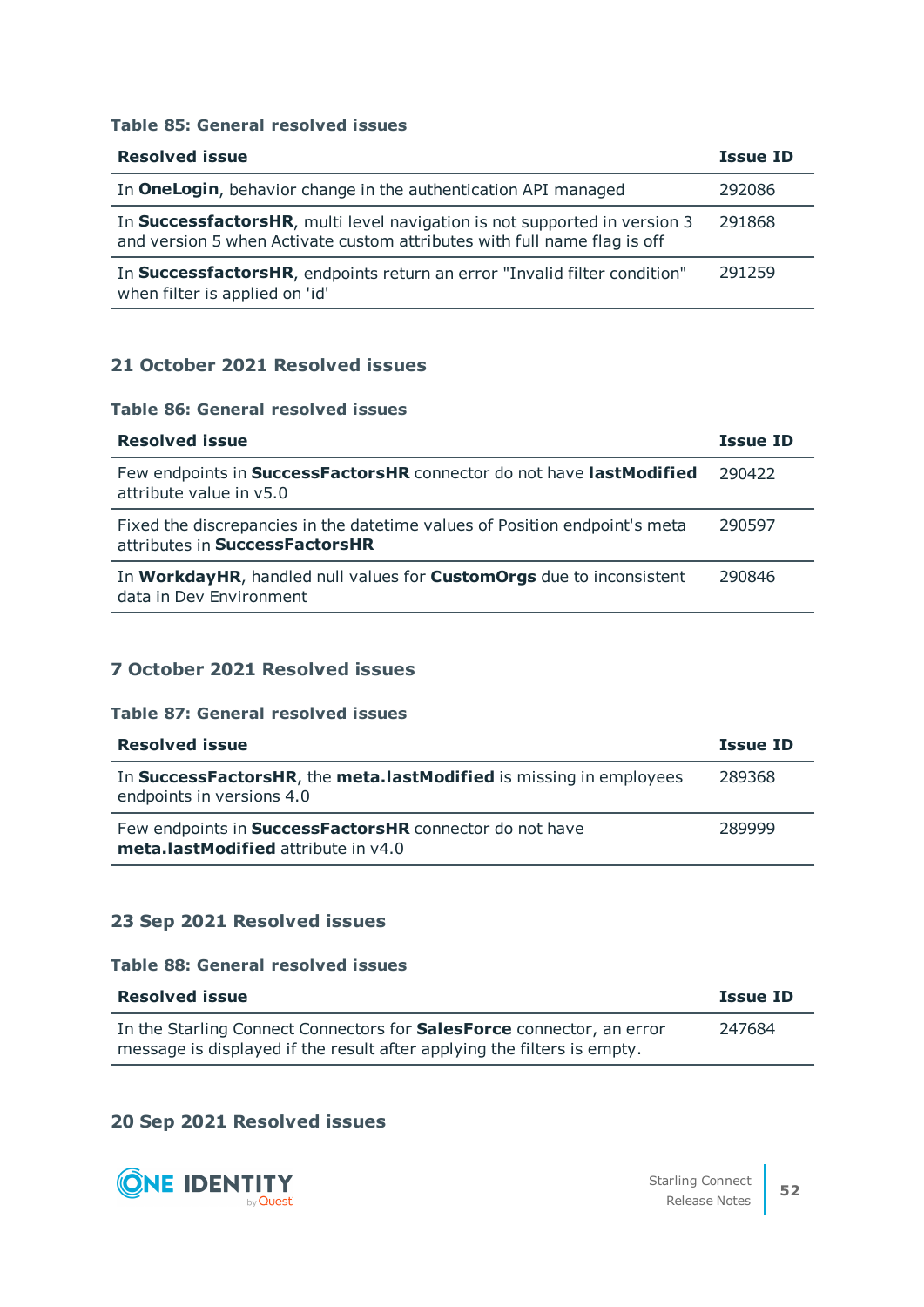#### **Table 89: General resolved issues**

| <b>Resolved issue</b>                                                                                                          | <b>Issue ID</b> |
|--------------------------------------------------------------------------------------------------------------------------------|-----------------|
| Enhanced integration with One Identity Manager for SuccessFactorsHR<br>connector, by fixing the timeout/network socket issues. | 287807          |

# <span id="page-52-0"></span>**26 Aug 2021 Resolved issues**

#### **Table 90: General resolved issues**

| <b>Resolved issue</b>                                                                                                                                                                | <b>Issue ID</b> |
|--------------------------------------------------------------------------------------------------------------------------------------------------------------------------------------|-----------------|
| For SuccessFactorsHR, the Connector returns a 500 Internal Server Error,<br>when ever there is a 451 Error from the target system.                                                   | 221148          |
| Invalid request validation error after correctly configuring the Field<br>Override Integration System ID param in WorkdayHR.                                                         | 286676          |
| Target system browser throws an exception when the response from the<br>connector is empty or null when filter conditions are applied as a system<br>filter in one identity manager. | 258567          |
| Unable to get values of Navigational attributes with same name as of<br>default attributes.                                                                                          | 259992          |
| The apostrophe (') in the filter criteria is not supported.                                                                                                                          | 282012          |

# **26 Aug 2021 Resolved issues**

# **Table 91: General resolved issues**

| <b>Resolved issue</b>                                                                                  | <b>Issue ID</b> |
|--------------------------------------------------------------------------------------------------------|-----------------|
| The <b>SuccessfactorsHR</b> connector returns error 404 for the resources that<br>exist.               | 285100          |
| For the <b>SuccessfactorsHR</b> , the response code for invalid objects is Server 260742<br>Error 500. |                 |

# **12 Aug 2021 Resolved issues**

# **Table 92: General resolved issues**

| Connectors were unable to handle the GET requests from the resources with 284862<br>"/" in resource ID |  |
|--------------------------------------------------------------------------------------------------------|--|

# **23 Jul 2021 Resolved issues**

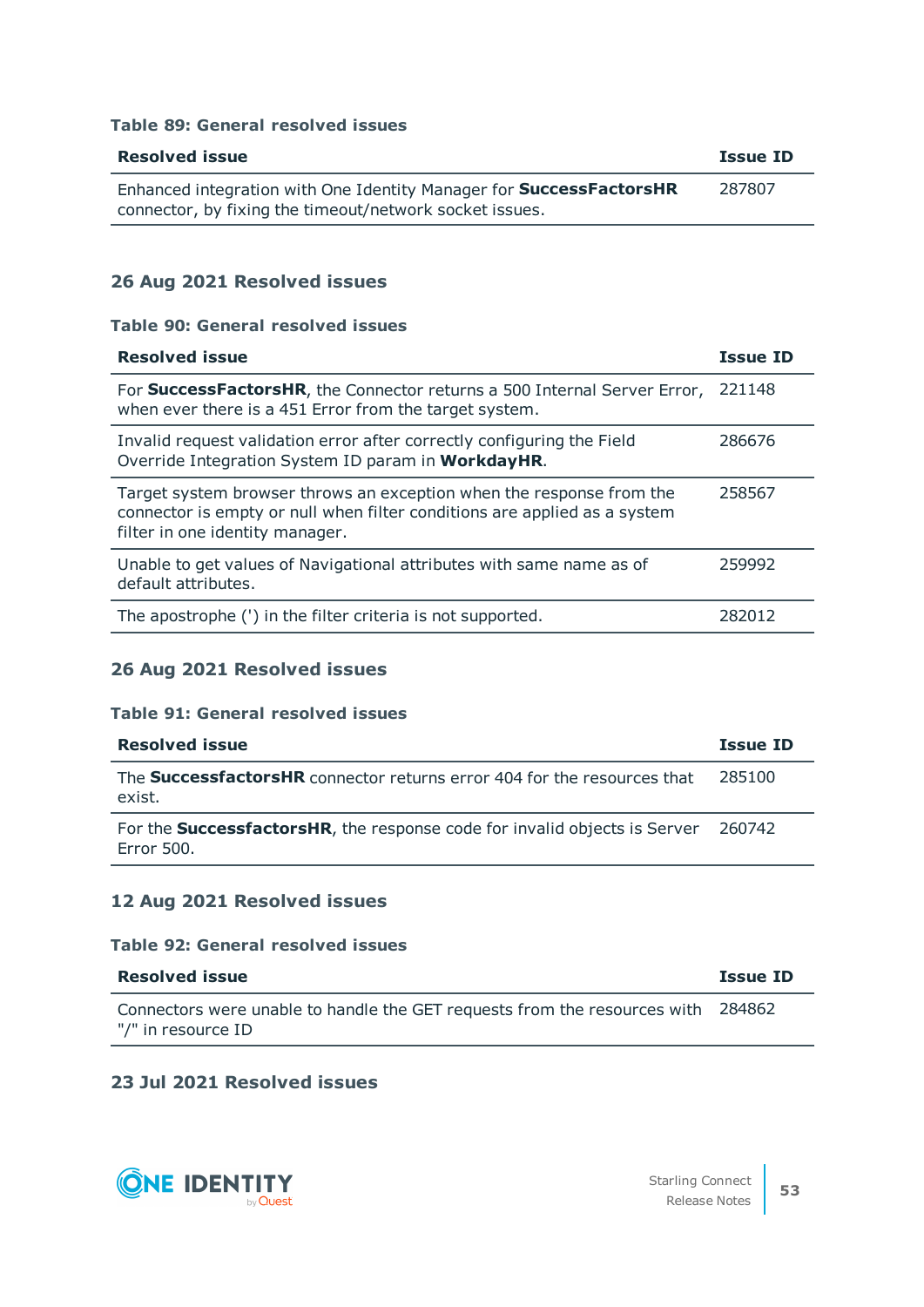#### **Table 93: General resolved issues**

| <b>Resolved issue</b>                                                                                                                                | <b>Issue ID</b> |
|------------------------------------------------------------------------------------------------------------------------------------------------------|-----------------|
| For <b>WorkdayHR</b> , the customer cannot create a person object in OneIM<br>manager since the FirstName & LastName are unavailable for few Objects | 280995          |
| For SuccessFactors HR, Employees endpoint returns future-dated records 282721<br>along with effective-dated employees                                |                 |

# **15 Jul 2021 Resolved issues**

#### **Table 94: General resolved issues**

| <b>Resolved issue</b>                                            | <b>Issue</b><br>ΙD |
|------------------------------------------------------------------|--------------------|
| Handling of special characters in the SuccessFactorsHR odata API | 280995             |

# **1 Jul 2021 Resolved issues**

#### **Table 95: General resolved issues**

| <b>Resolved issue</b>                                                               | <b>Issue</b><br>ΙD |
|-------------------------------------------------------------------------------------|--------------------|
| Adaptation of inclusive Language in all documents of Starling Connect<br>Connectors | 374825             |

# **22 June 2021 Resolved issues**

#### **Table 96: General resolved issues**

| <b>Resolved issue</b>                                                                                          | <b>Issue</b><br>ΙD |
|----------------------------------------------------------------------------------------------------------------|--------------------|
| For Workday HR, the worker id attribute was unavailable in the Get All call<br>in the <b>Employee</b> endpoint | 278848             |

# <span id="page-53-0"></span>**6 May 2021 Resolved issues**

#### **Table 97: General resolved issues**

| <b>Resolved issue</b>                                                                                              | <b>Issue</b><br>ΙD |
|--------------------------------------------------------------------------------------------------------------------|--------------------|
| <b>Dayforce</b> connector is unable to perform DeltaSync operation in Dayforce<br>Connector.                       | 261979             |
| Provided a fix for the <b>Dayforce</b> connector synchronization issue due to<br>request rate limits at the target | 272942             |

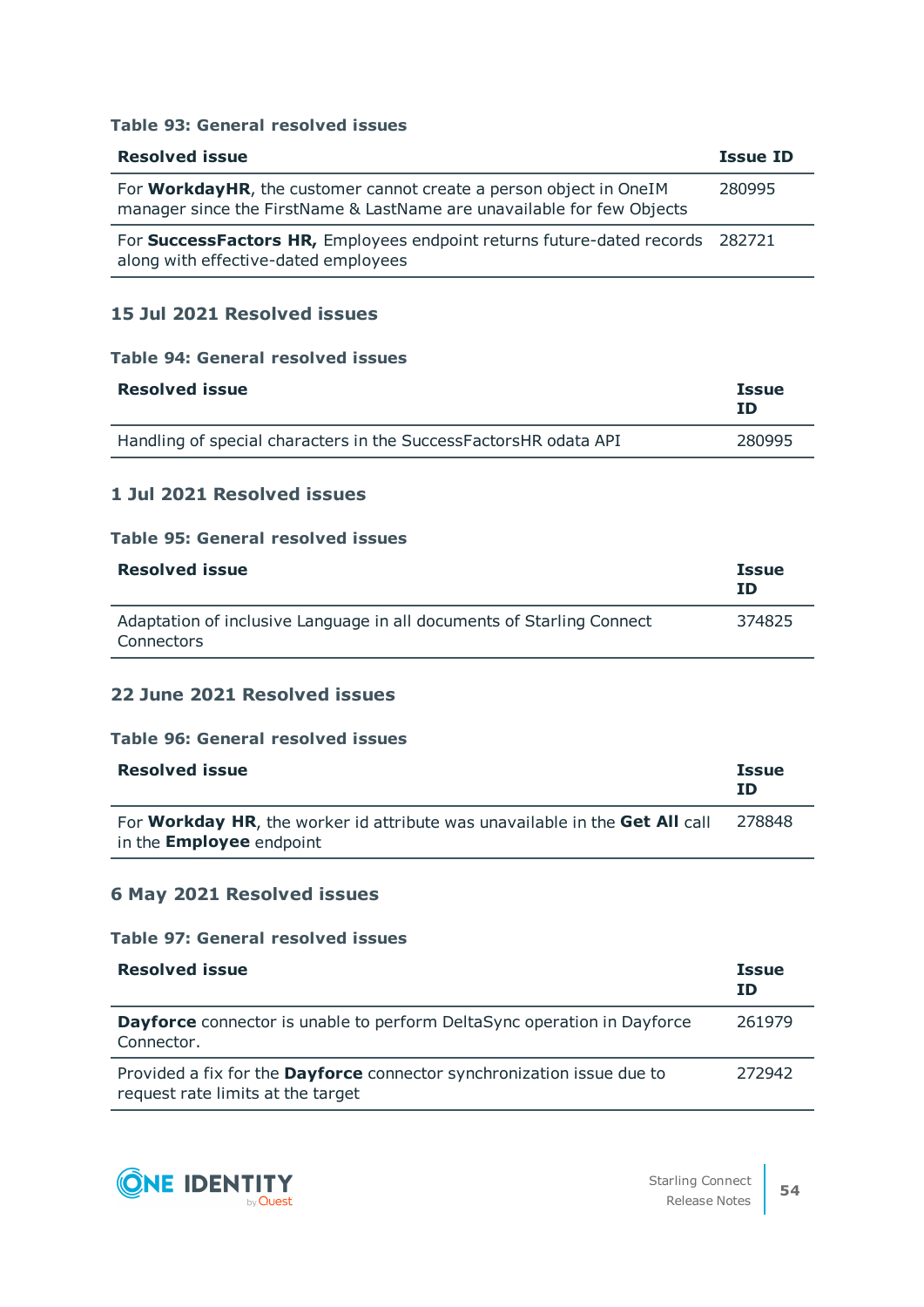# **15 March 2021 Resolved issues**

# **Table 98: General resolved issues**

| <b>Resolved issue</b>                                                                                                                        | <b>Issue ID</b> |
|----------------------------------------------------------------------------------------------------------------------------------------------|-----------------|
| SuccessFactors connector fails in synchronization and integration due to<br>TimeOut and Group membership issues.                             | 267242          |
| One Identity Manager synchronization with <b>SuccessFactor</b> Starling Connect<br>throws errors when a Dynamic Group refers another module. | 256732          |
| <b>SuccessFactorsHR</b> connector gives a 500 Internal Server Error while<br>processing Contingent Workers.                                  | 268675          |

# **11 February 2021 Resolved issues**

#### **Table 99: General resolved issues**

| <b>Resolved issue</b>                                                                                                      | <b>Issue ID</b> |
|----------------------------------------------------------------------------------------------------------------------------|-----------------|
| Removed redundant and conflicting information from Dayforce and<br><b>PagerDuty</b> connectors in One Identity admin quide | 265480          |

# **14 January 2021 Resolved issues**

#### **Table 100: General resolved issues**

| <b>Resolved issue</b>                                                                                               | <b>Issue</b><br>ΙD |
|---------------------------------------------------------------------------------------------------------------------|--------------------|
| <b>Workday HR</b> mappings updated in the documentation according to the<br><b>XML</b> standards                    | 258617             |
| Documentation updated with information on writing group membership<br>restriction to <b>SuccessFactor</b> connector | 257870             |
| Updated the admin guide with information to provide values for customer<br>specific configuration parameters.       | 260883             |

# 17 December 2020 Resolved issues

#### **Table 101: General resolved issues**

| <b>Resolved issue</b>                                                                                                                        | <b>Issue</b><br><b>ID</b> |
|----------------------------------------------------------------------------------------------------------------------------------------------|---------------------------|
| Provided a fix for the PerPhones endpoint schema to prevent synchronization 260259<br>project verification error and synchronization failure |                           |
| Updated the Admin Guide to specify the permission level required on<br>Salesforce instance for the connector to work                         | 258709                    |

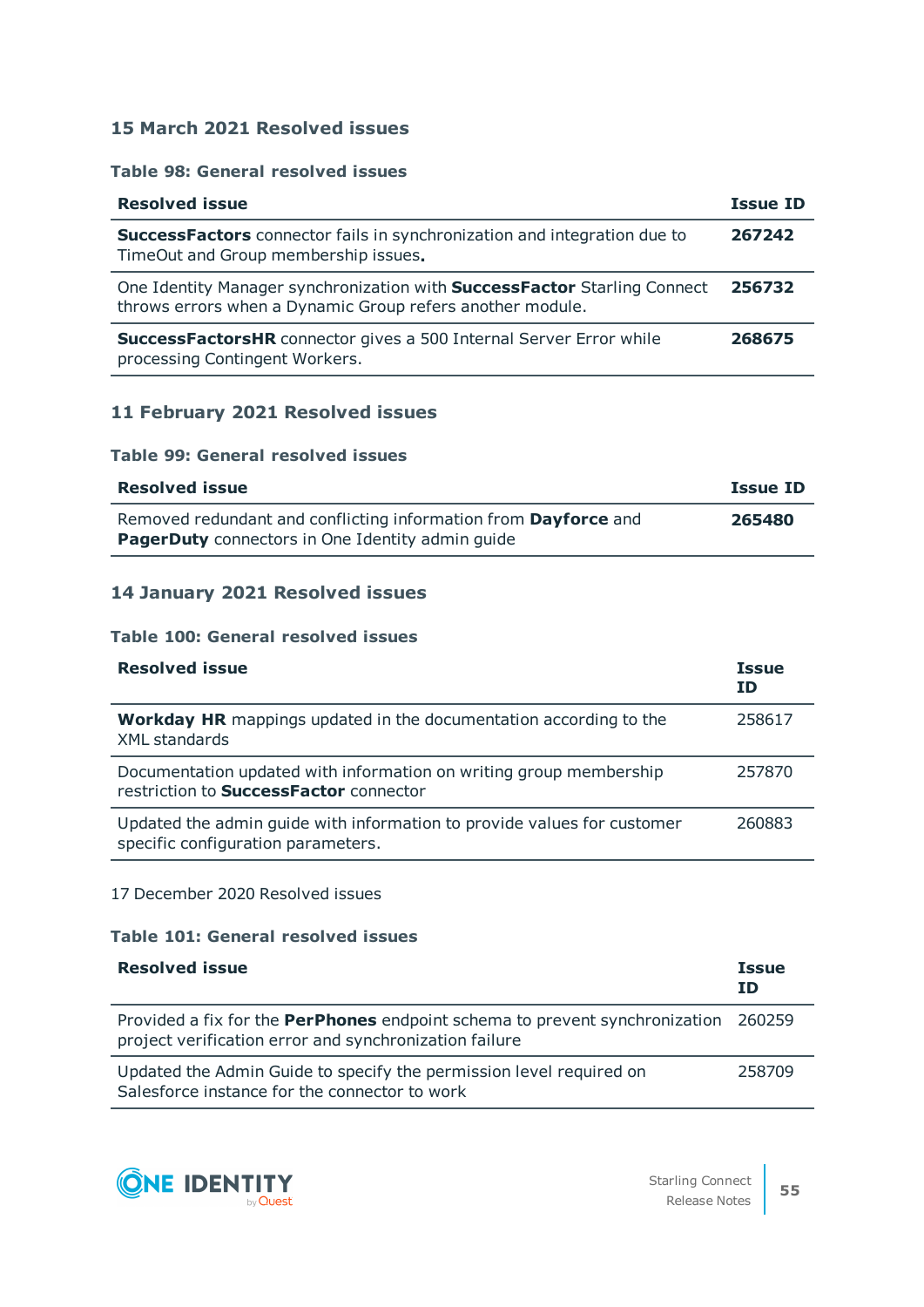#### 9 December 2020 Resolved issues

# **Table 102: General resolved issues**

| <b>Resolved issue</b>                                                                                     | <b>Issue</b><br>ΙD |
|-----------------------------------------------------------------------------------------------------------|--------------------|
| Provided a fix for the <b>Salesforce</b> connector where removing the members<br>from a group shows error | 260061             |

#### 4 December 2020 resolved issues

#### **Table 103: General resolved issues**

| <b>Resolved issue</b>                                                                                                                                      | <b>Issue</b><br>ΙD |
|------------------------------------------------------------------------------------------------------------------------------------------------------------|--------------------|
| Provided a fix for the custom attributes feature where the values of existing<br>custom navigation attributes return NULL on execution of synchronization. | 259993             |

#### 3 December 2020 resolved issues

#### **Table 104: General resolved issues**

| <b>Resolved issue</b>                                                                                                                                          | <b>Issue</b><br>ΙD |
|----------------------------------------------------------------------------------------------------------------------------------------------------------------|--------------------|
| Provided the fix for custom attributes feature having issues with <b>DateTime</b><br>fields not getting parsed as <b>DateTime</b> fields.                      | 259407             |
| Provided the fix for custom attributes feature navigation attributes that return<br>null values on 'GET' calls when added as custom attributes on an endpoint. | 258543             |

# <span id="page-55-0"></span>**5 November 2020 resolved issues**

# **Table 105: General resolved issues**

| <b>Resolved issue</b>                                                                                                 | Issue<br>ΙD |
|-----------------------------------------------------------------------------------------------------------------------|-------------|
| For the Salesforce connector, provided a fix to change the Name of the<br>Permission Set without affecting its Label. | 256743      |
| 22 October 2020 resolved issues                                                                                       |             |
| <b>Table 106: General resolved issues</b>                                                                             |             |
| <b>Decolved iccup</b>                                                                                                 | Теена       |

<span id="page-55-1"></span>

| <b>Resolved issue</b>                                               | <b>Issue</b><br>TD |
|---------------------------------------------------------------------|--------------------|
| For the SuccessFactors HR connector, the PerPhones endpoint returns | 255613             |

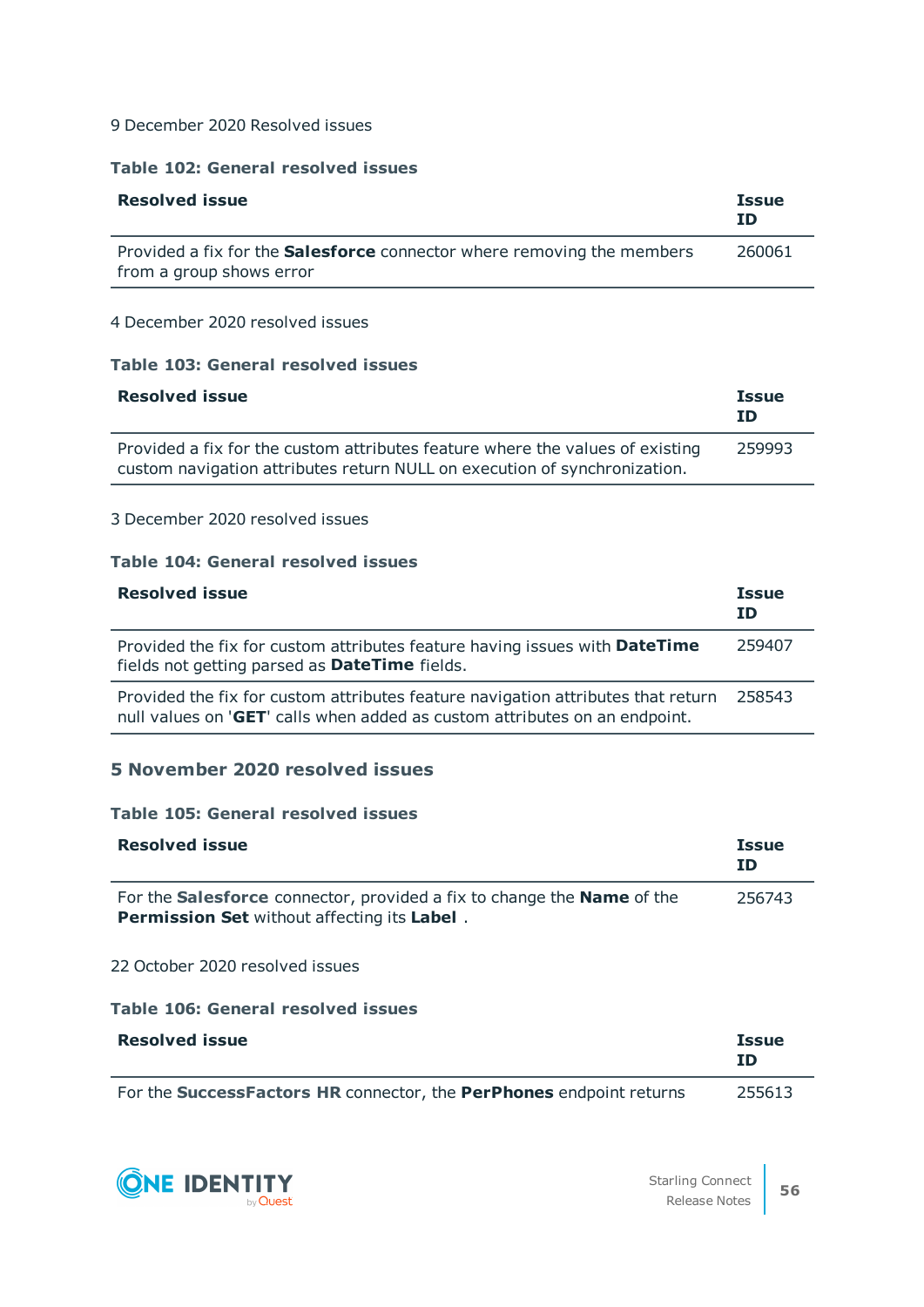| <b>Resolved issue</b>                                                                               | <b>Issue</b><br>TD |
|-----------------------------------------------------------------------------------------------------|--------------------|
| fewer records than expected due to incorrect mapping of <b>Id</b> . Provided a fix for<br>the same. |                    |

For the **SuccessFactors HR** connector version 3.0, the update email address 255760 operation fails when the business phone is disabled in the instance.

<span id="page-56-0"></span>1 October 2020 resolved issues

#### **Table 107: General resolved issues**

| <b>Resolved issue</b>                                                                                                                                                                                                       | <b>Issue</b><br>ΙD |
|-----------------------------------------------------------------------------------------------------------------------------------------------------------------------------------------------------------------------------|--------------------|
| For the SuccessFactors HR connector, for the Employee endpoint, the<br>number of items returned per page to all versions of the connector from v.2.0,<br>is being reduced in subsequent calls. Provided a fix for the same. | 254224             |

# 24 September 2020 resolved issues

#### **Table 108: General resolved issues**

| <b>Resolved issue</b>                                                                                                                                        | <b>Issue</b><br>ΙD |
|--------------------------------------------------------------------------------------------------------------------------------------------------------------|--------------------|
| For the Facebook Workspace connector, updated the Starling Connect<br>Administration Guide with the steps to retrieve the API key from the target<br>system. | 253235             |

# <span id="page-56-1"></span>27 August 2020 resolved issues

#### **Table 109: General resolved issues**

| <b>Resolved issue</b>                                                                                                   | <b>Issue</b><br>ΙD |
|-------------------------------------------------------------------------------------------------------------------------|--------------------|
| For the <b>SuccessFactors HR</b> connector version 3.0, the Company Value is<br>empty on the EmpJob(Employee) endpoint. | 251345             |
| 2 July 2020 resolved issues                                                                                             |                    |
| <b>Table 110: General resolved issues</b>                                                                               |                    |

<span id="page-56-2"></span>

| <b>Resolved issue</b>                                                                                                                                                           | <b>Issue</b><br><b>TD</b> |
|---------------------------------------------------------------------------------------------------------------------------------------------------------------------------------|---------------------------|
| For the Coupa connector, de-provisioning of membership freezes in One<br>Identity Manager for the Roles and Groups attributes of User object.<br>Provided a fix for this issue. | 241799                    |

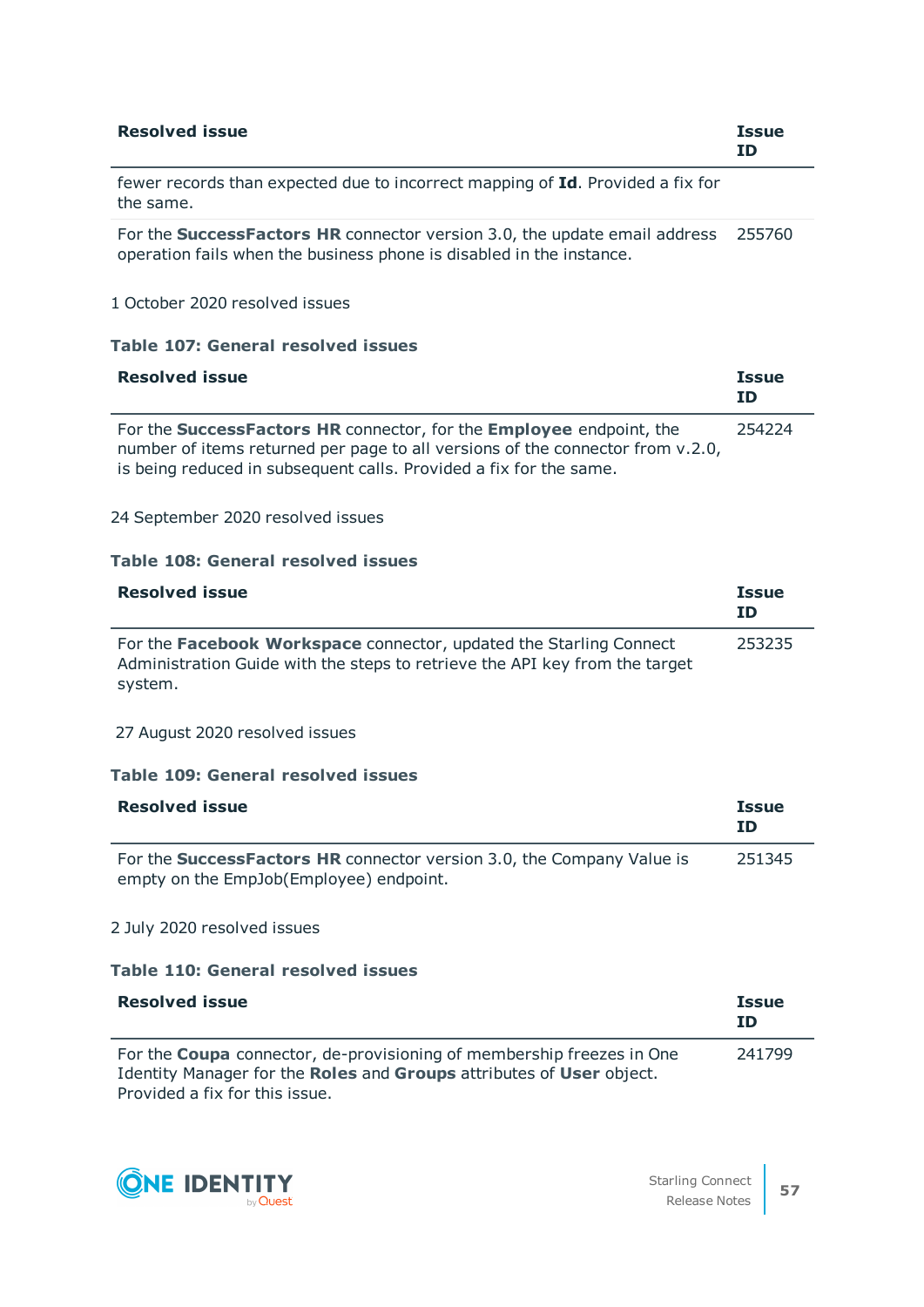| <b>Resolved issue</b>                                                                                                                                                                                | <b>Issue</b><br>ΙD |
|------------------------------------------------------------------------------------------------------------------------------------------------------------------------------------------------------|--------------------|
| For the SuccessFactors HR connector, provided the fix to prevent the<br>customer from disabling the mandatory attributes code and type in the<br>Positions endpoint.                                 | 241777             |
| For the SuccessFactors HR connector, disabling a sub attribute of a complex 241797<br>attribute in the schema of the connector, does not remove it from the query.<br>Provided a fix for this issue. |                    |

<span id="page-57-0"></span>18th June 2020 resolved issues

# **Table 111: General resolved issues**

| <b>Resolved issue</b>                                                                                                                                                                                                                                                                                                               | <b>Issue</b><br><b>ID</b> |
|-------------------------------------------------------------------------------------------------------------------------------------------------------------------------------------------------------------------------------------------------------------------------------------------------------------------------------------|---------------------------|
| For the <b>Workday HR</b> connector, provided the fix to allow you to synchronize<br>more than 500 objects from the application to One Identity Manager.                                                                                                                                                                            | 239425                    |
| For the <b>Salesforce</b> connector, changing the password of an user account on<br>the One Identity Manager side, does not update the new password in the<br>Salesforce application for User Create and User Update operations. The<br>old password still works in the Salesforce application. Provided the fix for<br>this issue. | 240411                    |
| For the <b>Coupa</b> connector, provided the fix for the issue of the existing value of 240206<br>the InvoiceSelfApprovalLimit attribute being removed when the value of<br>any other attribute is updated.                                                                                                                         |                           |

<span id="page-57-1"></span>4th June 2020 resolved issues

# **Table 112: General resolved issue**

| <b>Resolved issue</b>                                                                                                                                                                             | <b>Issue</b><br>ΙD |
|---------------------------------------------------------------------------------------------------------------------------------------------------------------------------------------------------|--------------------|
| For the <b>SuccessFactors HR</b> connector version 3.0, provided the fix to<br>accommodate the changes in the disabled attributes in the <b>Update</b> operation<br>for <b>Employees</b> endpoint | 237473             |
| For the <b>Coupa</b> connector, provided the fix to unset the values of the existing<br>approval limits.                                                                                          | 235518             |
| For the Salesforce connector, provided the fix for the Get User by ID query<br>attributes for the connector v.1.0.                                                                                | 237918             |
| NOTE: These attributes are supported from connector version v.2.0                                                                                                                                 |                    |

onwards.

<span id="page-57-2"></span>7 May 2020 resolved issues

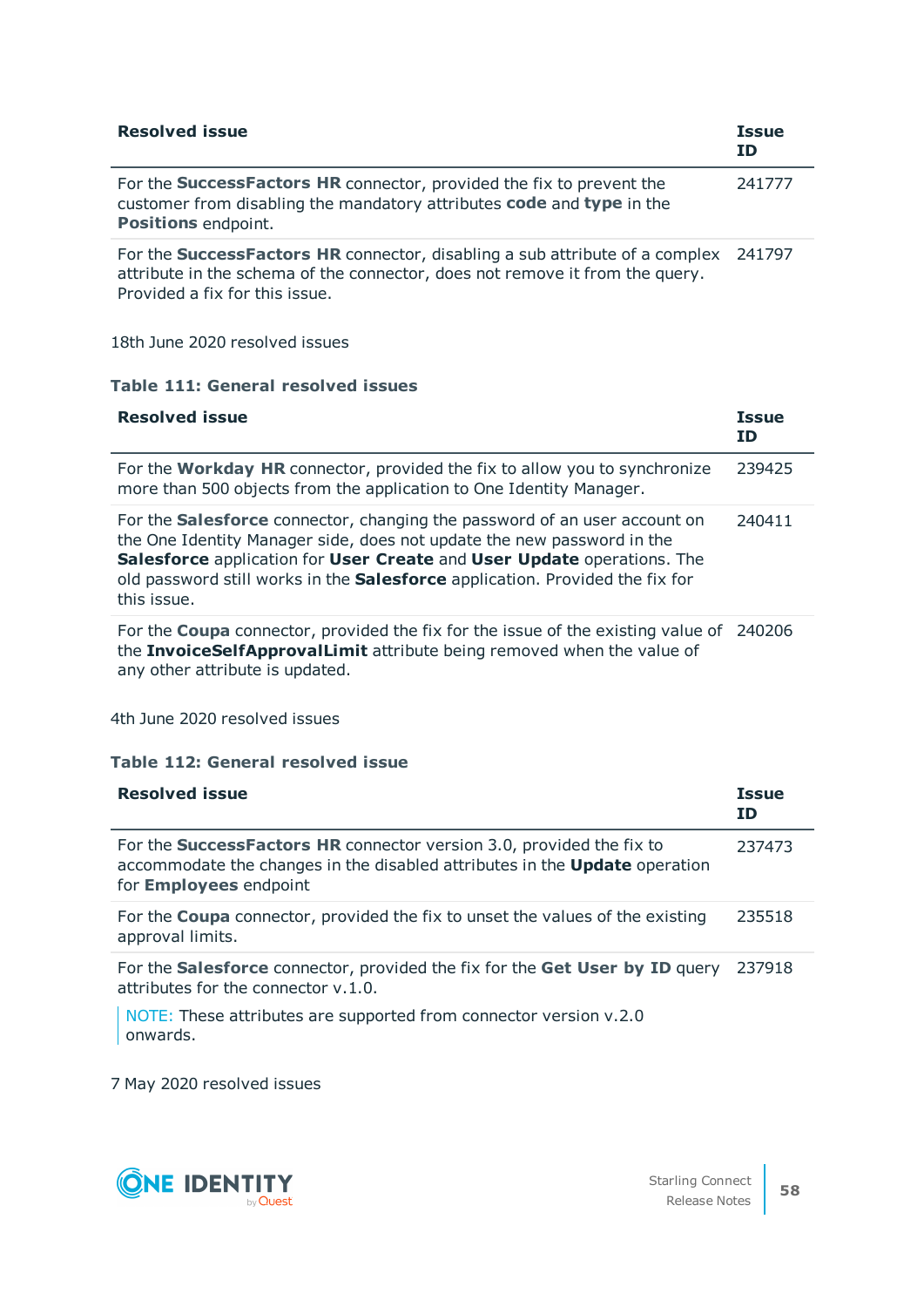#### **Table 113: General resolved issues**

| <b>Resolved issue</b>                                                                                                                                                                                                                                                                   | <b>Issue</b><br>ΙD |
|-----------------------------------------------------------------------------------------------------------------------------------------------------------------------------------------------------------------------------------------------------------------------------------------|--------------------|
| For the Coupa connector, the user creation operation fails in OneIM8.1.2<br>with $HF#32901$ since Meta $\sim$ location is treated as a mandatory attribute.                                                                                                                             | 233642             |
| NOTE: In OneIM8.1.2 with HF#32901, when the parent attribute is<br>declared mandatory, its child attributes are treated as mandatory. Hence,<br>the child attribute Meta~location was treated as a mandatory attribute<br>though it was declared non-mandatory in the connector Schema. |                    |
| 9 April 2020 resolved issues                                                                                                                                                                                                                                                            |                    |

<span id="page-58-0"></span>**Table 114: General resolved issues**

| <b>Resolved issue</b>                                                                          | <b>Issue</b><br>TD |
|------------------------------------------------------------------------------------------------|--------------------|
| Two different STS IP addresses are available, one each for the West US and<br>East US regions. | 229285             |

#### <span id="page-58-1"></span>12 March 2020 resolved issues

#### **Table 115: General resolved issues**

| <b>Resolved issue</b>                                                                                                                                                                                                                                                                                             | <b>Issue</b><br>ΙD |
|-------------------------------------------------------------------------------------------------------------------------------------------------------------------------------------------------------------------------------------------------------------------------------------------------------------------|--------------------|
| For the Salesforce connector, in the section Setting a trial account on<br>Salesforce  To setup a trial account in the Starling Connect Connectors<br>Administration Guide, the url<br>https://app.getpostman.com/oauth2/callback must be used just to<br>configure the trial account and not as a browsing link. | 226930             |
| For the <b>Coupa</b> connector, the connector limitations were updated.                                                                                                                                                                                                                                           | 227576             |

# <span id="page-58-2"></span>27th February 2020 resolved issues

#### **Table 116: General resolved issues**

| <b>Resolved issue</b>                                                     | <b>Issue</b><br>TD |
|---------------------------------------------------------------------------|--------------------|
| For the Coupa connector, the logic to set account-security-type value has | 223650             |
| been updated with the valid account groups members count.                 |                    |

<span id="page-58-3"></span>30 January 2020 resolved issues

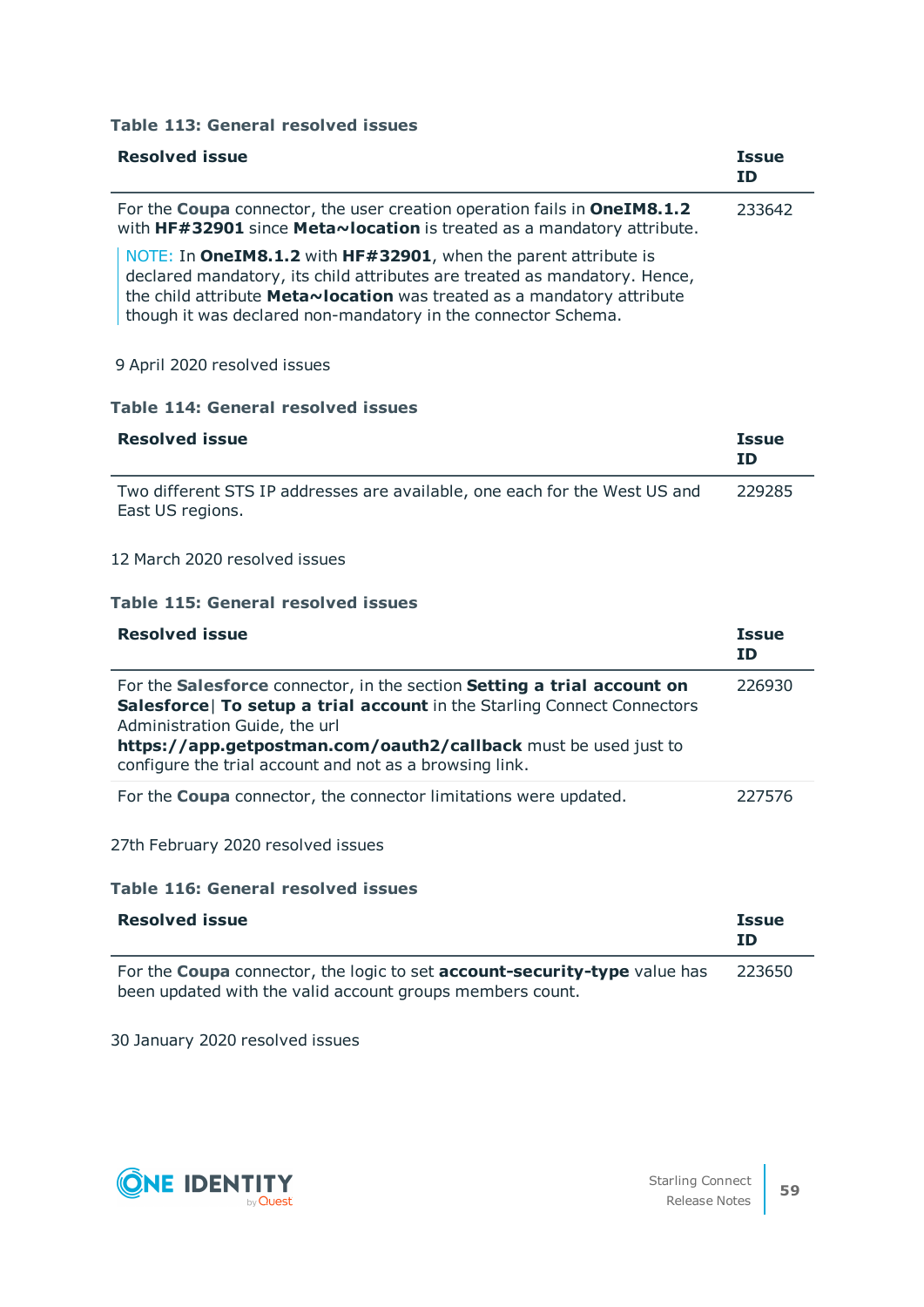#### **Table 117: General resolved issues**

| <b>Resolved issue</b>                                                                                                                                                                                                                                                                                        | <b>Issue</b><br>ΙD |
|--------------------------------------------------------------------------------------------------------------------------------------------------------------------------------------------------------------------------------------------------------------------------------------------------------------|--------------------|
| For the SuccessFactors connector, the Starling Connect Connectors Admin-<br>istration Guide has a typo in the additional outbound IP address for West US.<br>The correct outbound IP address is 104.40.57.101 but it was written as<br>10.40.57.101 in the Starling Connect Connectors Administration Guide. | 221058             |

# <span id="page-59-0"></span>6 January 2020 resolved issues

#### **Table 118: General resolved issues**

| <b>Resolved issue</b>                                                                                                                                                                                                                                                                              | <b>Issue</b><br>ΙD |
|----------------------------------------------------------------------------------------------------------------------------------------------------------------------------------------------------------------------------------------------------------------------------------------------------|--------------------|
| For the SuccessFactors HR connector, the Starling Connect Connectors<br>Administration Guide should have a mapping table for the Target System<br>Object and the corresponding endpoint.                                                                                                           | 216825             |
| For the SuccessFactors HR connector, based on the performance analysis<br>on the SR, it was found that the Employee Object synchronization is taking<br>many hours due to the duplicate records being returned by the connector while<br>running a synchronization using the One Identity Manager. | 216826             |

#### <span id="page-59-1"></span>19 December 2019 resolved issues

#### **Table 119: General resolved issues**

| <b>Resolved issue</b>                                                                                                                                                          | <b>Issue</b><br>ID. |
|--------------------------------------------------------------------------------------------------------------------------------------------------------------------------------|---------------------|
| For the SuccessFactors HR connector, the Starling Connect Connectors<br>Administration Guide does not show the correct mapping of SCIM schema and<br>target system attributes. | 215770              |
| For the SuccessFactors HR connecter, the Target System Browser does<br>not display some columns for the <b>Employee</b> Object.                                                | 216016              |
| 11 December 2019 resolved issues                                                                                                                                               |                     |

# <span id="page-59-2"></span>**Table 120: General resolved issues**

| <b>Resolved issue</b>                                                                                                                                  | <b>Issue</b><br>ΙD |
|--------------------------------------------------------------------------------------------------------------------------------------------------------|--------------------|
| In Starling Connect Connectors for <b>SuccessFactors HR</b> , Error 400 is<br>displayed while browsing <b>BusinessUnits</b> , Companies and Divisions. | 215599             |
| The Starling connector is unable to fetch some of the attributes of the<br><b>Employee object for SuccessFactors HR.</b>                               | 215600             |

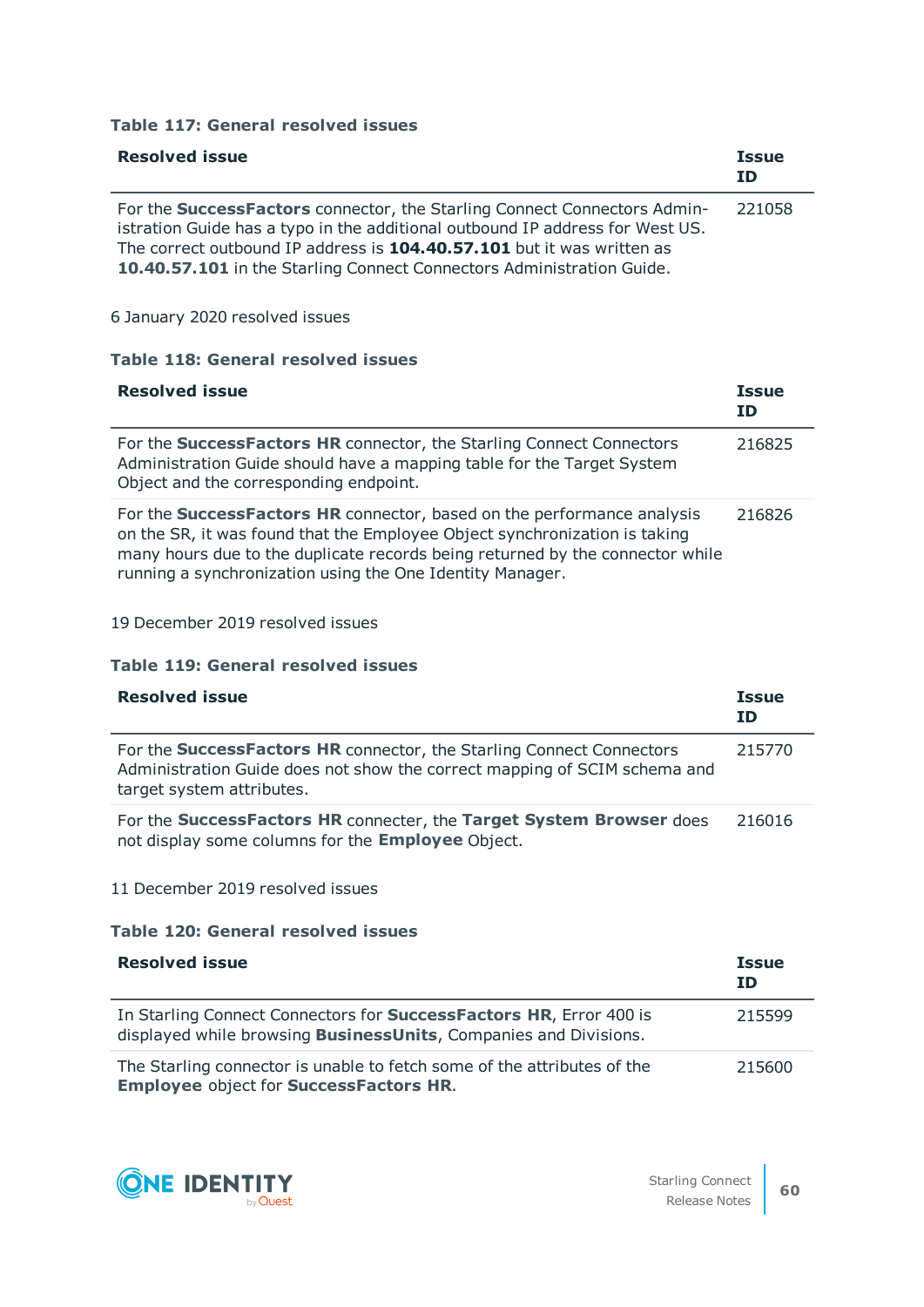| <b>Resolved issue</b>                                                                                                                                                                                                           | <b>Issue</b><br>ΙD |
|---------------------------------------------------------------------------------------------------------------------------------------------------------------------------------------------------------------------------------|--------------------|
| The <b>Coupa</b> connector has been updated to remove the custom attributes<br>new-user and delivery-info-on-user-record from mapping and schema.<br>This is populated based on the custom configuration in the Starling portal | 184406             |
| while registering the connector.                                                                                                                                                                                                |                    |

<span id="page-60-0"></span>21 November 2019 resolved issues

### **Table 121: General resolved issues**

| <b>Resolved issue</b>                                                                                             | <b>Issue</b><br>ΙD |
|-------------------------------------------------------------------------------------------------------------------|--------------------|
| User update operation fails when the members of <b>Role</b> or <b>Groups</b> has<br>members without the Id field. | 170605             |
| Custom logic implemented in Coupa connector to handle the <b>account-</b><br>security-type attribute.             | 170319             |
| SuccessFactorsHR Employees are not getting loaded in the target system<br>browser and Synchronization process.    | 171916             |

# <span id="page-60-1"></span>**24 October 2019 resolved issues**

#### **Table 122: General resolved issues**

| <b>Resolved issue</b>                                                                                                                      | <b>Issue</b><br>ΙD |
|--------------------------------------------------------------------------------------------------------------------------------------------|--------------------|
| When the Password policy is enabled in the Archer Cloud application, the<br>update operation on the RSA Archer User Object type will fail. | 167633             |

# <span id="page-60-2"></span>**1 October 2019 resolved issues**

#### **Table 123: General resolved issues**

| <b>Resolved issue</b> | <b>Issue</b> |
|-----------------------|--------------|
|                       | ΙD           |

OneIM synchronization process does not get all the Users. It always takes only 153550 500 Users from the Coupa cloud system.

# <span id="page-60-3"></span>**4 July 2019 resolved issues**

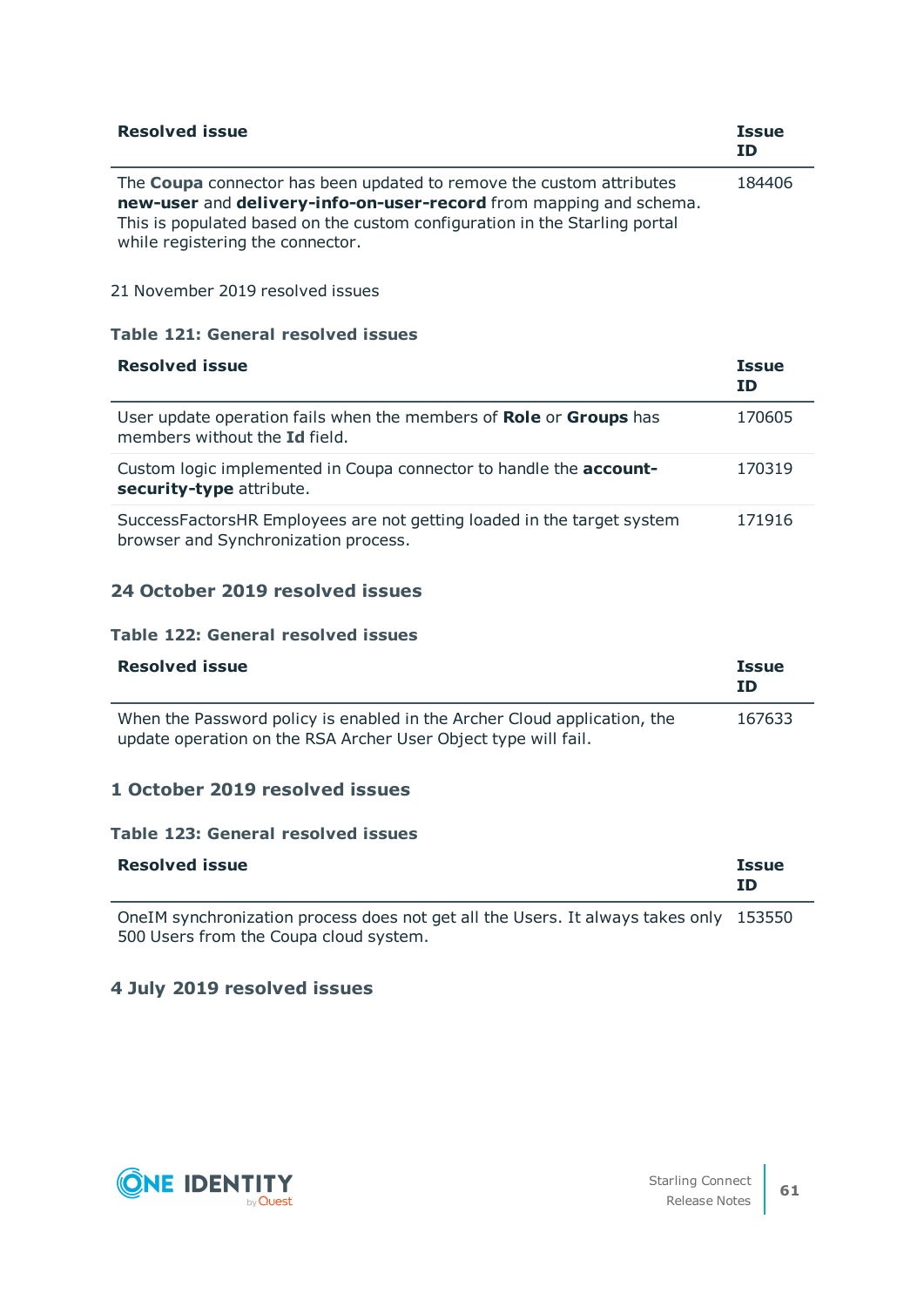#### **Table 124: General resolved issues**

| <b>Resolved issue</b>                                                                                                                                                                                                        | <b>Issue</b><br><b>ID</b> |
|------------------------------------------------------------------------------------------------------------------------------------------------------------------------------------------------------------------------------|---------------------------|
| In Starling Connect Connectors for SuccessFactors, performance<br>enhancement by removing additional calls made during User retrieval.<br>Logging is enabled to log the resource count in trace messages of App<br>Insights. | 125091                    |
| NOTE: Update the synchronization shell or create a new synchronization<br>shell in One Identity Manager as the changes are introduced in the schema.                                                                         |                           |

**Roles** and **Group** Memberships are removed in the schema.

# <span id="page-61-0"></span>**20 June 2019 resolved issues**

#### **Table 125: General resolved issues**

| <b>Resolved issue</b>                                                                                                                                                                                                                                                                       | <b>Issue</b><br><b>ID</b> |
|---------------------------------------------------------------------------------------------------------------------------------------------------------------------------------------------------------------------------------------------------------------------------------------------|---------------------------|
| For the Starling Connect Connector RSA Archer, the ISMS group properties<br>that is leads, leadBackup, and coaches now support multi-value. The<br>schemas for these properties are updated from 'type': 'string' and<br>'multiValued': false to 'type': 'complex' and 'multiValued': true. | 121821                    |

NOTE: Update the synchronization shell or create a new synchronization shell in One Identity Manager as the changes are introduced in the schema for ISMS attributes.

# <span id="page-61-1"></span>**9 May 2019 resolved issues**

#### **Table 126: General resolved issues**

| <b>Resolved issue</b>                                                                | <b>Issue</b><br>ΙD |
|--------------------------------------------------------------------------------------|--------------------|
| Optimized logging capability by excluding 503 error code from being logged as 113284 |                    |
| an exception in app insights.                                                        |                    |

# <span id="page-61-2"></span>**28 February 2019 resolved issues**

# **Table 127: General resolved issues**

| <b>Resolved issue</b>                                                      | <b>Issue</b><br>ΙD |
|----------------------------------------------------------------------------|--------------------|
| In Starling Connect Connectors for RSA Archer, error 500 is displayed when | 107843             |
| special characters are used during User Provisioning.                      |                    |

# <span id="page-61-3"></span>**31 January 2019 resolved issues**

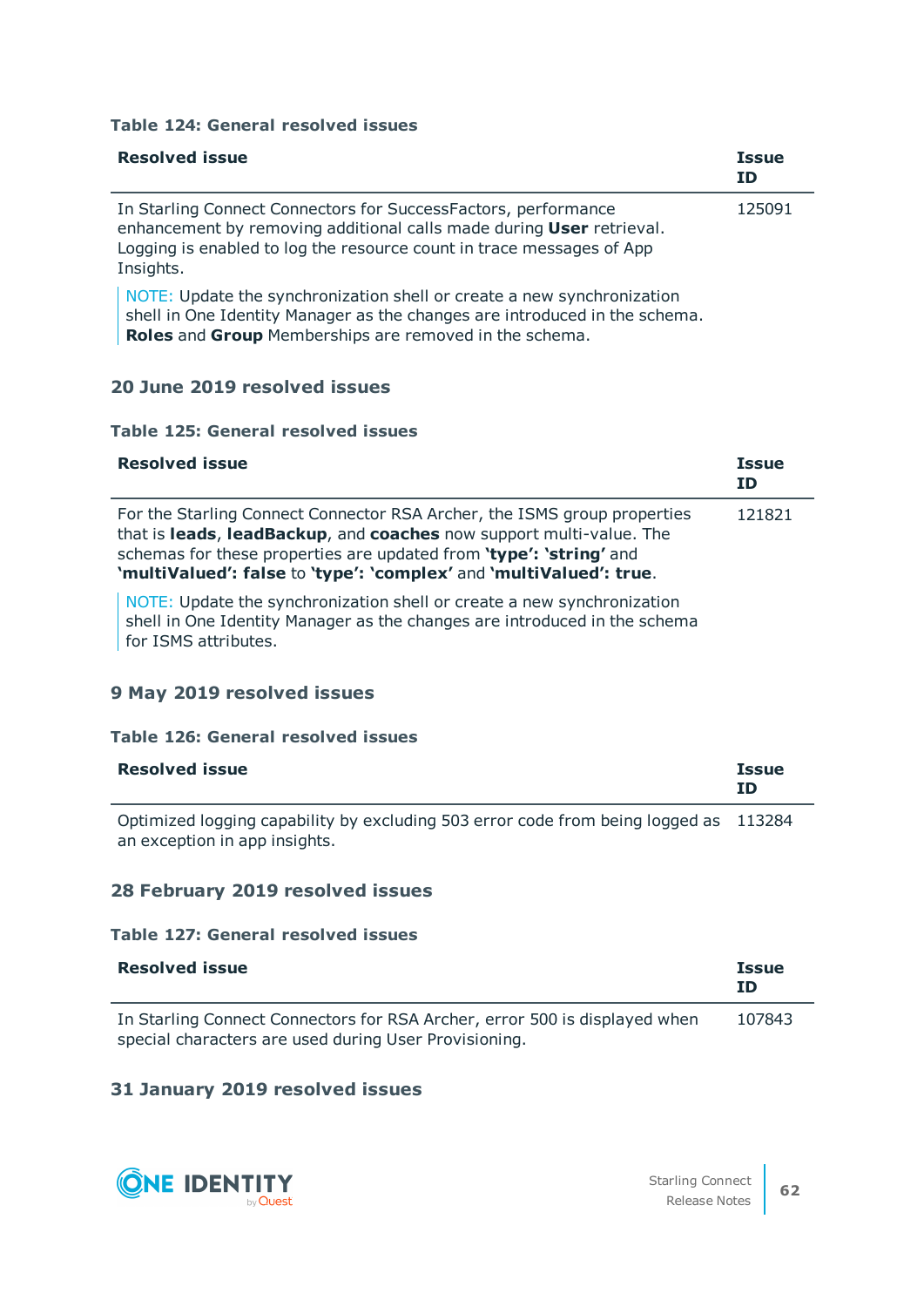#### **Table 128: General resolved issues**

| <b>Resolved issue</b>                                                | <b>Issue</b><br>ΙD |
|----------------------------------------------------------------------|--------------------|
| In Starling Connect Connector for RSA Archer, the connector endpoint | 105558             |
| responses are slow.                                                  |                    |

# <span id="page-62-0"></span>**17 January 2019 resolved issues**

# **Table 129: General resolved issues**

| <b>Resolved issue</b>                                                                 | <b>Issue</b><br>ΙD |
|---------------------------------------------------------------------------------------|--------------------|
| In Starling Connect Connector for ServiceNow, the password does not get<br>encrypted. | 103029             |

# <span id="page-62-1"></span>**22 November 2018 resolved issues**

#### **Table 130: General resolved issues**

| <b>Resolved issue</b>                                                                                     | <b>Issue</b><br>ID |
|-----------------------------------------------------------------------------------------------------------|--------------------|
| In Starling Connect Connector for RSA Archer, it is not possible to remove a<br>user from certain groups. | 97716              |

# <span id="page-62-2"></span>**25 October 2018 resolved issues**

#### **Table 131: General resolved issues**

| <b>Resolved issue</b>                                              | <b>Issue</b><br>ΙD |
|--------------------------------------------------------------------|--------------------|
| The runtime versions of all the connectors are incorrectly pinned. | 80025              |

# <span id="page-62-3"></span>**15 August 2018 resolved issues**

#### **Table 132: General resolved issues**

| <b>Resolved issue</b>                                                                                                                | <b>Issue</b><br>ΙD |
|--------------------------------------------------------------------------------------------------------------------------------------|--------------------|
| In Salesforce instances containing huge number of users and groups, Starling<br>Connect - Connectors may log many server exceptions. | 32425              |
| On entering wrong credentials, the Salesforce connector fails and error 500 is<br>seen.                                              | 51042              |
| The Salesforce TokenManager uses . Result instead of async/await.                                                                    | 51044              |

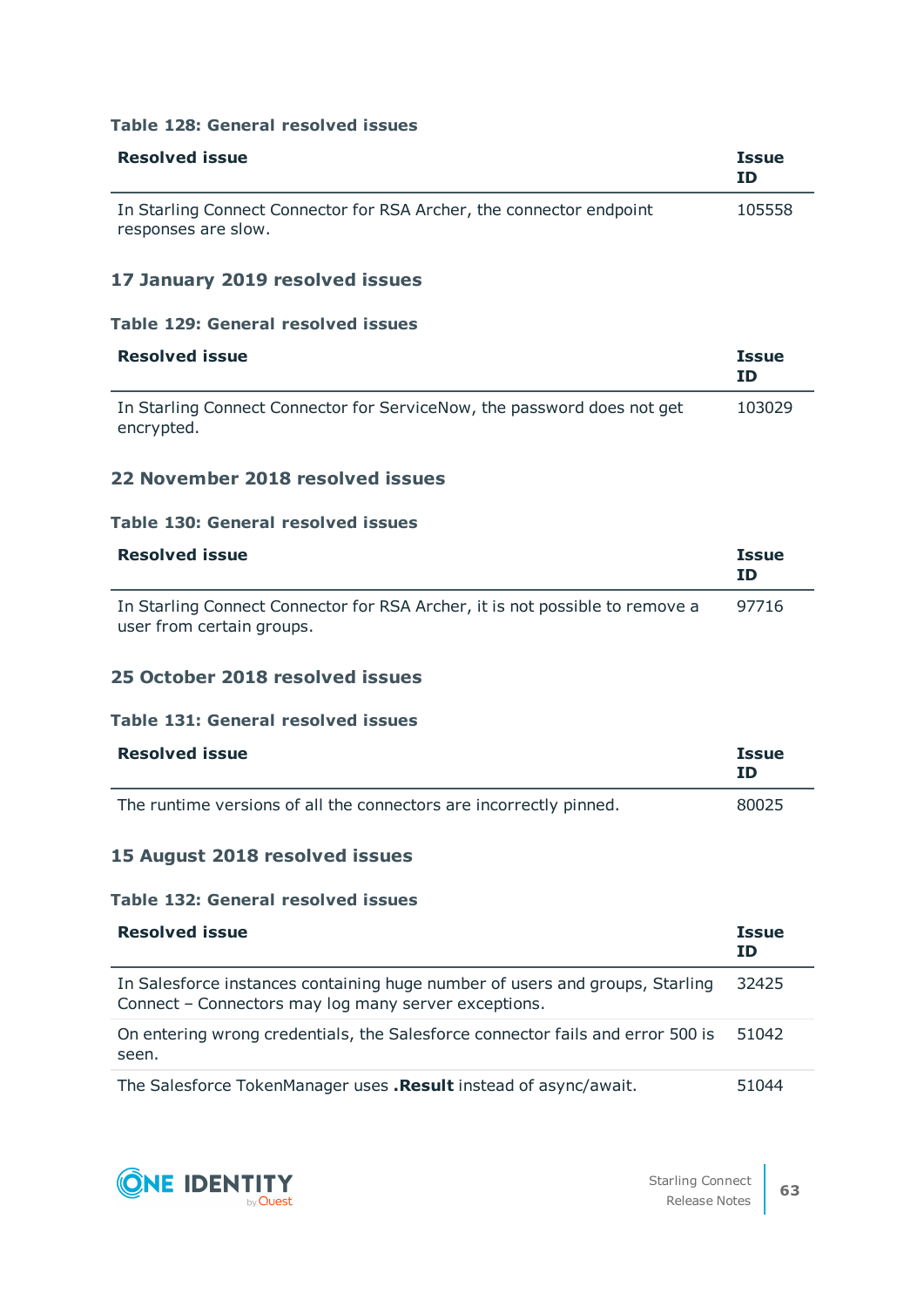# <span id="page-63-1"></span><span id="page-63-0"></span>**Known issues**

The following is a list of issues, including those attributed to third-party products, known to exist at the time of release.

#### **Table 133: General known issues**

| <b>Known issue</b>                                                                                                                                                                                                                                              | <b>Issue</b><br><b>ID</b> |
|-----------------------------------------------------------------------------------------------------------------------------------------------------------------------------------------------------------------------------------------------------------------|---------------------------|
| The initial full synchronization at One Identity Manager is unable to complete<br>as the Dayforce APIs have rate limits in place and the error with HTTP status<br>code 429 is returned when requesting more that 100 resources in a minute.                    | 272942                    |
| Workaround                                                                                                                                                                                                                                                      |                           |
| Delay each request in the connector for a configured amount of time (say<br>500ms) to avoid the issue of rate limit.                                                                                                                                            |                           |
| In the Starling Connect Connectors for SalesForce connector, unable to list the<br>users by applying filters for preferredLanguage attribute. For the results to<br>be displayed in the TargetBrowser, use an underscore (_) instead of a hyphen<br>$(-)$ .     | 247747                    |
| In the Starling Connect Connectors for Apigee connector, Get All Users does<br>not return the display Name as it is not available in the target system.<br>However, Get User by ID returns the display name with the other available<br>attributes of the User. | 248823                    |
| In the Starling Connect Connectors for Apigee connector, Create User<br>operation fails intermittently and an Internal Server Error 500 is displayed due<br>to the Target system API behavior.                                                                  | 249099                    |
| In the Starling Connect Connectors for Apigee connector, the Get All and<br><b>Create User</b> operations may occasionally take more time to respond for<br>requests.                                                                                           | 249101                    |
| In the Starling Connect Connectors for SalesForce connector, unable to list<br>the users by applying filters for all extension attributes, complex sub-<br>attributes, and some of the core attributes.                                                         | 247888                    |
| In the Starling Connect connector for WebEx connector, an inappropriate<br>error message is displayed after clicking Give Consent on the General<br>Configuration window. To resolve the issue, provide the redirect URL in the<br>integration app of WebEx.    | 246951                    |
| Starling Connect does not support special characters with the exceptions of a<br>few such as $@$ , $+$ , $\_$ , $-$ and so on in the object ID, for example, User ID and<br>Group ID.                                                                           | 242120                    |

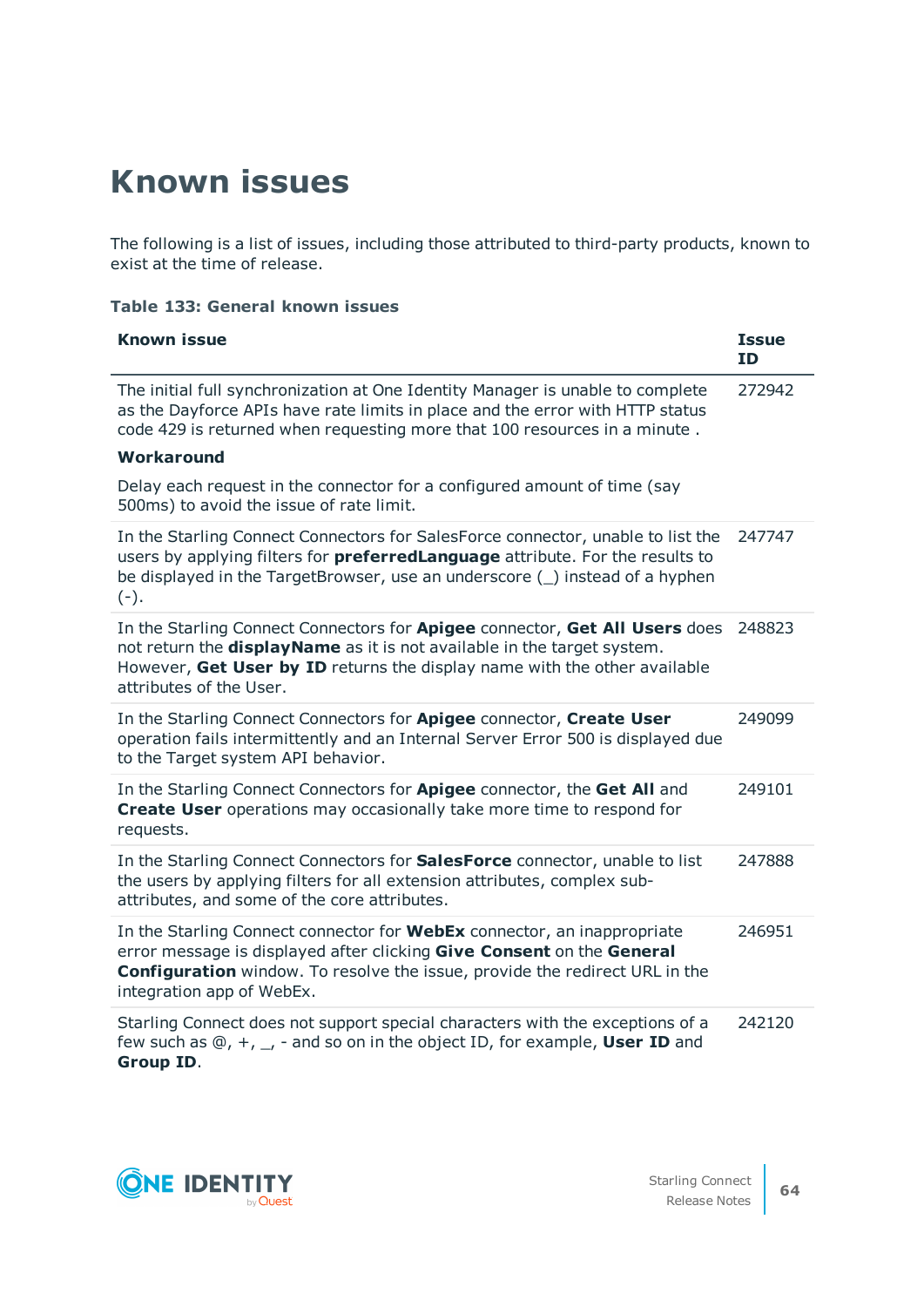The connectors that have this issue are

- AmazonS3AWS
- Crowd
- JiraServer
- Apigee

| In the Starling Connect connector for Azure AD connector, in the Prod EU<br>environment, only the single tenant connector configuration is available.                                                                                                                                                                                                                                                                                                                                                  | 245986 |
|--------------------------------------------------------------------------------------------------------------------------------------------------------------------------------------------------------------------------------------------------------------------------------------------------------------------------------------------------------------------------------------------------------------------------------------------------------------------------------------------------------|--------|
| In Starling Connect Connector for the Salesforce v.4.0 connector, you can<br>disable a mandatory child attribute by disabling its parent attribute for the<br>User object. For example, the mandatory child attribute family Name under<br>the parent attribute name in the User object is disabled when you disable its<br>parent attribute. This is not the recommended practice and you should not be<br>to disable a mandatory child attribute by disabling its non-mandatory parent<br>attribute. | 242091 |
| In Starling Connect Connector for the SuccessFactors HR connector, if a<br>custom attribute has the character $\prime$ or $\setminus$ as part of attribute navigation, you<br>must replace these characters with \$\$ when you enter the custom attribute in<br>Starling Connect.                                                                                                                                                                                                                      | 233632 |
| Starling connect UI does not validate the custom attributes that are configured<br>in the cloud application. Hence, make sure that the valid custom attributes are<br>configured in Starling Connect UI. This is common for all connectors that allow<br>you to configure custom attributes in Starling Connect UI.                                                                                                                                                                                    | 228146 |
| In Starling Connect Connector for the RSA Archer connector, the GET Users<br>endpoint returns $\ln$ in the address attribute. This is in line with the response<br>received from the RSA Archer target system API call. Starling Connect would<br>not remove this $\ln$ new line character in the response to avoid displaying the<br>complete address in a single line, without line breaks, in One Identity Manager<br>Endpoint.                                                                     | 227763 |
| In Starling Connect Connector for the Hideez connector, One Identity Manager<br>Integration cannot use the existing synchronization templates. The endpoints<br>provided by Hideez are different when compared to that of other Starling<br>connectors. And, none of the existing One Identity Manager Synchronization<br>templates that are available for SCIM Connector or CHS modules template<br>would work with Hideez endpoints.                                                                 | 220412 |
| In Starling Connect Connector for the Hideez connector, appropriate error<br>messages are not being displayed.                                                                                                                                                                                                                                                                                                                                                                                         | 220065 |
| In Starling Connect Connector for Concur, after deleting the user on One<br>Identity Manager, an error message is displayed that the request could not be                                                                                                                                                                                                                                                                                                                                              | 114620 |

<span id="page-64-0"></span>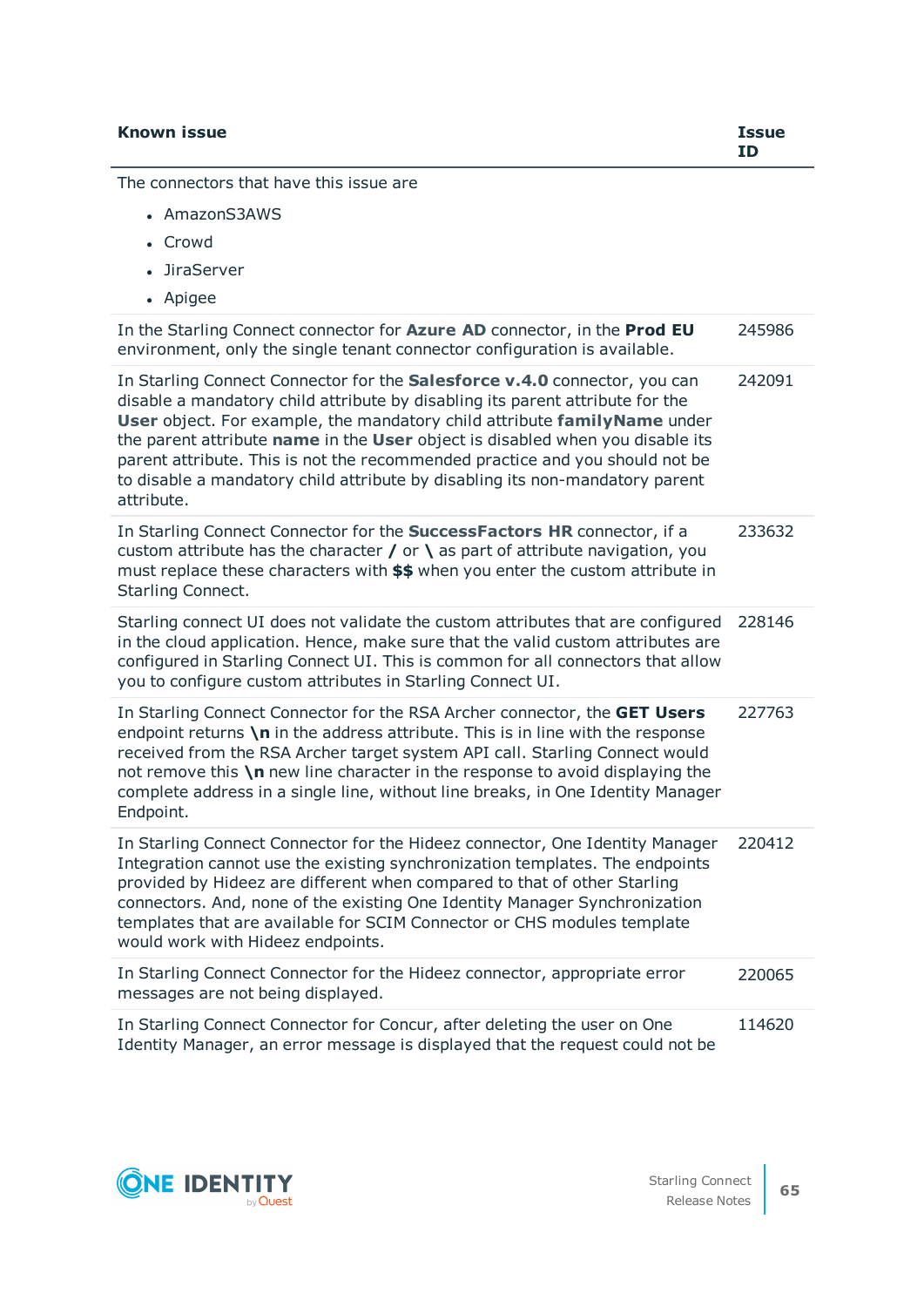| <b>Known issue</b>                                                                                                                                                                                                                                                                                                                       | <b>Issue</b><br><b>ID</b> |
|------------------------------------------------------------------------------------------------------------------------------------------------------------------------------------------------------------------------------------------------------------------------------------------------------------------------------------------|---------------------------|
| completed successfully though the user is deleted in the target instance. Note<br>this error does not affect the functionality as the user is already deleted.                                                                                                                                                                           |                           |
| In Starling Connect Connector for SAP Cloud Platform, Password Policy must<br>be applied appropriately in One Identity Manager to enable the User Create<br>feature to work successfully.                                                                                                                                                | 51186                     |
| In Starling Connect Connector for Facebook Workplace, to use a group, the<br>group must contain at least one member.                                                                                                                                                                                                                     | 51185                     |
| In Starling Connect Connector for Facebook Workplace, removing the last<br>member of a group deletes the group automatically.                                                                                                                                                                                                            | 51170                     |
| In Starling Connect Connector for JIRA Server, deletion of a group is not<br>allowed.                                                                                                                                                                                                                                                    | 51518                     |
| In Starling Connect Connector for RSA Archer, it is not possible to have<br>multiple log-ins with the same instance.                                                                                                                                                                                                                     | 53534                     |
| In Starling Connect Connector for JIRA Server, the Get Specific Group request,<br>that has special characters from the Supervisor returns 404 Not Found error.                                                                                                                                                                           | 51276                     |
| When an incorrect SCIM or target URL, such as an invalid cloud instance URL is<br>configured in the Supervisor, the error code 404 and error message Invalid<br>cloud endpoint must be displayed. However, the expected error code and<br>message are not displayed in all the cases. This issue is applicable to all<br>the connectors. | 54659                     |
| In Starling Connect Connector for Dropbox, a user is not able to update<br>optional field values to blank values.                                                                                                                                                                                                                        | 88925                     |
| In Starling Connect Connector for Dropbox, results are displayed to an end<br>user, even when the startIndex value is greater than the TotalResults.                                                                                                                                                                                     | 88927                     |
| In Starling Connect Connector for RSA Archer, an error is displayed if an user<br>is created using an incorrect locale value.                                                                                                                                                                                                            | 98585                     |
| In Starling Connect Connector for RSA Archer, when the last pagination<br>request is sent, the next cursor comes up.                                                                                                                                                                                                                     | 99100                     |
| In Starling Connect Connector for Insightly, certain Group names are not<br>displayed in the Manager console, in the 7.1.4 version of One Identity<br>Manager.                                                                                                                                                                           | 102317                    |
| In Starling Connect Connector for Insightly, an error is returned, in the Target<br>system browser for Groups, in the 8.0.2 version of One Identity Manager, with<br>HF 30426                                                                                                                                                            | 102344                    |
| In Starling Connect Connector for Egnyte, a successful response is received<br>when the Get User operation is requested, when the Password field is left                                                                                                                                                                                 | 104777                    |

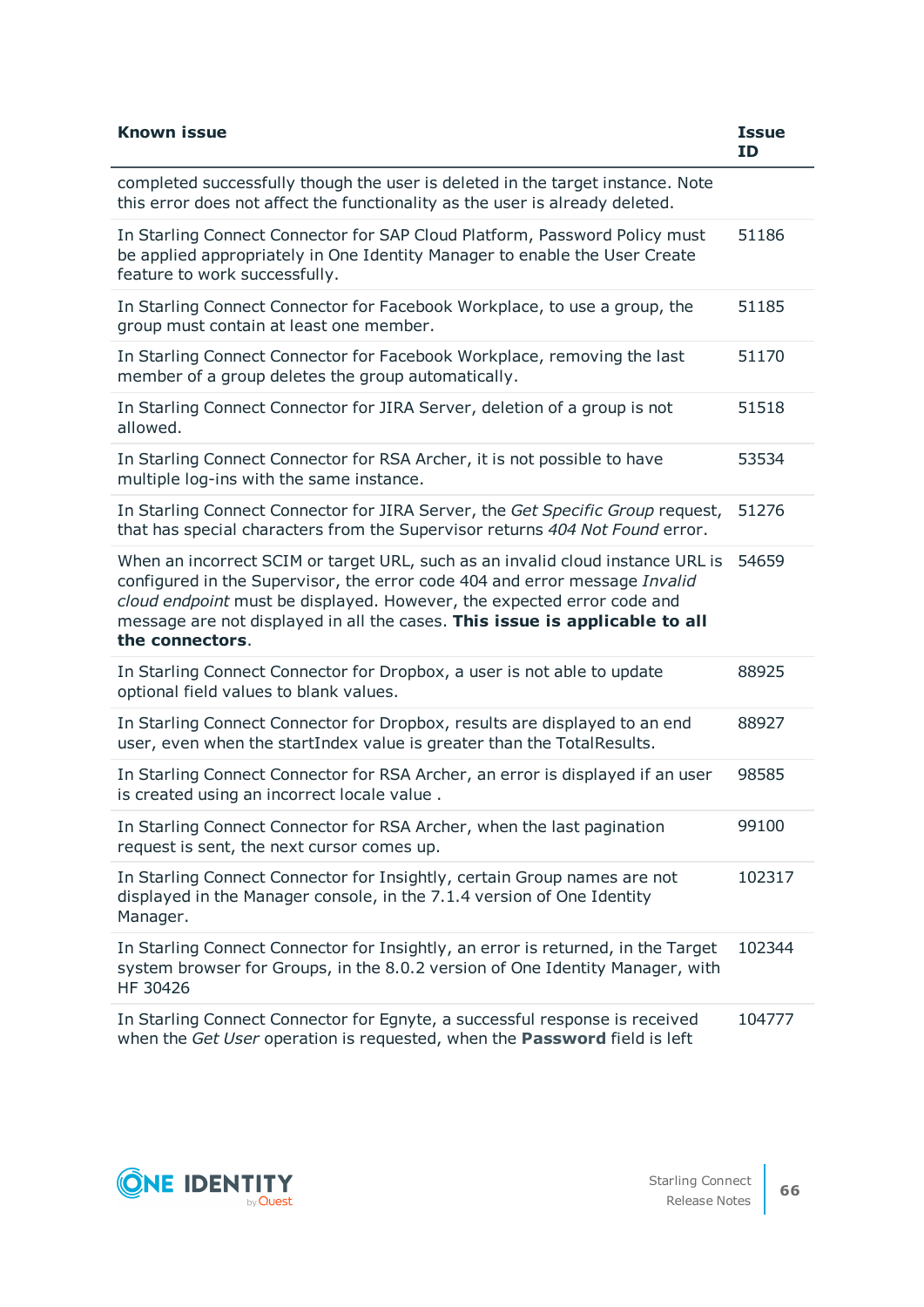| <b>Known issue</b>                                                                                                                                                                                                                                                                                                                                  | <b>Issue</b><br>ID |
|-----------------------------------------------------------------------------------------------------------------------------------------------------------------------------------------------------------------------------------------------------------------------------------------------------------------------------------------------------|--------------------|
| blank.                                                                                                                                                                                                                                                                                                                                              |                    |
| In Starling Connect Connector for Egnyte, creation of user fails if a special<br>character is provided in the userName field.                                                                                                                                                                                                                       | 105413             |
| In Starling Connect Connector for Egnyte, the sync fails if the number of<br>groups is more than ten for a trial account.                                                                                                                                                                                                                           | 105441             |
| In Starling Connect Connector for Atlassian JIRA Confluence, the pagination<br>for users is truncated to the first 1000 resources, beyond which the users are<br>not displayed.                                                                                                                                                                     | 127066             |
| In Starling Connect Connector for Atlassian JIRA Confluence, SCIM to UCI<br>synchronization does not have all the user accounts as the email address is not<br>available in the cloud user response.                                                                                                                                                | 127068             |
| In Starling Connect Connector for Coupa, the implementation of Group and<br>Role memberships are User centric operations. This is because the Coupa<br>target system does not provide dedicated APIs to work with Groups and Roles<br>object types.                                                                                                 | 128542             |
| As a work around, the endpoint or client system has to be customized for<br>successful integration of Groups and Roles memberships.                                                                                                                                                                                                                 |                    |
| When both the East US and West US App Services are not available, the 500<br>Internal Server Error, with the message "An Error occurred while sending the<br>request", is displayed. This is because the Cloud application RSA Archer<br>always returns the error message as 500 Internal Server Error. This issue is<br>common for all connectors. | 139480             |

# **System requirements**

Before using the 16 June 2022 Starling Connect release, ensure that your system meets the below mentioned requirements.

# **Table 134: Supported desktop browsers**

| <b>Browser</b>           | Minimum OS/platform           | <b>Version</b>  |
|--------------------------|-------------------------------|-----------------|
| <b>Internet Explorer</b> | Windows 7                     | 11              |
| Google Chrome            | Windows 10, Mac OS X Yosemite | Latest          |
| Mozilla Firefox          | Windows 8.1                   | Latest          |
| Microsoft Edge           | Windows 10                    | Latest          |
| Safari                   | Mac OS X Yosemite             | See OS/Platform |
| <b>Browser</b>           | Minimum OS/platform           | Version         |

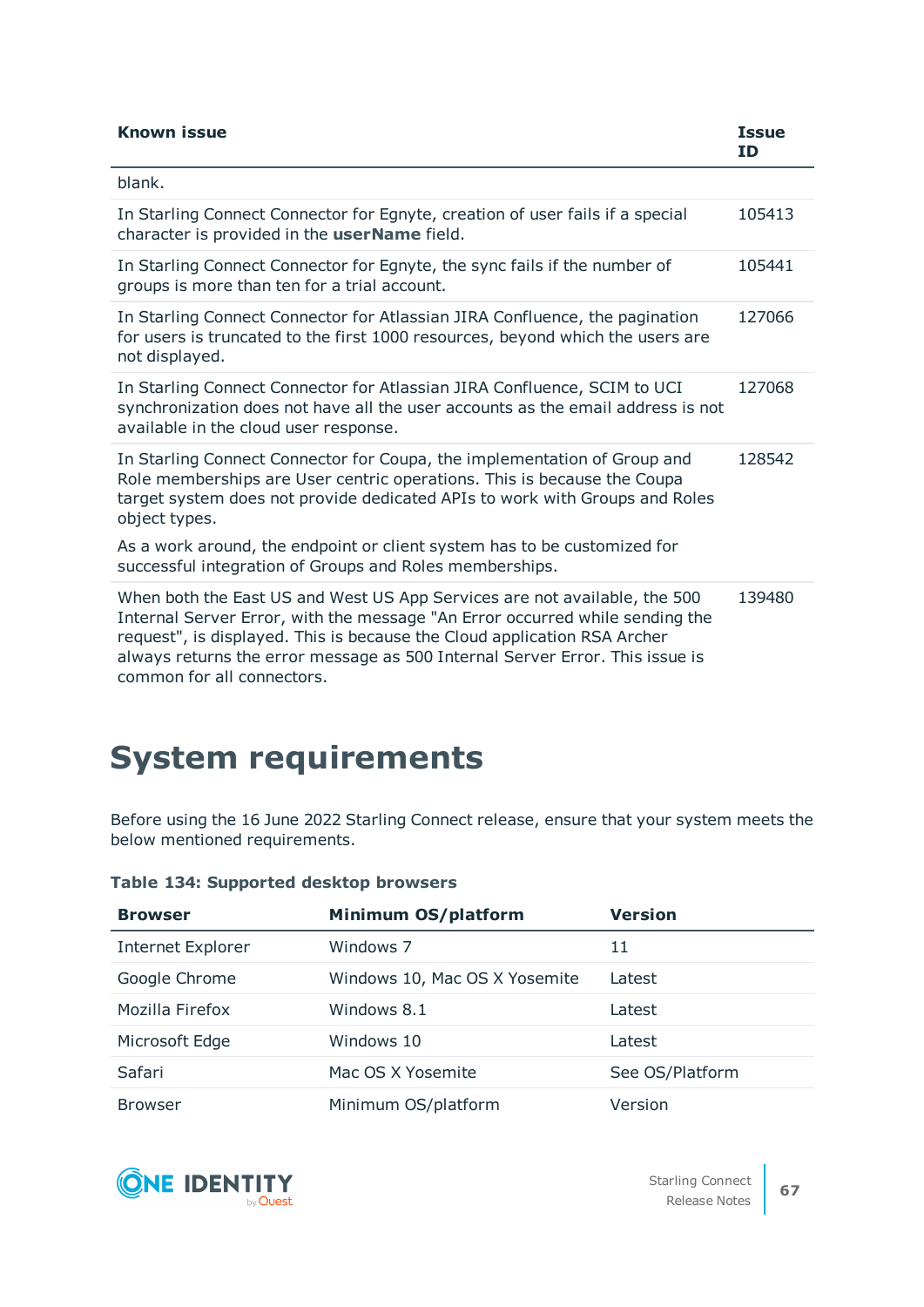| <b>Browser</b> | <b>Minimum OS/platform</b> | <b>Version</b> |
|----------------|----------------------------|----------------|
| Google Chrome  | Android                    | Latest         |
| Safari         | iOS                        | Latest         |

#### **Table 135: Supported mobile browsers**

NOTE: Starling as well as some of the services to which you can subscribe are compatible with mobile devices. Also, be aware that due to space constraints some tables may be condensed when viewed in portrait mode to only display key columns.

# **Product licensing**

Use of this software is governed by the Software Transaction Agreement found at <http://www.oneidentity.com/legal/sta.aspx> and the SaaS Addendum at [http://www.oneidentity.com/legal/saas-addendum.aspx.](http://www.oneidentity.com/legal/saas-addendum.aspx) This software requires an activation or license key to operate.

# **More resources**

Additional information is available from the following:

- Online product [documentation](https://www.oneidentity.com/products/starling-connect/)
- Starling online [community](https://www.quest.com/community/one-identity/starling/f/starling-forum)

# **Globalization**

This section contains information about installing and operating this product in non-English configurations, such as those needed by customers outside of North America. This section does not replace the materials about supported platforms and configurations found elsewhere in the product documentation.

This release is Unicode-enabled and supports any character set. In this release, all product components should be configured to use the same or compatible character encodings and should be installed to use the same locale and regional options. This release is targeted to support operations in the following regions: North America, Western Europe and Latin America, Central and Eastern Europe, Far-East Asia, Japan. It supports bidirectional writing (Arabic and Hebrew). The release supports Complex Script (Central Asia – India, Thailand).

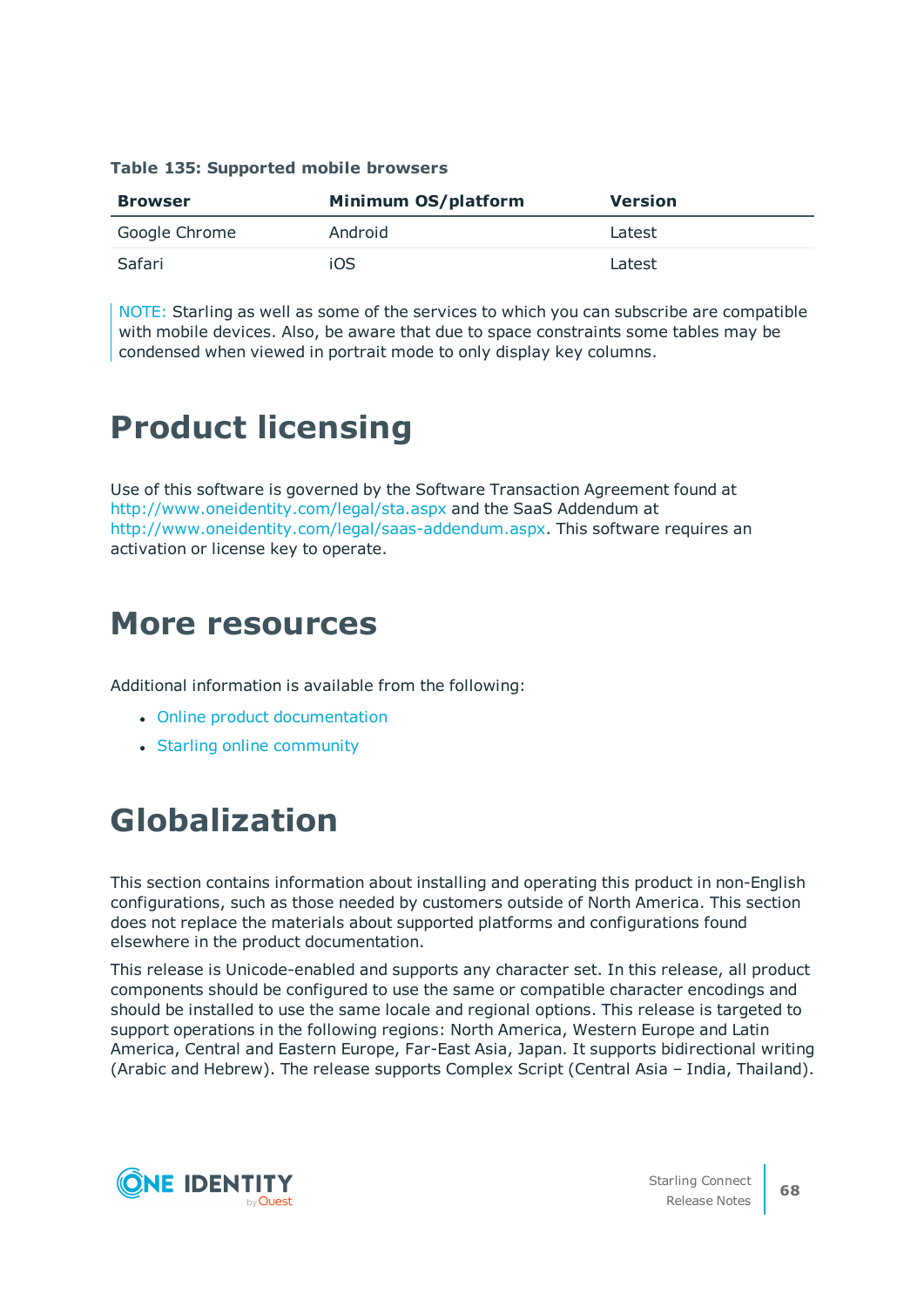# **About us**

One Identity solutions eliminate the complexities and time-consuming processes often required to govern identities, manage privileged accounts and control access. Our solutions enhance business agility while addressing your IAM challenges with on-premises, cloud and hybrid environments.

# **Contacting us**

For sales and other inquiries, such as licensing, support, and renewals, visit <https://www.oneidentity.com/company/contact-us.aspx>.

# **Technical support resources**

Technical support is available to One Identity customers with a valid maintenance contract and customers who have trial versions. You can access the Support Portal at [https://support.oneidentity.com/.](https://support.oneidentity.com/)

The Support Portal provides self-help tools you can use to solve problems quickly and independently, 24 hours a day, 365 days a year. The Support Portal enables you to:

- Submit and manage a Service Request
- View Knowledge Base articles
- Sign up for product notifications
- Download software and technical documentation
- View how-to videos at [www.YouTube.com/OneIdentity](http://www.youtube.com/OneIdentity)
- Engage in community discussions
- Chat with support engineers online
- View services to assist you with your product